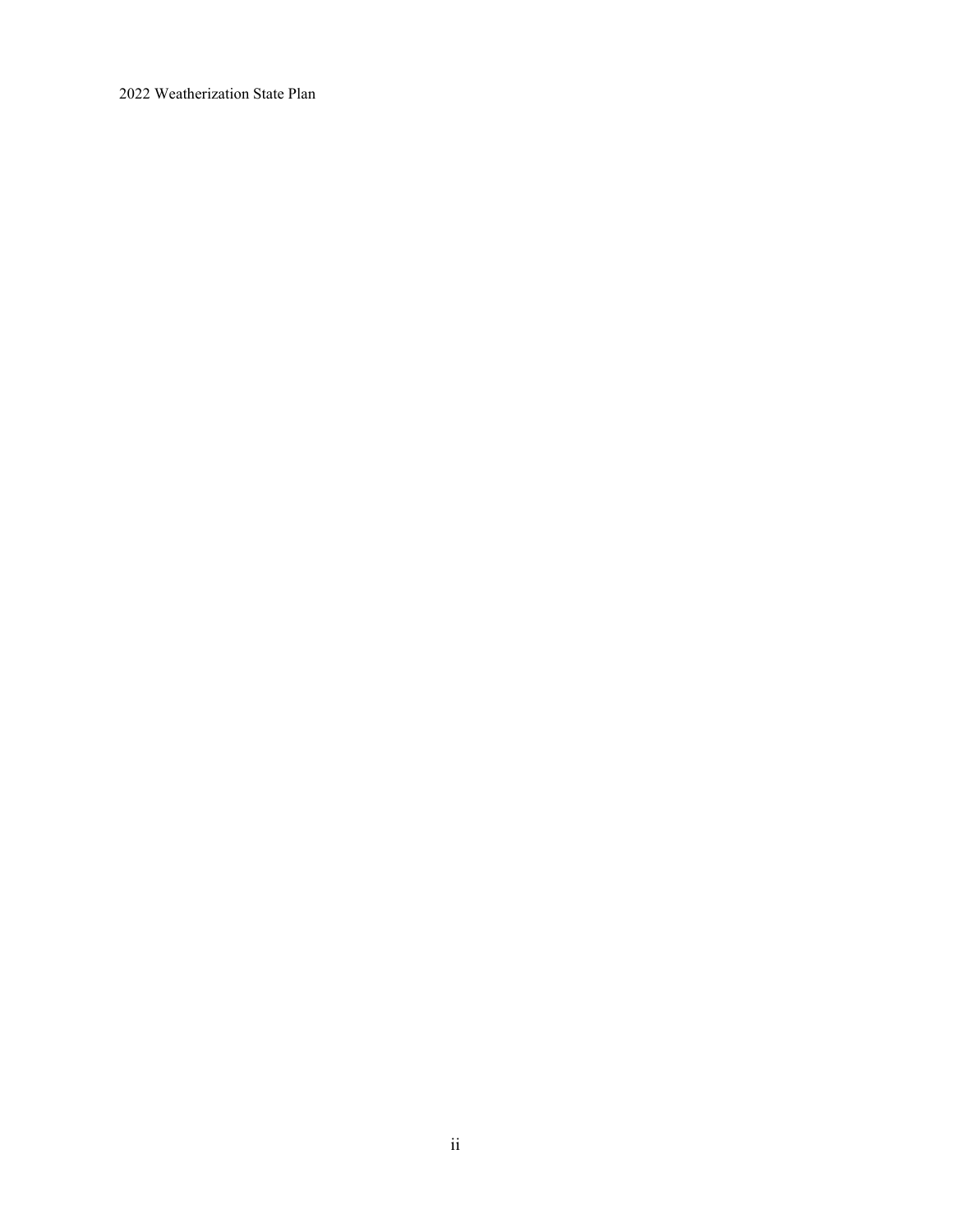# **Table of Contents**

Executive Summary

| Section I- Introduction                              |                                            |
|------------------------------------------------------|--------------------------------------------|
| Section $II$ – Funding                               |                                            |
| <b>II.1 Funding Sources</b>                          |                                            |
| II.2 Funding for the 2021-22 Program Year            | 1                                          |
| II.3 Funding for the 202-23 Program Year             | $\overline{c}$                             |
| Section III – Budget                                 |                                            |
| III.1 Program Budget                                 | $\begin{array}{c} 2 \\ 2 \\ 3 \end{array}$ |
| III.2 Funding Allocation Formula                     |                                            |
| III.3 Subgrantee Selection                           | $\overline{\mathbf{4}}$                    |
| III.4 Subgrantee Labor                               | 5                                          |
| Section IV – Program Implementation                  | 6                                          |
| <b>IV.1 Subgrantee Contracts</b>                     | $\sqrt{6}$                                 |
| IV.2 Dwelling Unit Production                        | $\boldsymbol{7}$                           |
| IV.3 Energy Savings                                  | $\tau$                                     |
| IV.4 Leveraging and Coordination with Other Programs | 9                                          |
| IV.5 Public Hearings on the State Plan               | 12                                         |
| IV.6 Miscellaneous                                   | 12                                         |
| Section $V - Program$ Management                     | 14                                         |
| V.1 Eligibility                                      | 14                                         |
| V.2 Areas to be Served                               | 18                                         |
| V.3 Priorities for Assistance                        | 19                                         |
| V.4 Climactic Conditions                             | 19                                         |
| V.5 Type of Weatherization Work to be Done           | 21                                         |
| V.6 Analysis of Effectiveness                        | 25                                         |
| V.7 Health and Safety                                | 26                                         |
| V.8 Program Management                               | 28                                         |
| V.9 Energy Crisis and Disaster Plan                  | 34                                         |

Appendix A - Policy Advisory Council Members

Appendix B - Allocation Formula

Appendix C - Subgrantee Allocation Chart

Appendix D - Health and Safety Plan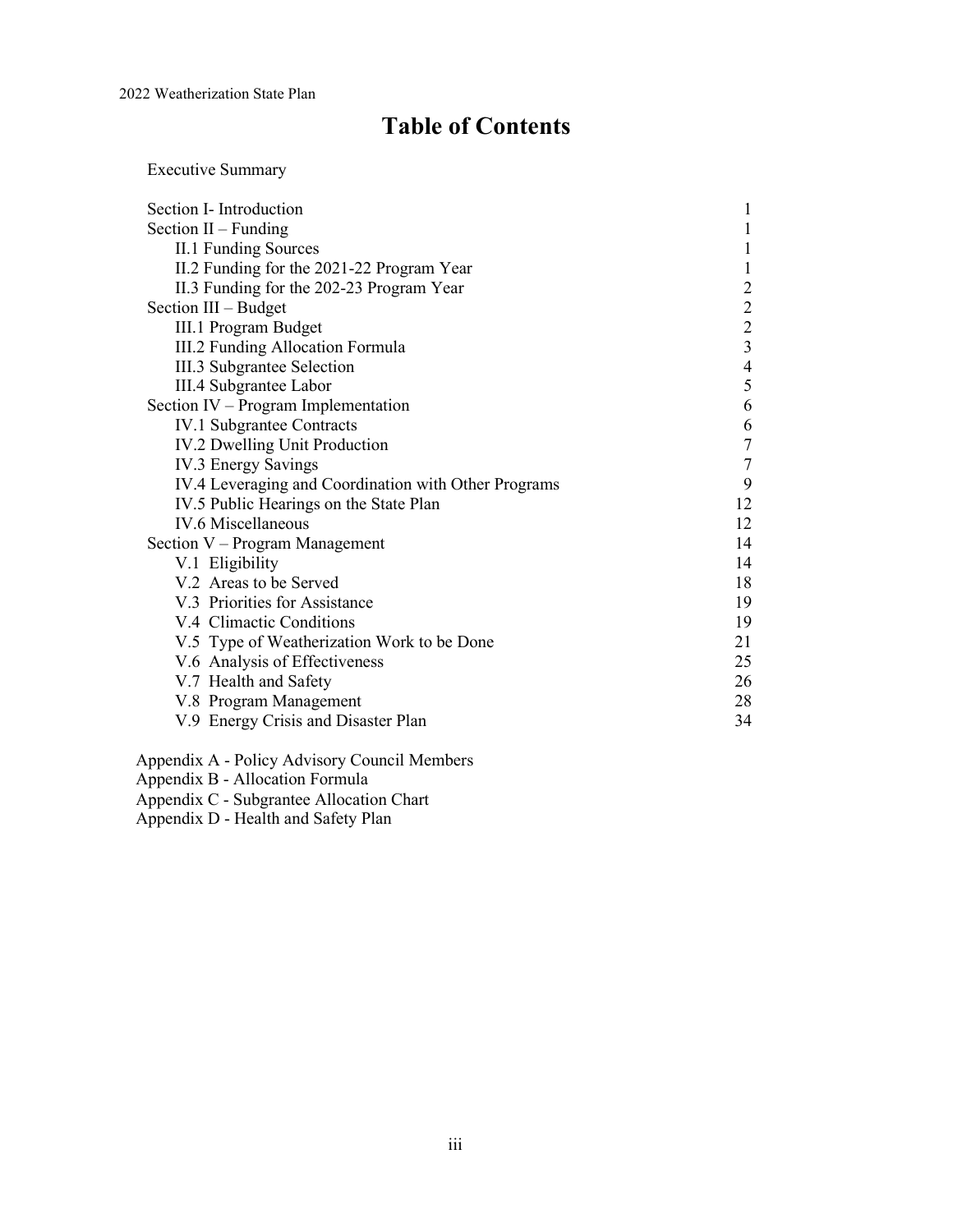### **Executive Summary**

The New York State Weatherization Assistance Program Plan for Program Year 2022-23 serves as New York's application to the US Department of Energy for Weatherization funds, and as the guide for the allocation of an estimated \$65.4 million in Federal residential energy conservation funding. These funds will assist more than 6,800 households across the State in 2022-23. The program is administered by New York State Homes and Community Renewal (HCR), which has primary responsibility for the State's housing and community renewal programs. HCR is uniquely positioned to deliver Weatherization services, in coordination with other State agencies and our local partners.

The purpose of the Program is to reduce energy and utility costs by installing energy efficiency measures in the homes of income-eligible persons, especially homes occupied by the elderly, persons with disabilities, and families with children. Program funds are targeted to the most efficient and costeffective efficiency measures, determined from a comprehensive on-site energy audit of the building. The Weatherization program reduces the State's overall energy consumption, as well as carbon emissions that contribute to climate change. It also lessens the impact of higher energy costs on lowincome families and improves the health and safety of assisted households.

New York implements the program through a network of local providers with expertise in energy efficiency. These program **subgrantees** provide energy efficiency services using their own trained staff and by subcontracting work to qualified weatherization contractors. Energy efficiency measures funded by the program range from air sealing and insulating single-family homes to replacement of buildingwide mechanical systems in large apartment buildings. The program assists all types of housing, including detached single-family homes, multifamily apartment buildings, manufactured housing and group homes. Program services are provided in each of the State's 62 counties.

Weatherization assistance can be invaluable for low-income households in New York. The State's climate, with cold, snowy winters and hot, humid summers, generates a high demand for heating fuels and electricity. Many eligible households live in inefficient, often unsafe housing that was built when energy was cheap and plentiful and cannot afford the cost of weatherization work that will lower their utility bills. In its May 2016 Order Adopting Low Income Program Modifications and Directing Utility Filings, the New York State Public Service Commission adopted a policy that low-income households in the State should not have an energy burden greater than 6% of household income and called for State agencies to provide energy efficiency and bill-payer assistance programs. The NYS Climate Leadership and Community Protection Act (CLCPA) enacted in 2019 established aggressive targets to transition NY's economy away from fossil fuels, with goals to reduce carbon emissions, or greenhouse gases, across the state by at least 85% by 2050. The CLCPA mandates that the state invest resources to ensure that at least 35% of the benefits of spending, with a goal of 40%, are directed to disadvantaged communities. HCR and the Weatherization Assistance Program are key resources to implement these policies.

The American Rescue Plan and Recovery Act (ARPA) of 2021 will provide additional funds with which the State will directly pursue CLCPA goals through a pilot program that will be delineated in separate contracts with the subgrantees. The State also anticipates additional funds, the amount yet to be determined, through the Infrastructure Investment and Jobs Act, with which it will continue to prioritize CLCPA goals.

HCR will distribute Program funding in 2022 in accordance with this Plan. The Plan follows DOE's recommended format:

- 1. Section One provides an overview of the Program;
- 2. Section Two discusses the source of funds for Program Year 2022-23;
- 3. Section Three provides details on the funding allocation formula, the program budget, and subgrantee information.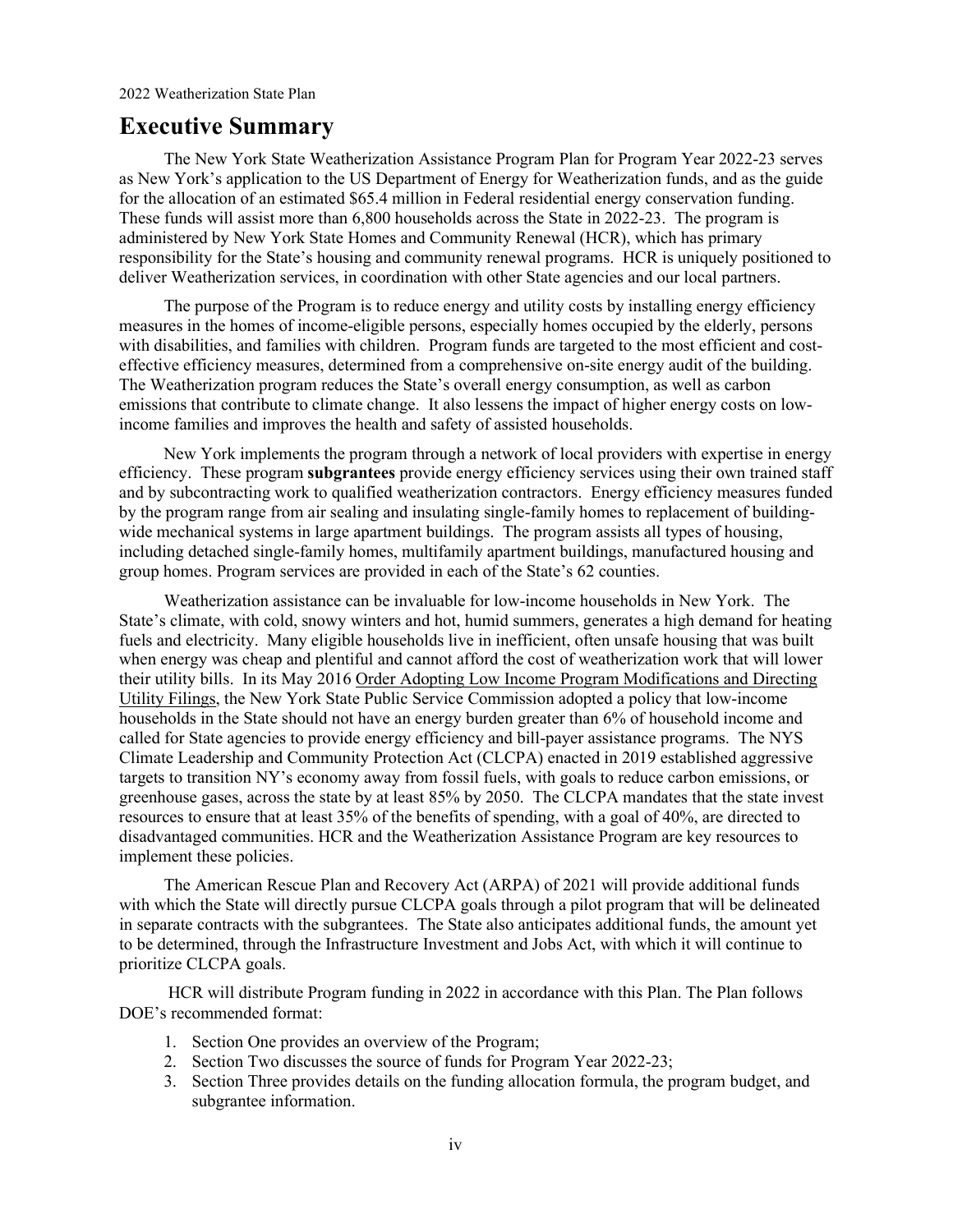- 4. Section Four describes program implementation, including expected production levels, estimated energy savings, other funds and public participation in the development of the plan.
- 5. Section Five includes Program eligibility requirements, priorities for assistance, the types of work that will be done and details on training, technical assistance and monitoring.

The Weatherization Assistance Program provides significant contributions to the State's economy and to the well-being of low-income residents. Each dollar invested in program activities will result in a savings of about three dollars in energy costs over the life of the installed measures – money that is returned to local economies across the State. The health and safety work the Program funds prevents illness and injury and helps preserve housing affordability.

The COVID-19 pandemic had impacts on the delivery of services for the WAP Program Year 2021. WAP has adjusted operations accordingly to continue to bring the benefits of the Program to the public while adhering to the legal requirements and Program rules.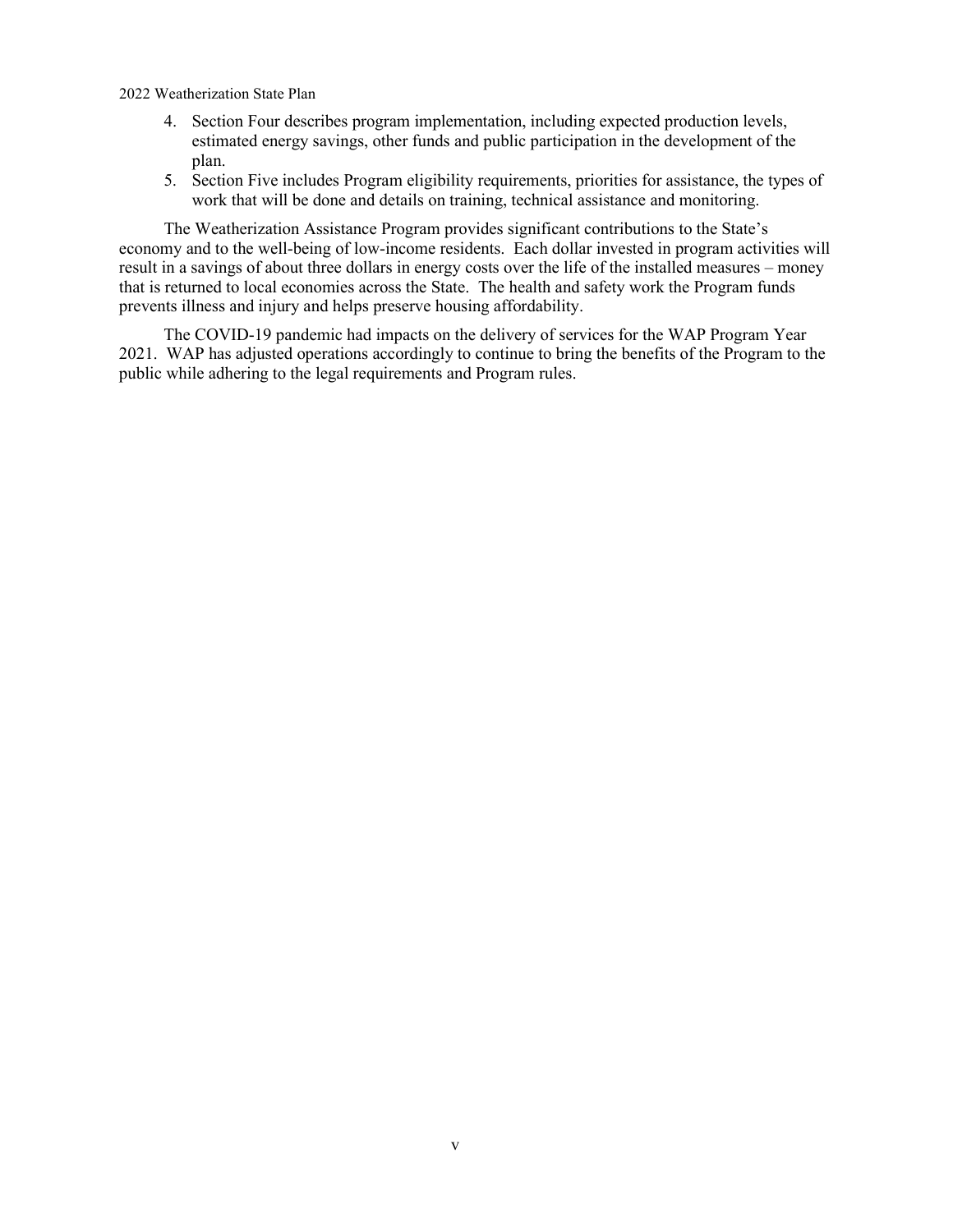### **Section I - Introduction**

The Weatherization Assistance Program (the "Program") is administered in New York State by New York State Homes and Community Renewal (HCR), through the Office of Housing Preservation. The Program provides energy services to income-eligible individuals and families to improve the energy efficiency of their homes and to reduce their household expenditures for fuel. Since the inception of the Program in 1977, more than 725,000 housing units in New York State have been made more energy efficient due to investment of Weatherization Program funds.

Priority for weatherization activities is given to households with children, the elderly, and persons with disabilities. Priority is also given to dwelling units occupied by households that receive Low-Income Home Energy Assistance (HEAP), those with high fuel costs in relation to their household income, and to properties where other state and Federal housing resources will be leveraged.

Program services are delivered through a statewide network of local service providers, referred to as "subgrantees." Subgrantees include community action agencies, other community-based not-for-profit organizations, and local governmental agencies. Under contract with HCR, subgrantees conduct outreach and intake, evaluate buildings to be weatherized, install energy-saving measures, reduce on-site carbon emissions, identify and mitigate related health and safety concerns, supervise weatherization work performed by staff and subcontractors, maintain client and program files and report on production and expenditures. HCR has the responsibility for overall monitoring and oversight and provides an ongoing training program to maintain a high level of quality. HCR requires that subgrantees follow sound internal management policies and provide skilled workmanship, high quality materials, and timely production of units.

Federal rules require states to submit an annual plan for administration of the program. This plan was prepared in accordance with the Final Rule for the Program (10 CFR Part 440), and with available grant guidance issued by the US Department of Energy (DOE). It includes information required by DOE to access funding for the program.

## **Section II - Funding**

### **II.1 Funding Sources**

HCR expects to receive funds for the program from the US Departments of Energy (DOE) and Health and Human Services, which provides HEAP funds to the State Office of Temporary and Disability Assistance (OTDA). A portion of the State's allocation of HEAP funds is passed through to HCR for the WAP Program, with additional separately contracted HEAP funds received through ARPA in 2022.

HCR allocates Program funding to each county based on a formula which includes factors related to income-eligible population and climate and sets aside funds to provide a minimum level of funding for each county where the allocation formula did not generate significant program funding.

### **II.2 Funding for the 2021-22 Program Year**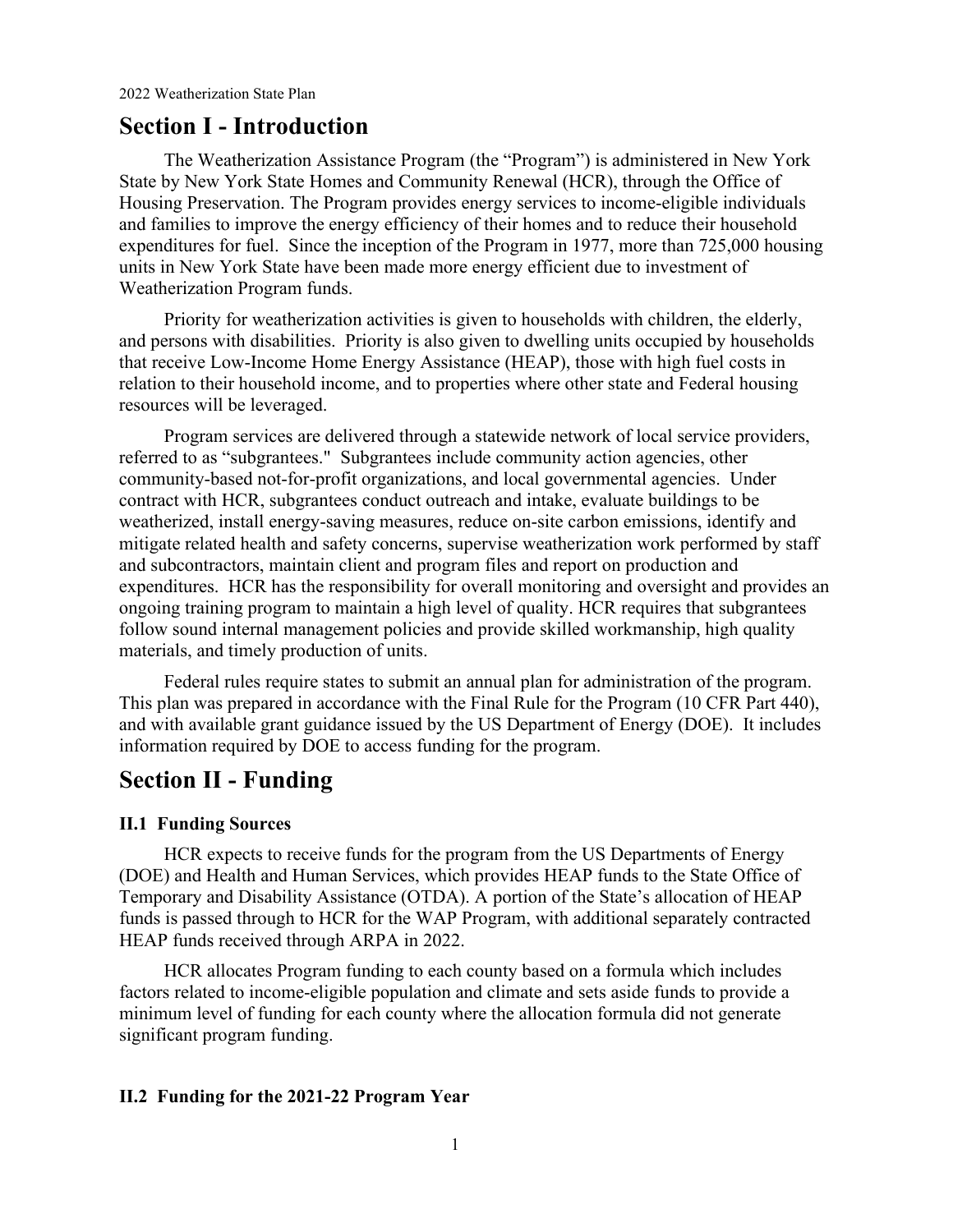For the 2021-2022 program year, HCR had \$67.1 million allocated to administer the Weatherization Program. This included \$26.9 million in DOE funds and \$40.2 million in HEAP funds.

### **II.3 Funding for the 2022-23 Program Year**

HCR anticipates availability of \$65.4 million in WAP funds for Program Year 2022. This amount includes \$25.2 million in DOE funds and \$40.2 million of new HEAP funds. ARPA pilot funds are an additional one-time allocation of HEAP of up to \$57 million, with an expend date of September 30, 2022. The State reserves the right to extend the term.

This Plan is based on DOE guidance for the Weatherization Program that was released after the issuance of federal appropriations. Federal appropriations may be adjusted during the fiscal year and at that time HCR will adjust subgrantee allocations based on the final WAP and HEAP funding levels using the method described below. HCR will allow an administration spending percentage of DOE funds to 15% overall for the grantee and subgrantee combined.

HCR will provide funds to eligible subgrantees based on a formula that measures relative geographic needs, provided the subgrantee is in compliance with applicable State and Federal program requirements and has successfully completed work associated with their Program Year 2021-22 allocation. The Program Year will begin April 1, 2022 and end March 31, 2023. See Section IV.1 for information on contract and budget periods and a detailed explanation of allocation formulas.

### **Section III – Budget**

### **III.1 Program Budget**

HCR expects to receive \$95.4 million in Federal funds to be available to support Program activities in Program Year 2022. *(Final WAP allocations will include adjustments from the planning numbers reflected in WPN 22-2 final DOE appropriations for WAP.)* The DOE Program allocation for Federal Fiscal Year 2022-23 will be \$25.2 million. HCR also expects to receive \$40.2 million in PY22 HEAP funds, or at least 10% of the allocation received by New York State. In addition, \$30 million in prior year funds will be available in Program Year 2022.

The anticipated funding sources are summarized below:

| \$25,229,032 |
|--------------|
| \$40,221,336 |
| \$30,000,000 |
| \$95,450,368 |
|              |

Up to \$10.3 million in DOE and HEAP funding will be retained for administrative, leveraging and training and technical assistance costs.

The balance of approximately \$55.1 million will be allocated to subgrantees for program operations, as described below. Subgrantee allocations are listed in Appendix C.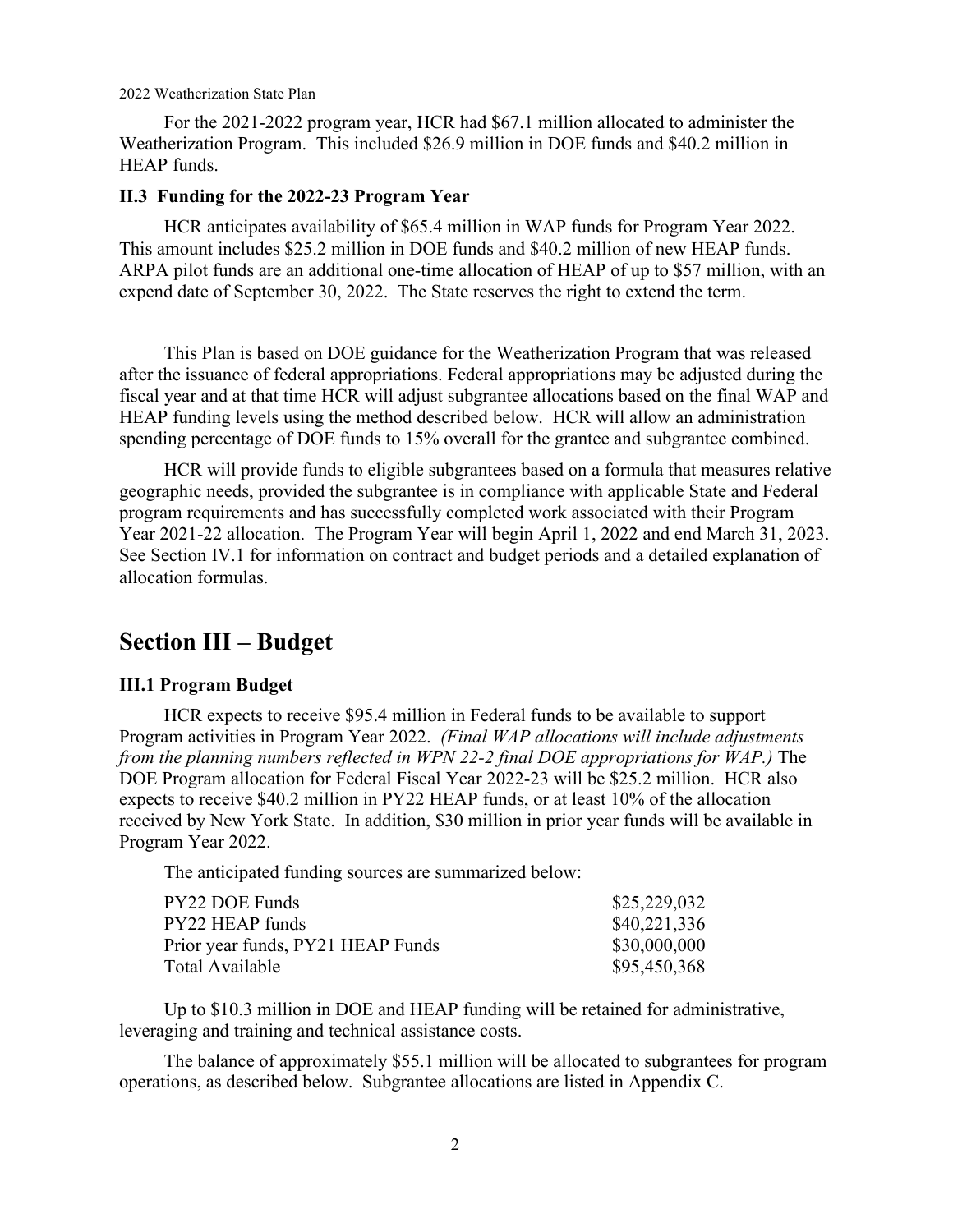ARPA funds are an additional allocation of HEAP of up to \$57 million not included in the WAP budget summary above. ARPA has an expend date of September 30, 2022. The State reserves the right to extend the term. \$3.75 million is reserved for State admin, and \$3 million for training and technical assistance. These funds will be distributed based on subgrantee proposals and capacity. Subgrantees are not required to participate in ARPA, as not every subgrantee has the capacity to operate an ARPA contract in addition to its annual WAP contract.

### **III.2 Funding Allocation Formula**

Program funding is allocated by a formula which factors in climate (heating and cooling degree days) and the share of low-income households in each county (see Appendix B). This allocation methodology is based on the method used by DOE to allocate Program funding to the states.

The first factor in the allocation formula (degree days) is determined by calculating the relative heating degree days and cooling degree days for each county, compared to the State average, with cooling degree days given  $1/10<sup>th</sup>$  the weight of heating degree days. An average degree day total has been established for each county using 30-year averages (1971-2000) for weather reporting stations in those counties. In counties where there were two or more reporting stations, degree days were averaged. In counties where reporting stations did not have 30-year averages, the next closest stations were used. The average of the degree days for each county was then divided by the average of the degree days for the State as a whole to yield a percentage. This ratio of each county's degree days to the State average (7020) is the first factor in the allocation formula.

The second factor in the allocation formula is determined by calculating each service area's number of low-income households as a percentage of all such households in the State. This number of income-eligible households was determined by using 2019 American Community Survey 5-Year data from the US Census Bureau for households with estimated incomes below \$35,000. This figure was then divided by the total number of such households in the State to yield a percentage of the total low-income households for each county.

These two factors (the percentage of low-income households in each county and the ratio of the county's degree days to the New York average) were multiplied to determine the final percentage for each county. Since the degree day factor represents the relative extent to which each county is above or below the State average, the total of formula factors does not total one hundred. As a result, the final percentages were adjusted to total 100 percent overall using an adjustment factor applied uniformly to all counties.

This resulting percentage represents the portion of the total State allocation each county is to receive. This percentage is then multiplied by the amount available for allocation by formula after setting aside funds for technical support subgrantees and minimum funding allocations to determine each county's allocation. HCR has identified distinct service areas that have boundaries consistent with census tracts. Each subgrantee within these counties has signed an agreement to provide services to their designated service area. Where a subgrantee service area includes less than one county, proportionate allocations to subgrantees are further determined using census tract data calculating the number of low-income households in each subgrantee's service area.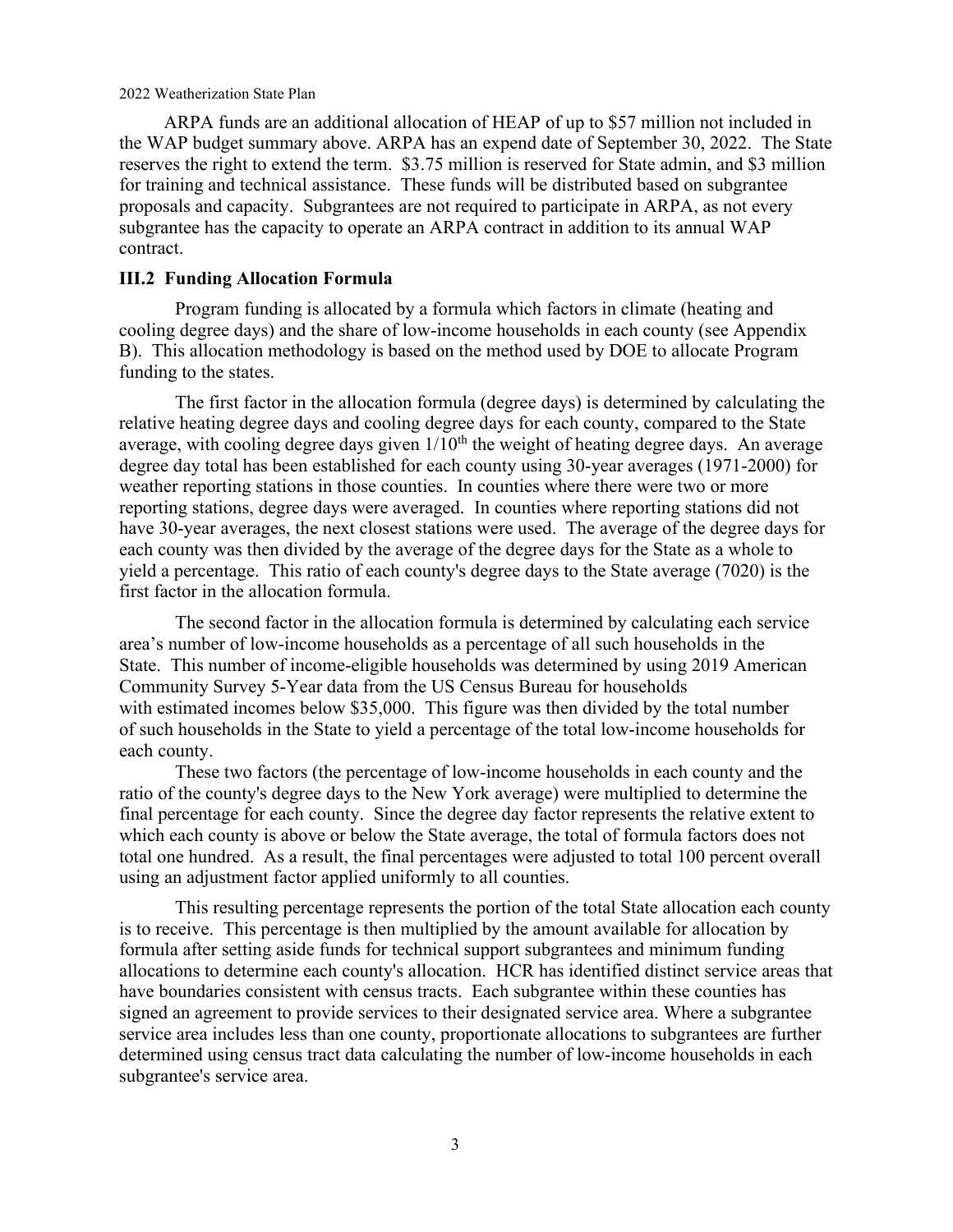In some counties, application of this allocation formula does not result in enough funding to operate the program effectively. Most of these counties are in the colder regions of the State and have fewer income-eligible households than other counties. Thirty-three counties receive a formula allocation of less than \$400,000. For Program Year 2022, subgrantees serving a single county with a formula allocation of less than \$400,000 will receive an allocation of \$400,000.

HCR finds that it is generally more efficient for a single subgrantee to administer the program in multiple counties when one of the counties has a small population. Subgrantees serving all of two counties, where one of the counties is below the minimum funding level, will receive an allocation equal to the greater of \$775,000, or the sum of the largest county allocation in the multiple-county area and \$375,000 for the additional county. Subgrantees serving three or more counties where the additional counties are below the minimum funding level will receive an additional \$250,000 for each additional county beyond the second, or the sum of the county allocations if that amount is larger. Subgrantees taking over an additional county will be given a one-time additional \$50,000 (\$25,000 for a half county) to compensate for start-up costs.

Accordingly, subgrantees that serve a single county will be funded at the minimum allocation level, and subgrantees that serve multiple counties will receive adjusted allocations.

The formula factors that are used to determine allocations have been calculated using 2010 US Census Bureau data from the American Communities Survey. HCR received assistance in updating this data from the Cornell University Institute for Social and Economic Research.

Allocations to individual subgrantees will be subject to a review of each subgrantee's production and expenditures during the Program Year and adjusted downward or incrementally funded where HCR determines that the initial allocation may exceed subgrantee capacity. Subgrantees that do not show adequate monthly progress in expenditures and unit production will not be eligible to access any additional funds that become available during the program year and may be subject to reduced allocations in future years.

### **III.3 Subgrantee Selection**

Existing subgrantees generally receive funding each year during a grant period unless the subgrantee withdraws, or HCR monitoring of the subgrantee indicates serious, irresolvable problems. HCR program and fiscal monitoring examines the overall compliance of subgrantees with rules on expenditure of grant funds, production, work quality, and compliance with Federal and State laws, regulations, policies, and procedures. When serious concerns arise, a determination is made regarding the subgrantee's ability to continue providing weatherization services.

When HCR determines that additional subgrantees are needed, selection of a new subgrantee is based on a proposal submitted to HCR, which is evaluated by program and fiscal staffs, as well as testimony offered at a public hearing in accordance with 10 CFR Part 440.15(d). In accordance with these minimum guidelines, a potential new subgrantee must:

- be a not-for-profit, legally incorporated organization, or a unit of local government, or the designated representative of an Indian tribal organization;
- if a not-for-profit organization, meet the charities registration requirements of the State of New York;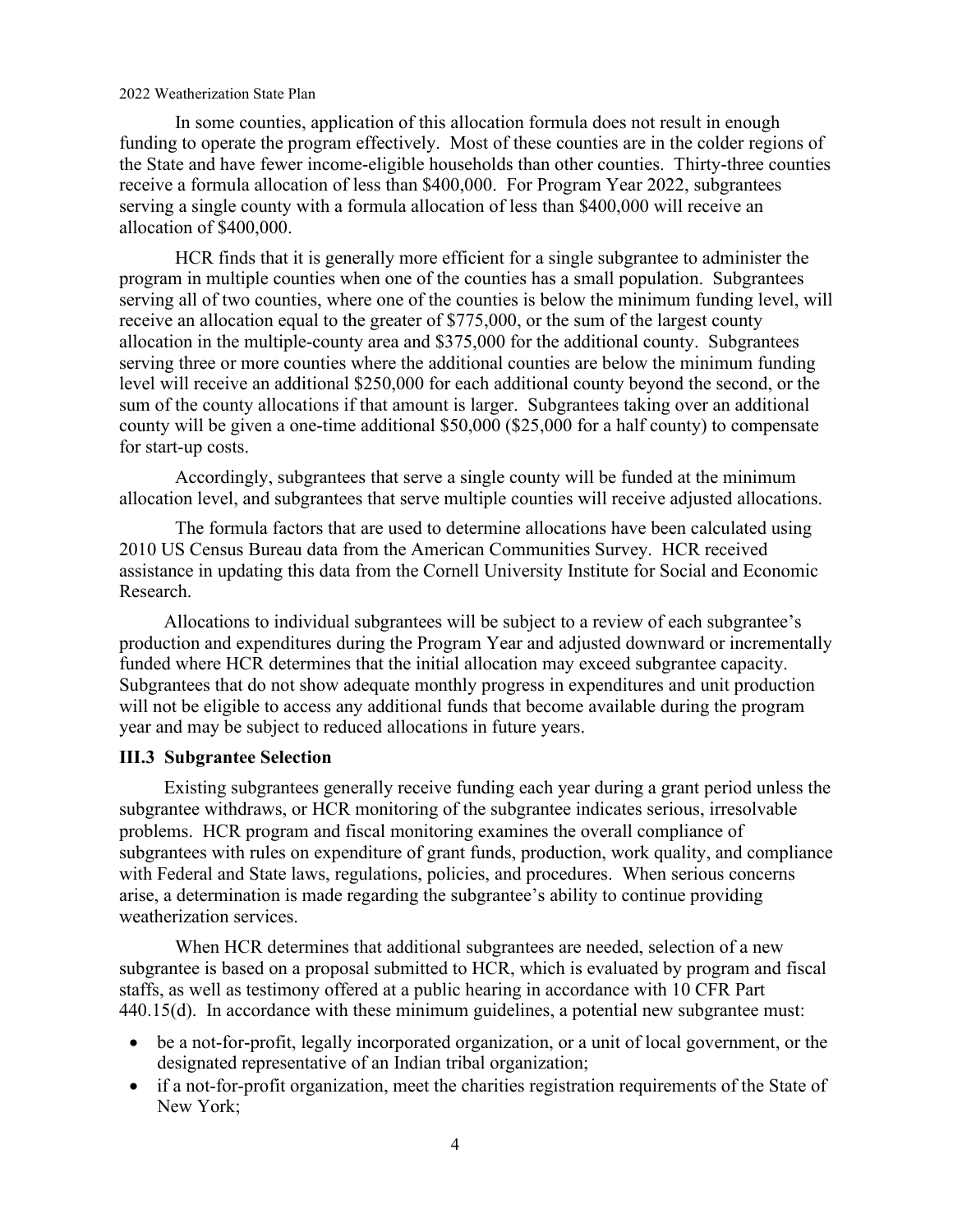- be in legal and financial compliance with requirements and regulations established under State and Federal law;
- provide a list of the current board of directors or governing body, bylaws and other documents concerning the structure and operation of the organization;
- provide proof that the organization has been responsive to the needs of the community by citing the programs and services in the energy or human services area that it has implemented; or, be able to demonstrate that the organization has the potential to provide such services in an efficient and responsible manner;
- demonstrate special expertise for providing energy conservation programs including management capability, technical skills, outreach capabilities, etc.;
- show experience in housing and construction management-oriented programs;
- submit a detailed budget and narrative work plan showing how the project will be carried out. The budget should list all personnel, including volunteer and paid staff, who will be associated with the program. The work plan will detail how the project will be implemented. Potential weatherization subgrantees must also show a production and expenditure plan, specifying whether subgrantee crews, subcontractors or a combination of the two will be used. New subgrantees will be expected to meet or exceed the work plan goals they propose.

In accordance with 10 CFR Part 440.15, when selecting new subgrantees the State is required to give preference to existing subgrantees that are currently administering an effective program. Additional consideration is given to subgrantees located in an adjacent service area. This helps maintain existing experienced subgrantees and provides for economies of scale in allocating administrative costs.

### **III.4 Subgrantee Labor**

New York contracts with subgrantees to deliver program services at the local level. These subgrantees have various systems in place to provide weatherization in their service areas. All subgrantees use in-house staff for some components of the program, such as outreach, energy auditing, air sealing, or inspections. Many subgrantees use subcontractors to perform some of the basic weatherization work, such as attic and sidewall insulation and window installation. Most subgrantees use subcontractors for heating system work, however, several use in-house staff for heating system work. HCR has encouraged subgrantees to develop the capacity to perform heating system repairs with subgrantee staff, to assure quality heating system work and to reduce costs. HCR provides training on heating system work as part of the Program's technical assistance program. HCR also encourages subgrantees that assist substantial numbers of multi-family buildings to develop in-house capacity to perform multi-family audits.

Subgrantees may use volunteers to supplement weatherization activities. However, due to the technical nature of the program, the use of volunteers is generally restricted to nontechnical areas.

Article 15-A of New York State Executive Law was enacted to promote equal opportunity in contracting for all persons, without discrimination for minority group members, service-disabled veterans and women and business enterprises owned by them, and to eradicate the barriers that have impaired access by minority and women-owned business enterprises to State contracting opportunities. State agencies must take affirmative actions to provide opportunities for minority- and woman-owned business enterprises and firms owned by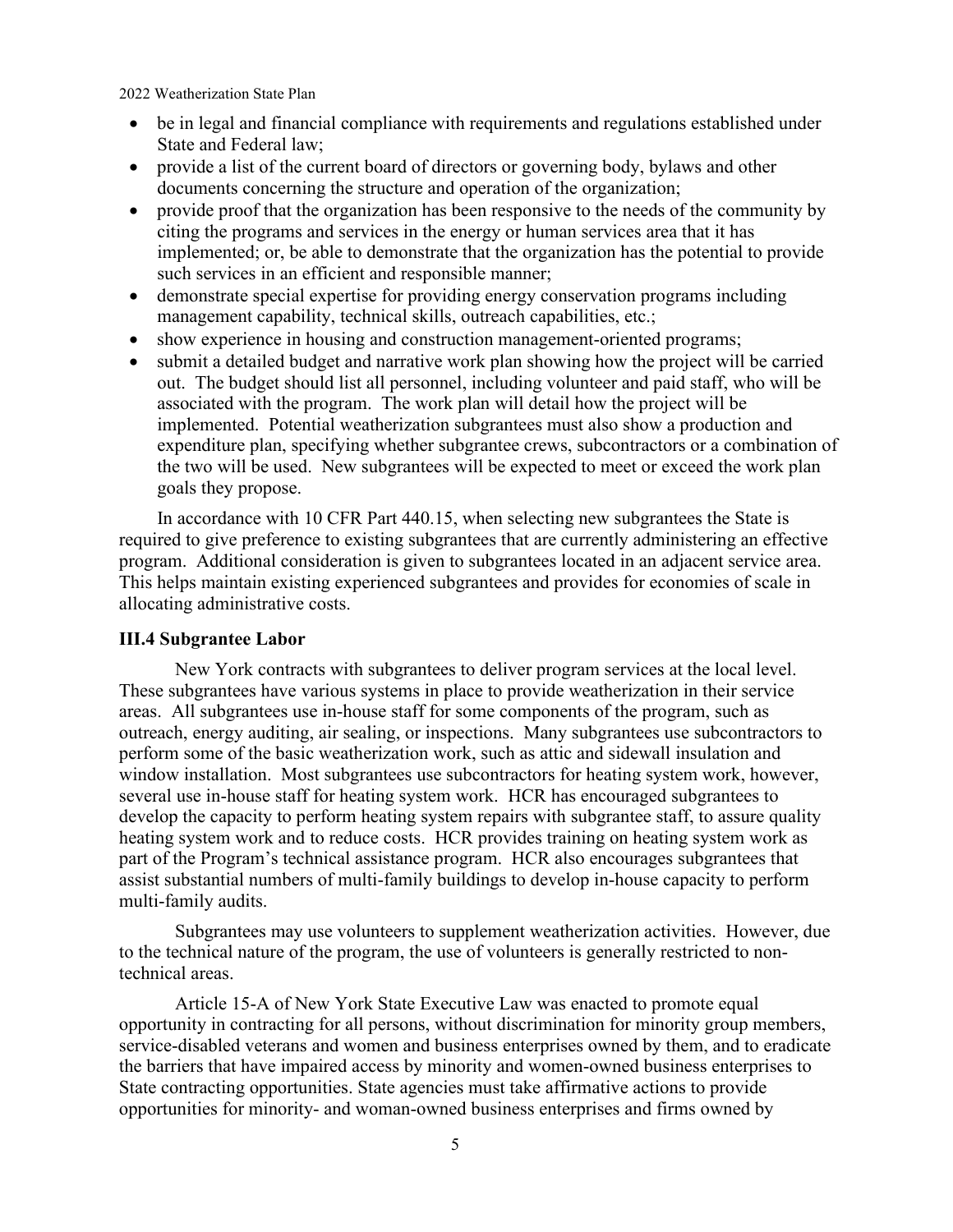service-disabled veterans. Participation goals have been adopted to ensure the opportunity for meaningful participation of such business enterprises in the work to be undertaken by each subgrantee. These goals are expressed as a percentage of the total value of all work under each contract. HCR staff continues to monitor the progress of each subgrantee in meeting these goals, and provides technical assistance, as necessary, to maximize compliance with the law.

# **Section IV - Program Implementation**

### **IV.1 Subgrantee Contracts**

HCR will enter into new three-year contracts with each subgrantee in 2022 to provide weatherization services. These contracts are divided into defined budget periods, referred to in the contract as "program years," and will include all current requirements for annual production, expenditure, closeout, and reporting. These contracts include both DOE and HEAP funds (excluding ARPA which is under separate contract); payments made during the year are based on funds encumbered at the start of the budget year. HCR maintains copies of executed contracts and amendments to confirm subgrantee acknowledgement of current-year terms and conditions.

The minimum number of units to be weatherized will be specified in the contract with each subgrantee. The individual cost per unit for each subgrantee will be determined prior to the start of the program year, and is based on local conditions, such as labor costs, travel requirements and the predominate building type in the subgrantee's service area (single family, multifamily or mobile home). Statewide, HCR expects the average cost for WAP services per unit to be approximately \$7, 600, with average costs for single-family buildings somewhat higher, and average costs for multifamily and mobile home units lower. The minimum number of units to be completed by each subgrantee will be determined using the following formula:

total allocation  $x .82$  = contract production requirement (materials, labor and program support) average cost per unit

An average of 18 percent of each subgrantee's allocation is reserved for administrative and capital expenses, health and safety work, financial audits, liability insurance, and technical assistance, leaving 82 percent available for energy efficiency measures. For example, if a subgrantee is allocated \$500,000 and the subgrantee's average cost per unit is \$7,600, the minimum number of units the subgrantee is required to complete in the program year is 54:

 $$500,000 \text{ x } .82 = 54 \text{ units}$ \$7,600per unit

Each subgrantee will be allowed to use up to 7.5% of their total WAP allocation for administrative costs.

HCR will provide training and technical assistance funds directly to subgrantees and, through separate agreements, to providers that meet the DOE and National Renewable Energy Lab's (NREL) accreditation requirements for NYS WAP. Appendix C shows each subgrantee's estimated allocation.

ARPA contracts will be issued based on subgrantee participation and capacity. Participating subgrantees will submit proposed projects to determine funding levels, subject to HCR approval. Since these contracts and projects will be funded with only HEAP funds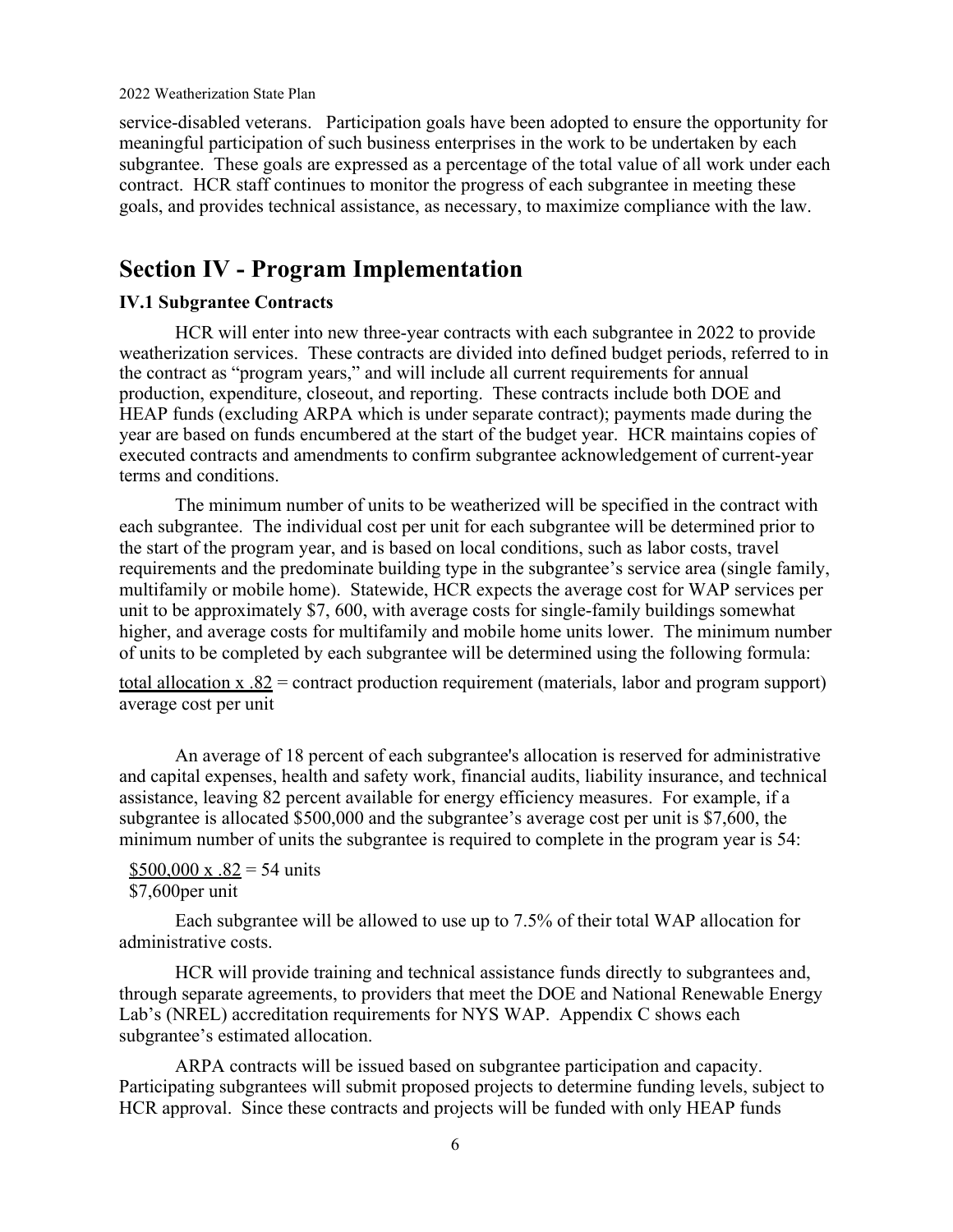designated as ARPA monies, projects will not need to follow DOE rules specific to the WAP, but will follow procedures issued by HCR which have similar full weatherization goals. Restrictions on fuel-switching and average cost per unit will be relaxed to align with New York States CLCPA goals for carbon reduction. Subgrantees may opt to not participate in ARPA.

### **IV.2 Dwelling Unit Production**

During Program Year 2022, HCR WAP expects to weatherize approximately 7,000 dwelling units with HEAP and DOE and leveraged funds. This production level is based on the estimate of units to be completed by each subgrantee at a statewide historical average cost per unit. The average cost per unit (CPU) for each individual subgrantee will be determined based on a review of prior year costs. The statewide average CPU will be approximately \$7600, but individual subgrantee average CPU may be higher or lower than this figure. On average, units assisted by the Program will receive \$2,602 in DOE funds and \$4,998 in HEAP funds. This approach will ensure that New York complies with 10 CFR Part 440.18 for the expenditure of DOE funds, and that average investment of DOE funds in assisted units will not exceed the 2022 expenditure limit of \$8,009. Subgrantees will generally be allowed to use up to 15% of contract funds to address health and safety deficiencies in assisted units, but in higher-cost areas a higher percentage may be allowed on a case-by-case basis.

| <b>Projected Unit Distribution, Program Year 2022</b> |                                                 |       |     |  |  |
|-------------------------------------------------------|-------------------------------------------------|-------|-----|--|--|
| <b>Unit Tenure</b>                                    | Percent of all units to be<br>assisted<br>Units |       |     |  |  |
| Owner-occupied                                        | 2,800                                           |       | 40% |  |  |
| <b>Renter-occupied</b>                                |                                                 | 4,200 | 60% |  |  |
| Single-family (1-4 unit) rental                       | 798                                             |       |     |  |  |
| <b>Multi-family rental</b>                            | 3,402                                           |       |     |  |  |

The following table summarizes the expected unit production by tenure:

### **IV.3 Energy Savings**

With its cold winters and high energy costs, New York State exceeds the national average in both energy consumption per household and energy expenditures per household. In 2015, State residents expended, on average, \$2,143 per household on energy costs, compared to a national average of \$1,836. 1 Low-income households spend more than 10 percent of household income, on average, for heating and other energy expenditures, compared with just 3.3 percent for all households2. These data mean both that needs within the State are greater than in other states, and that there are more opportunities for low-income households to benefit from installation of weatherization measures. In an order issued in June 2016, the NYS Public Service Commission described the energy burden that low-income households in the State currently face and established a policy that no household should have to pay more than 6% of their income for energy costs.

<sup>1.</sup> New York State Energy Research and Development Authority, "Patterns and Trends. New York State Energy Profiles: 2001-2015"

<sup>2.</sup> US Energy Information Administration, "Weatherization Assistance Program Technical Memorandum Background Data and Statistics," March 2010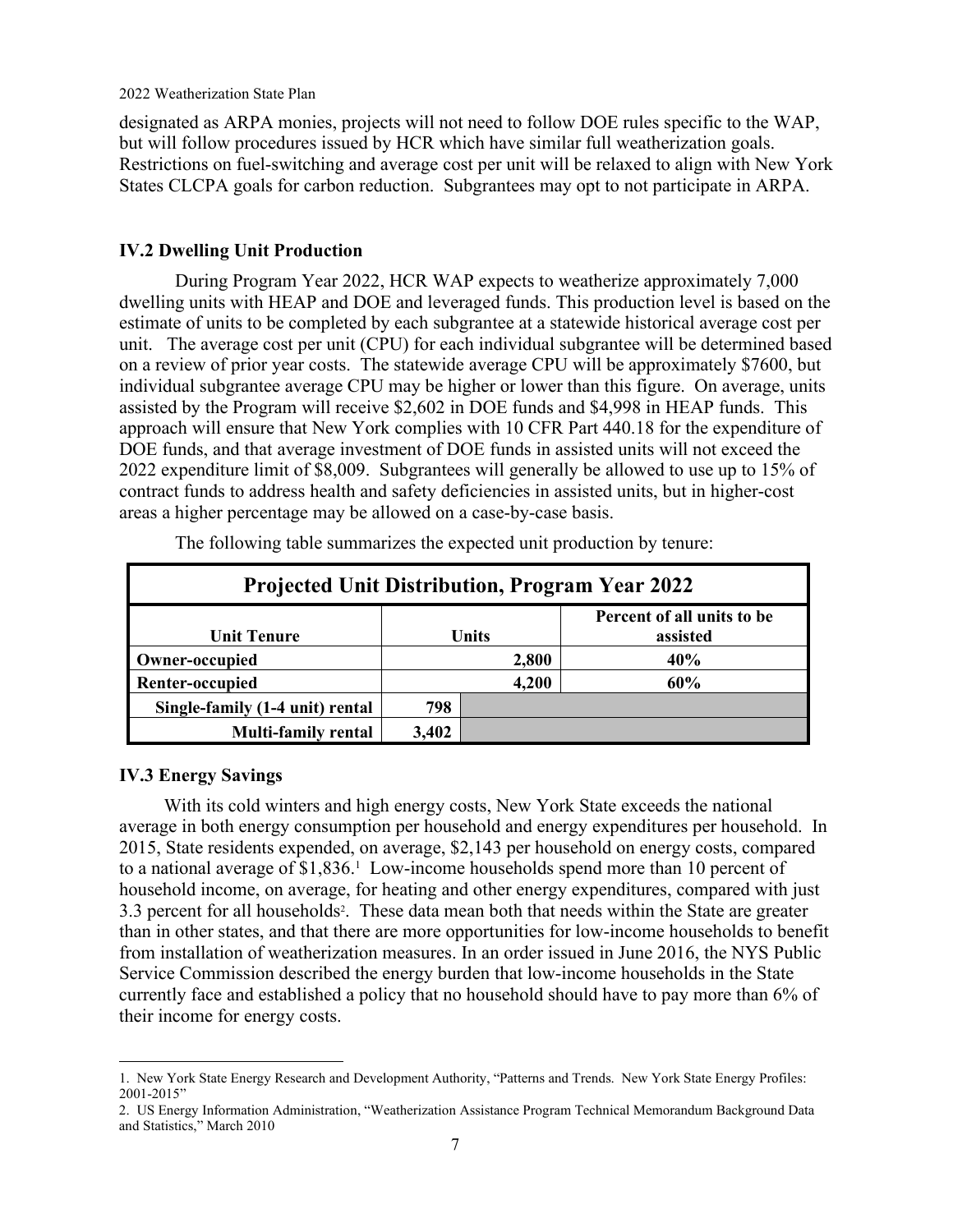DOE requires states to provide an estimate of the energy savings that can be expected from the program, based on an algorithm that DOE provides; this is summarized in the following chart.3

<sup>3. &</sup>quot;All funds" includes estimated owner investment and leveraged funds. "Savings after 15 years" is in 2017 dollars, and assumes 3% drop-off in savings per year.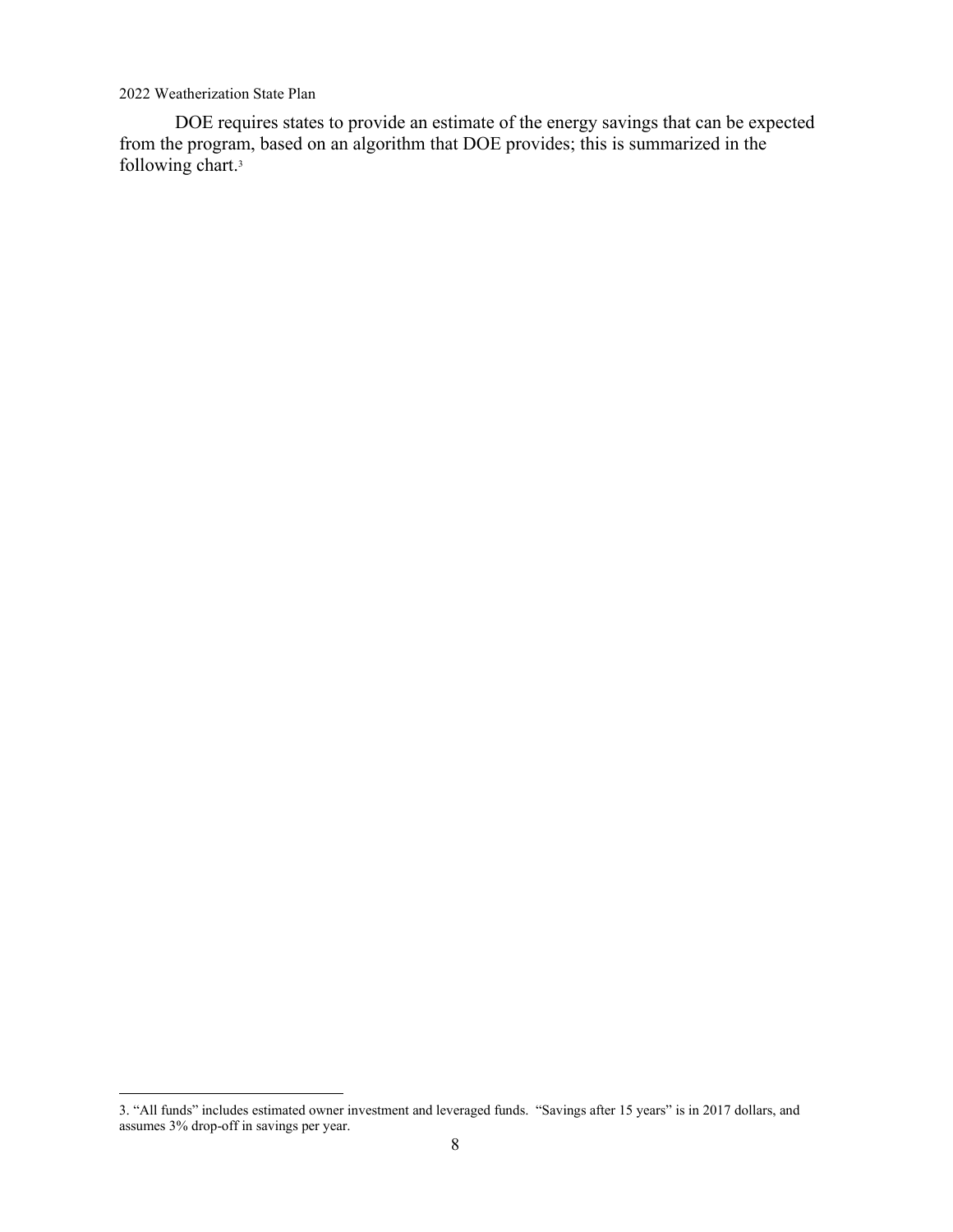| <b>2020 Energy Savings</b>           |                  |                        |  |  |
|--------------------------------------|------------------|------------------------|--|--|
| <b>Source of Funds</b>               | <b>DOE Funds</b> | All Funds <sup>4</sup> |  |  |
| <b>Amount available</b>              | \$23,321,618     | \$82,621,539           |  |  |
| Average savings per unit             | 29.3 mmBtu       | 29.3 mmBtu             |  |  |
| Value of savings per unit            | \$657            | \$657                  |  |  |
| Units to be weatherized              | 7,000            | 7,000                  |  |  |
| First-year savings, mmBtu            | 217,410          | 217,410                |  |  |
| First-year savings, 2020 dollars     | \$4,874,940      | \$4,874,940            |  |  |
| Savings after 15 years, mmBtu        | 2,657,780        | 2,657,780              |  |  |
| Savings after 15 years, 2020 dollars | \$59,595,948     | \$59,595,948           |  |  |
| Average cost per unit                | \$2,397          | \$7,000                |  |  |
| <b>Benefit/cost ratio</b>            | 2.70             | 2.70                   |  |  |

The Oak Ridge National Laboratory (ORNL) sponsored an evaluation of the Weatherization program to determine energy savings and other impacts in assisted units. Data collection for that study was completed in 2011, and the results were released in 2015. The evaluation showed that the program is most effective in cold climates like New York's, and that providing weatherization assistance to large multifamily buildings in New York City also provides substantial savings. The study found that "whole-house" weatherization of gasheated buildings in cold climate states reduced gas usage by 24% when heating system work is not included and 38% when heating systems are replaced. The multifamily study found savings of more than \$263 per unit annually in gas-heated buildings, and more than twice that amount in oil-heated buildings.

Other studies, including a 2010 study of assisted multifamily buildings in New York City sponsored by Deutsche Bank<sup>5</sup> (which was primarily comprised of buildings assisted by the Program), have found savings in excess of 20%, compared to pre-weatherization energy use. Since multifamily buildings account for more than half of the units our program assists each year, these data are encouraging. Together, these findings suggest that in New York State, the DOE algorithm (and so, the data included in the above table) significantly underestimate the actual savings that accrue from New York's program.

### **IV.4 Leveraging and Coordination with Other Programs**

Subgrantees provide a variety of services for low-income clients as a part of their overall mission, and they are adept at leveraging other resources to coordinate with weatherization services. Most put together a package of services to assist low-income clients with other housing and social service needs as part of providing Program services. HCR actively supports leveraging and coordination with other programs to supplement funding for the Program.

<sup>4.</sup> Includes all Federal funds plus an estimated \$15,800,000 in owner contributions and other leveraged funds.

<sup>5. &</sup>quot;The Benefits of Energy Efficiency in Multifamily Affordable Housing," Deutsche Bank Americas Foundation web site, January 10, 201[1http://www.db.com/usa/content/en/ee\\_in\\_multifamily\\_underwriting.html](http://www.db.com/usa/content/en/ee_in_multifamily_underwriting.html)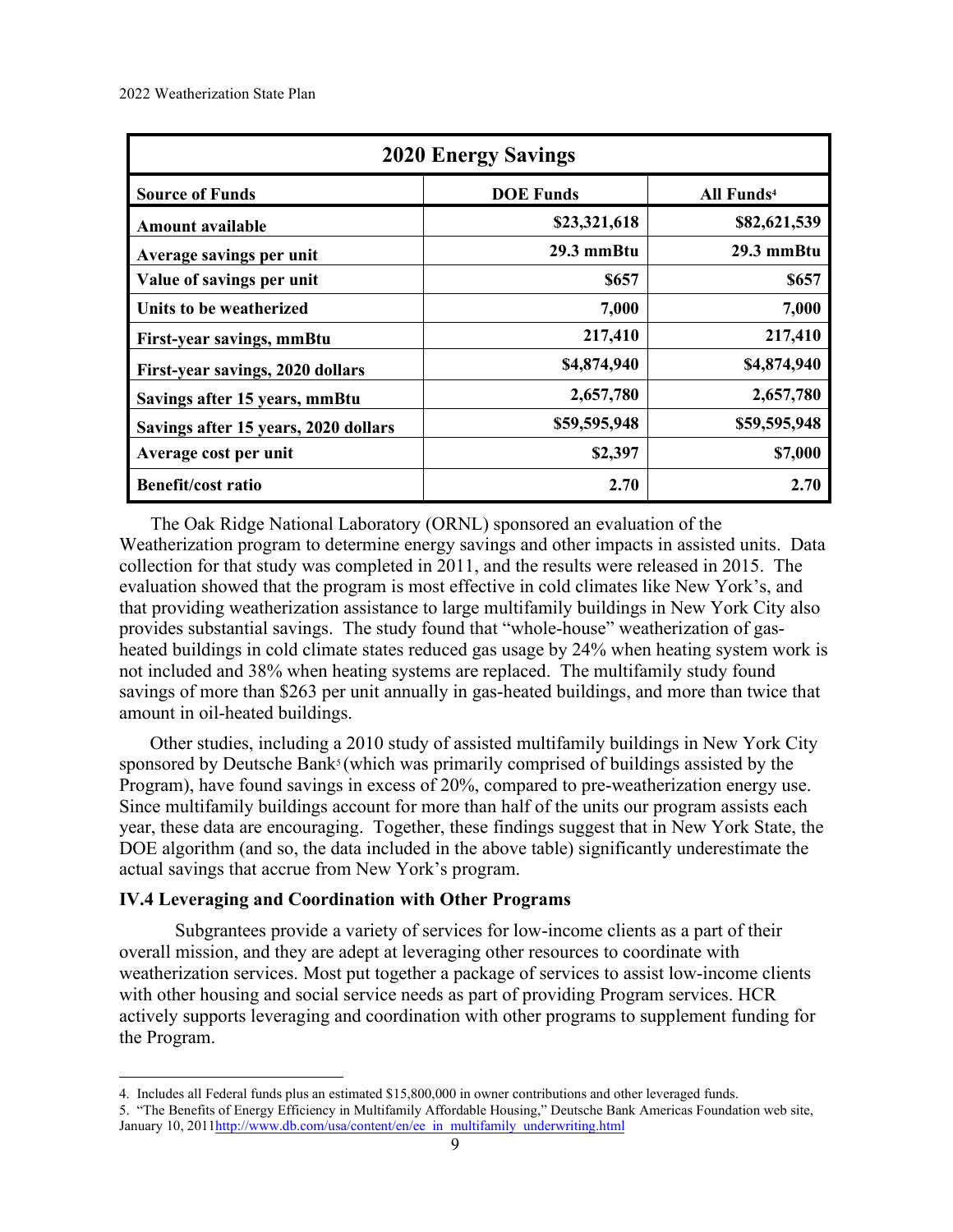DOE guidance permits grantees to use a portion of the grant to undertake leveraging activities, to generate additional non-Federal resources for Weatherization. HCR intends to use Program funds for this purpose in 2022. HCR estimates that subgrantees will leverage approximately \$10.1 million in other funds in 2022, including \$5.7 million in owner contributions, which DOE excludes from its definition of leveraged funds.

The New York State Public Service Commission will continue to implement the energy initiative known as Reforming the Energy Vision, or REV, to address challenges to the energy industry brought about by aging infrastructure, increasing use of distributed energy resources, climate change and other factors. REV is intended to reform the regulatory environment and transform markets for efficiency and renewables. The Commission recognizes that low-income residents are particularly vulnerable to these challenges and has ordered that REV and related proceedings address low-income needs. In response, New York State Energy Research and Development Authority (NYSERDA) has instituted a Clean Energy Fund that will address these issues, including initiatives that target low-income residents. Subgrantees may use up to \$3,929 of their per unit cap on renewable energy systems with an SIR of greater than 1, per DOE Notice 22-1.

HCR is working with the Commission, NYSERDA and other agencies to help ensure that needs of low-income clients are addressed through coordination of the Program with other funds and programs where possible, and to streamline delivery of all low-income programs available in the State. The following are examples of leveraging efforts HCR currently supports:

- New York supplements weatherization with a transfer of a portion of its allocation of HEAP funding. In program year 2022, HEAP funds (not including ARPA) are expected to provide around 60 percent of the funding for the Weatherization Assistance Program in New York.
- Additional HEAP dollars from the American Rescue Plan Act of 2021 (ARPA) will provide additional funding to the Subgrantees to perform air sealing, envelope improvements, and electrification/electrification ready work scopes. The ARPA program will provide a pilot and training opportunity for the network to advance carbon reducing measures while ensuring housing utility affordability.
- NYSERDA administers several efficiency programs that assist low-income households and provides additional opportunities for subgrantees to leverage Program funding. The additional services provided through these programs include electric reduction measures such as energy-efficient appliance replacement, lighting replacement and retrofits, electric domestic water heater measures, cooling usage reduction, energyefficient motor replacement and retrofit, and energy education activities. New York is committed to providing additional support to mitigate the impact of changing energy markets on low-income households.
- WAP will continue to partner with the New York State Housing Trust Fund, which is continuing to allocate up to \$7 million to target certain types of housing portfolios that are considered a priority for HTFC, specifically its Section 8 Performance Based Contract Administration portfolio, and hope to expand to other portfolios. This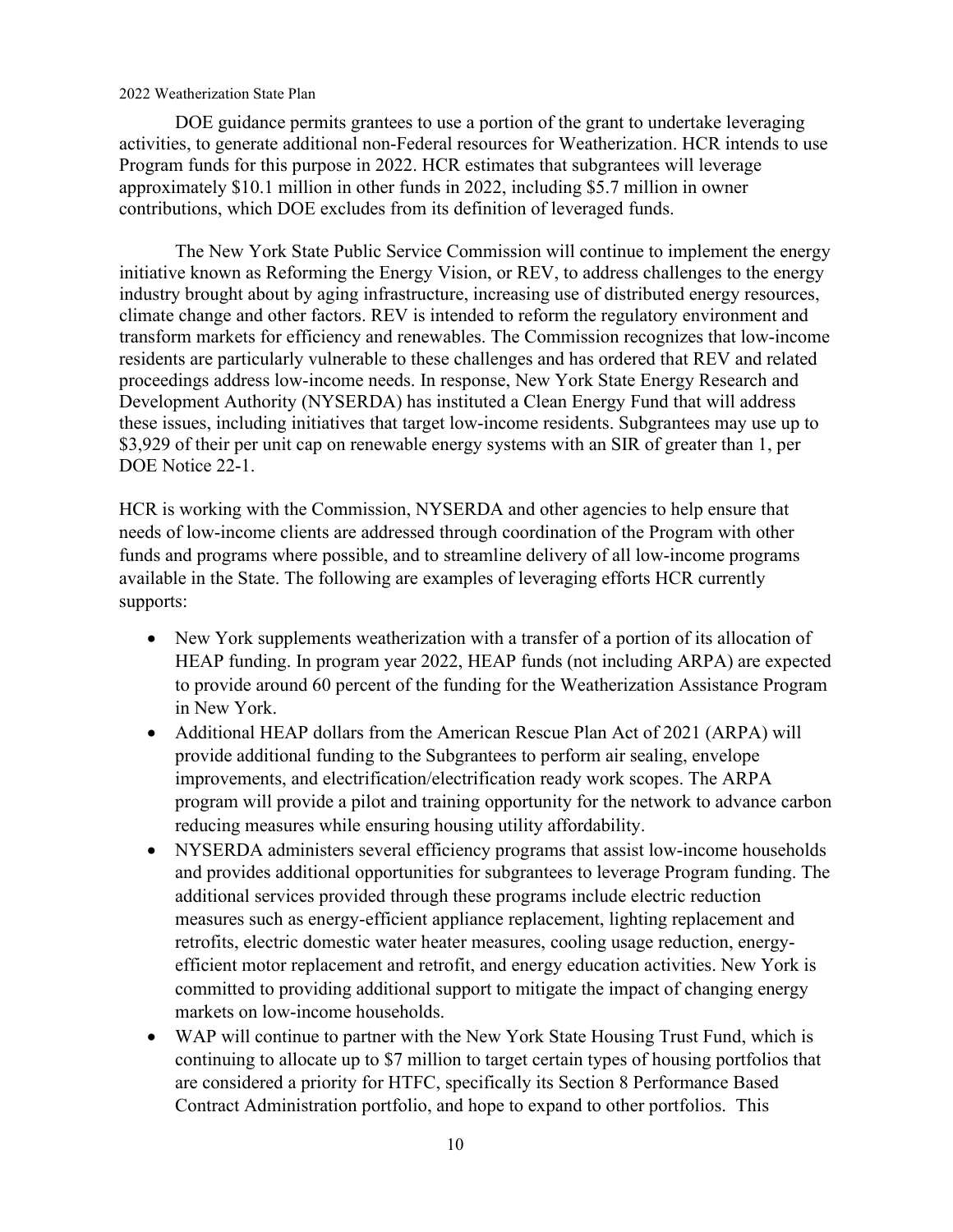initiative, called Weatherization Preservation Plus (P+), will combine designated state funds for physical building improvements with WAP energy efficiency upgrades in buildings identified as needing deep, comprehensive retrofits.

- Although mandatory owner contributions are not considered leveraged funds by DOE, New York's owner investment policy is expected to generate more than \$10 million in owner investments during Program Year 2022.
- An interagency referral program has been established in conjunction with the New York State Office of Temporary and Disability Assistance (OTDA), the State Office for the Aging, and local departments of social services and area aging agencies. These agencies will be encouraged to continue to refer clients to subgrantees for priority service. This program reduces subgrantee overhead since some of the referred clients are considered categorically income eligible, since they have already been determined eligible for other programs such as HEAP and provides access to other programs administered by the two agencies.
- OTDA operates an emergency heating repair/replacement program for HEAP clients, and HCR encourages subgrantees to coordinate with that program, when possible. This work can expand the scope of services to low-income households, to provide additional opportunities to reduce heating expenditures and address health and safety concerns for this population.
- HCR has initiated an enhanced health and safety effort to promote coordination between Program subgrantees, state and local health departments and administrators of housing rehabilitation and lead hazard control programs. This initiative, aligned with the national Healthy Homes initiative, is expected to provide additional benefits to assisted households and may provide additional funding opportunities for subgrantees.
- HCR has implemented a program that targets smaller buildings owned by New York City Housing Authority in Brooklyn and Queens. This initiative will continue in PY 2022. The work is being done in conjunction with a demand-management program offered by Consolidated Edison, intended to reduce peak load in vulnerable parts of those boroughs.
- HCR's Office of Housing Preservation is also increasing coordination of Program resources with the HCR Office of Community Renewal to provide comprehensive weatherization services and additional repair and rehabilitation work through the HOME Program. Local HOME Program Administrators are now required to coordinate with subgrantees when funding rehabilitation of income-eligible buildings. In turn, those subgrantees will be asked to work with local HOME administrators to target properties where an expanded work scope is necessary to avoid deferral of a unit due to health and safety conditions that cannot be addressed with Weatherization funds.
- The State has convened an Interagency Task Force on energy needs composed of HCR, the Department of Public Service, OTDA, NYSERDA and the Governor's Office for Energy Finance. The Task Force is developing strategies to address energy affordability within the State and to utilize disparate funding streams in a coordinated, targeted fashion to more holistically address the energy needs of low-income communities and improve outcomes for low-income households.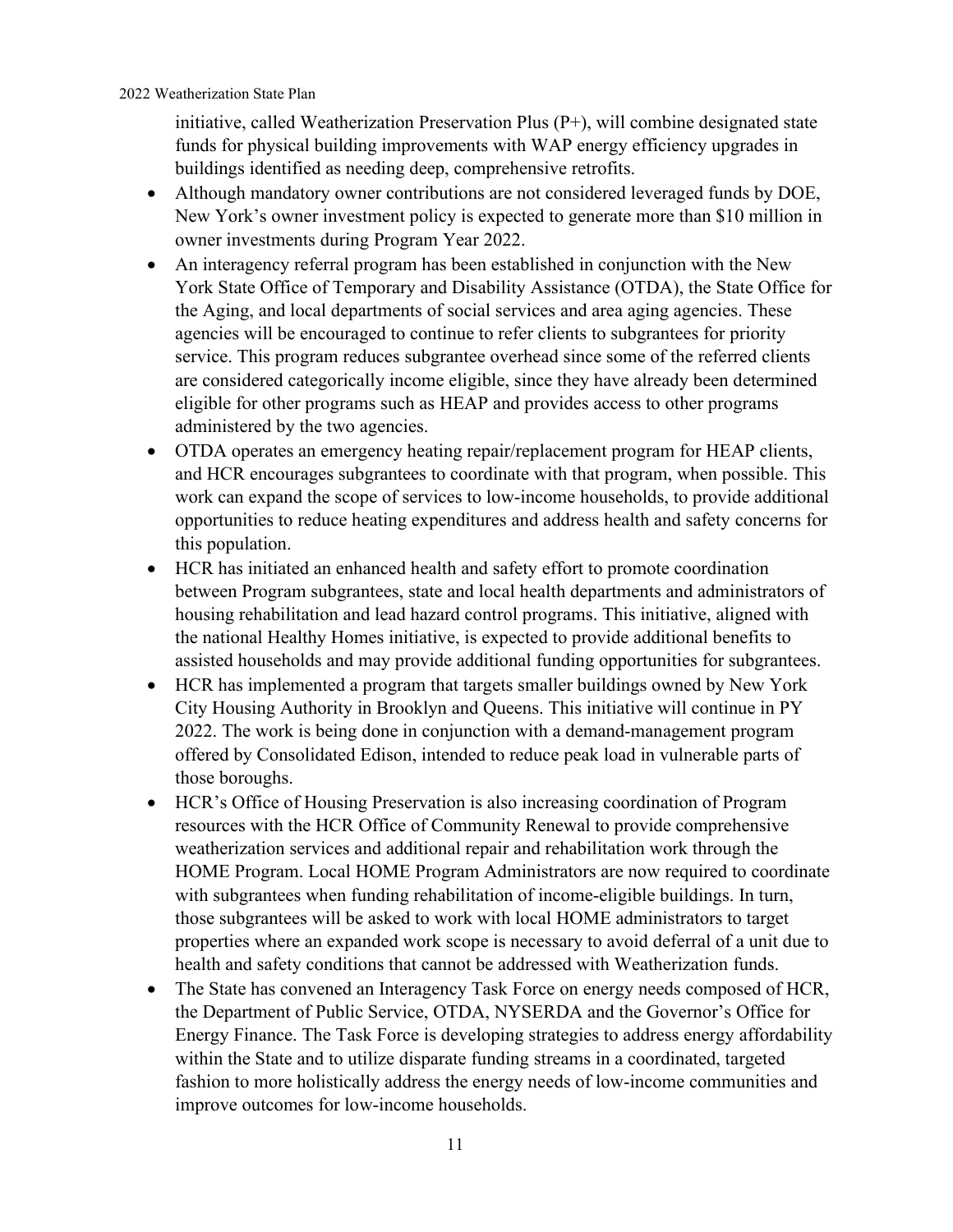• HCR will continue to operate the RePower Mitchell-Lama program to identify buildings within its housing portfolio that are high energy users and target them for WAP.

### **IV.5 Public Hearings on the State Plan**

Pursuant to 10 CFR Part 440.14 (1), HCR is following a public process to receive input on the proposed State Plan. A public hearing on the 2022 State Plan was held on February 1, 2022, with public notice provided 10 days prior to the hearing date. Due to the pandemic, the hearing was conducted by WebEx video conference to enable speakers to present testimony. Information on accessing the meeting is available on the WAP website at [https://hcr.ny.gov/weatherization-providers.](https://hcr.ny.gov/weatherization-providers) Copies of the hearing notice were widely distributed and made available on the HCR web site at https://hcr.ny.gov/weatherizationproviders.

Copies of the proposed State Plan will be emailed to all current subgrantees and to other interested parties. Copies may be obtained directly by writing to: Homes and Community Renewal, Weatherization Assistance Program, 38-40 State Street, Albany, New York 12207. The Plan will be available on the HCR web site at [https://hcr.ny.gov/weatherization-providers.](https://hcr.ny.gov/weatherization-providers) Due to the pandemic, there will be no availability to pick up copies at our offices. Comments on the plan will be accepted through the date of the public hearing.

### **IV.6 Miscellaneous**

### **Policy Advisory Council**

Pursuant to 10 CFR Part 440.17, HCR has established a Policy Advisory Council (PAC) to assist in the development and operation of the Program and provide advice in the development of the State Plan. The PAC is broadly representative of subgrantees, energy advocates, State agencies, and other organizations that represent low-income persons in New York. PAC members are well-versed in energy and housing issues. A list of current PAC members and their affiliation is included in the Annual File.

During the program year, the PAC will meet quarterly, with agendas covering a range of issues of concern to subgrantees, low-income clients, and program partners. HCR typically provides updates on funding, program rules, coordination with other programs, and related issues at PAC meetings. When needed, additional meetings will be scheduled.

### **Subgrantee Task Force**

A Subgrantee Task Force, comprised of subgrantee weatherization directors and staff, has been established to provide opportunities for subgrantees to meet with their peers and HCR staff to discuss program implementation and identify and resolve any program concerns. Typically, three Subgrantee Task Force meetings are held in each region each year. In 2022 HCR will continue to provide subgrantees opportunities for input on program operations, including review of any proposed changes to the State Plan and the Policy and Procedures Manual, and to propose actions in response to the results of the American Customer Satisfaction Index (ACSI) survey of subgrantees that was conducted on DOE's behalf in 2019.

The State has pledged to continue to focus on better communication strategies to inform the subgrantee network and PAC of proposed changes in policies and to seek their input in redrawing them. In developing policies, the State seeks to include the subgrantees in a more active role: The State has also sends policy directives that it receives from the DOE directly to the subgrantees. The State will more promptly provide its subgrantees critical information on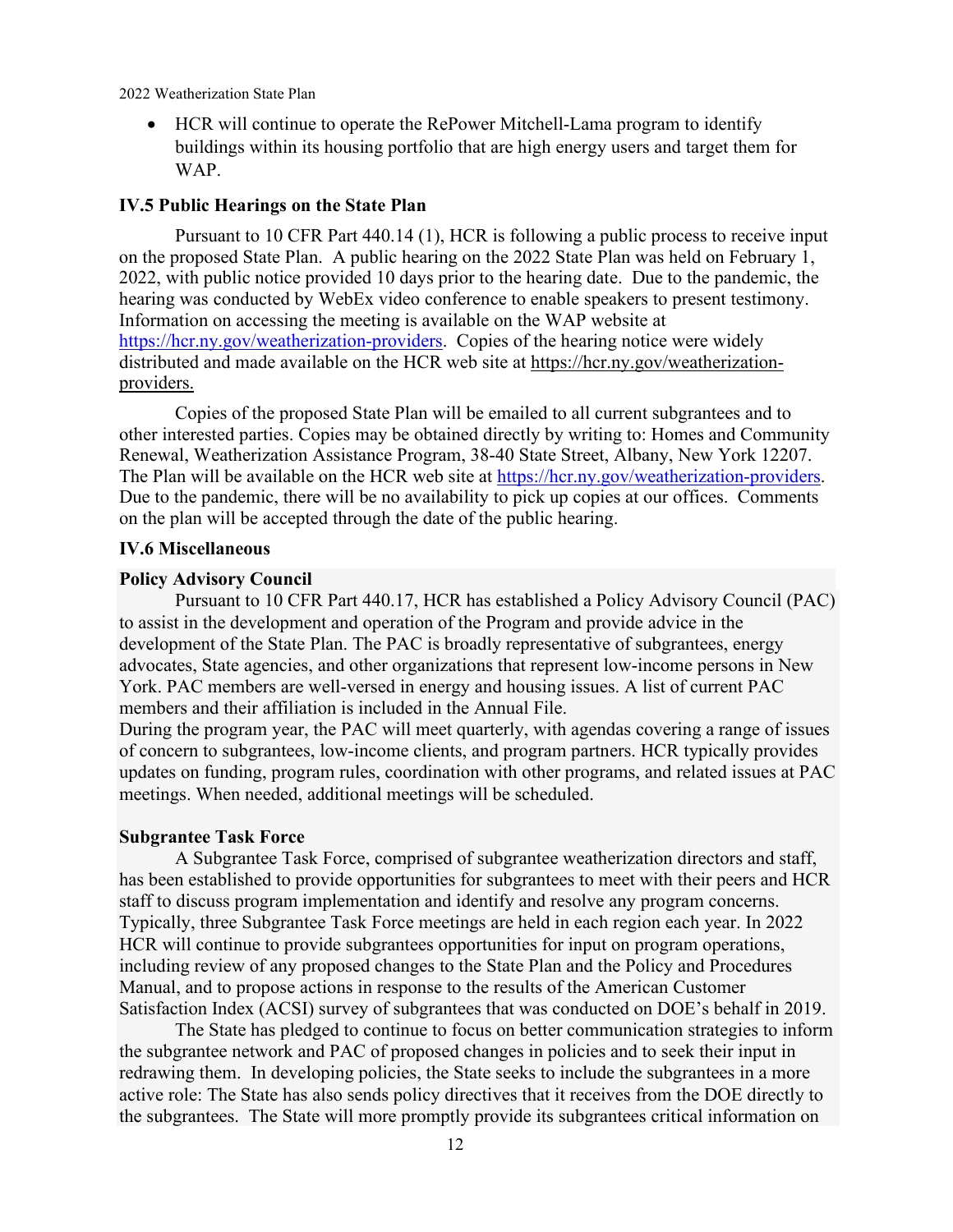funding, policy changes, and technical developments that they need for planning and budgeting.

A Steering Committee has also been established to target specific issues within the program and to make recommendations for improvements. The Committee is made up of representatives from the subgrantees state-wide and the training and technical assistance partners. It meets and addresses topics on an as-needed basis.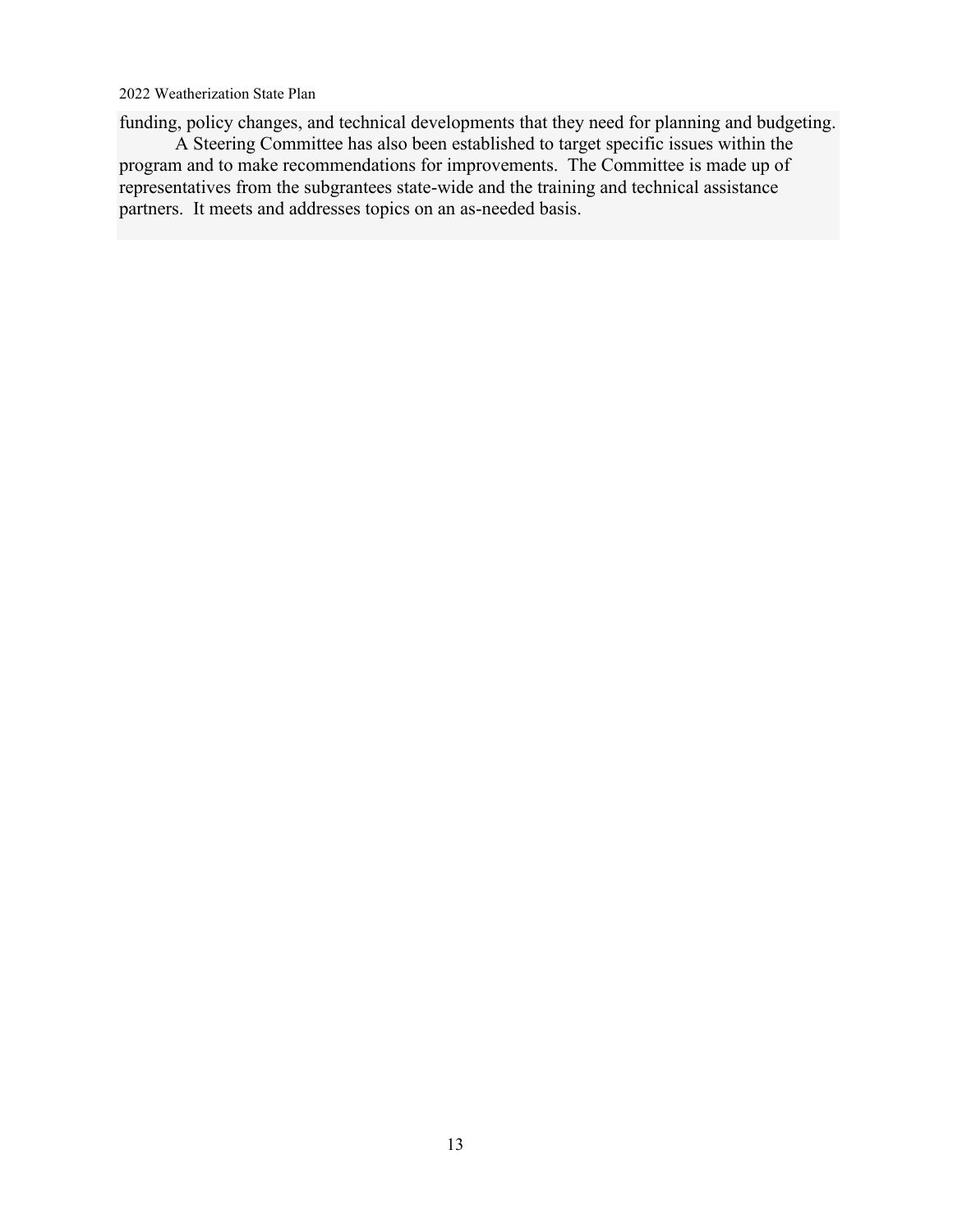# **Section V - Program Management**

### **V.1.1 Client Eligibility**

### **Income definition**

HCR has developed a rigorous process to ensure that assisted units meet the eligibility requirements of 10 CFR 440.22(a), with respect to income eligibility. These procedures are described in detail in Sections 3.05.01-06 of the NYS Weatherization Assistance Program Policy and Procedures Manual (PPM). Briefly, subgrantees are required to collect third-party documentation from each assisted household to confirm income and must keep documentation on file to support eligibility determinations. Some households are deemed categorically eligible based on documentation that they receive TANF, HEAP, or certain other forms of government assistance.

Income eligibility is verified using one of three methods, depending upon the type of building or whether the household is claiming categorical eligibility: 1) households that reside in buildings that have received assistance from certain HUD programs are considered eligible for Program assistance without additional documentation (pursuant to DOE Notice WPN 22- 5); 2) households residing in any other building that claim categorical eligibility by participation in another assistance program that has eligibility requirements that are as restrictive as those of the Program must provide documentation from the administrator of the other program establishing participation; or, 3) all other households must provide third-party documentation of income (i.e., pay stubs, statements from income providers) to support income claimed.

### **Eligibility basis**

HCR has adopted the income eligibility guidelines used in the State's HEAP Program as the standard for the Program for households with six or fewer persons. This limit – 60% of State median income – is higher in New York than the 200% of poverty option for households with fewer than seven persons, provides opportunity for participation by more households in the State and facilitates coordination with HEAP. For families of 7 or more persons, the 200% of poverty level is higher than 60% of State median income, and HCR sets the eligibility threshold for those households at the higher (200% of poverty) level. This threshold has been selected in accordance with Federal HEAP rules (Public Law 9735, Sec. 2605(b)(2(B) and with 10 CFR 440.22(3)). Under these criteria, more than 3.5 million persons in New York State who reside in 2.1 million households are eligible for program services.

### **Qualified aliens**

HCR's weatherization application form requires applicants to affirm that all members of the household are citizens or qualified aliens entitled to receive federal government assistance.

### **V.1.2 Building Eligibility**

### **Eligibility documentation**

HCR requires that both household income eligibility and building eligibility are established before any work is done on a building. Building eligibility is confirmed prior to the start of an energy audit. Building owners must provide documentation to confirm ownership of the building to be assisted (such as tax payment receipts, copies of deed, or certain other forms). Procedures for confirming eligibility in buildings with rental units and in certain other types of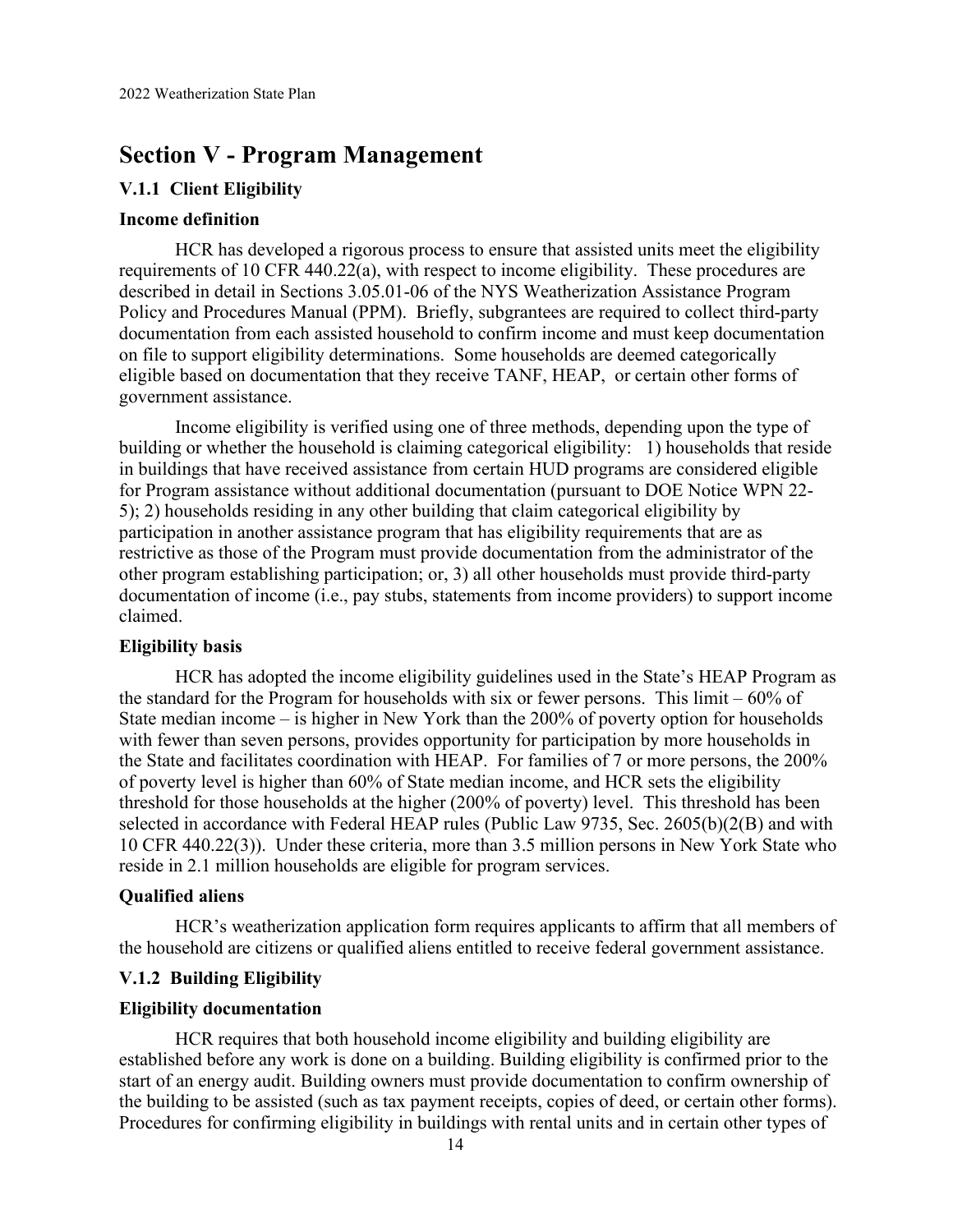buildings are described below. More detail on building eligibility can be found in Section 3 of the PPM.

### **Historic Preservation**

HCR has entered into a programmatic agreement with NYSERDA and the New York State Office of Parks, Recreation and Historic Preservation to facilitate historic reviews of projects assisted with Program funds. The agreement covers the 2022 Program Year and will remain in effect until December 31, 2030.

### **Re-weatherization**

WAP Memorandum 075, issued January 8, 2021, provided the authority for reweatherization of homes once 15 years have passed since the completion of prior federally financed weatherization. Homes designated for reweatherization must still meet eligibility requirements and be subject to energy auditing to determine the appropriateness of weatherization work. Subgrantees and HCR will track homes previously weatherized.

In cases where a previously assisted unit weatherized less than 15 years ago has been damaged by fire, flood or other natural disaster, assistance can be provided with prior approval from HCR. Generally, assistance will only be provided to pay for damage not covered by insurance. HCR rules for re-weatherization can be found in Section 6.05 of the PPM.

### **Eligible structures**

Program assistance is provided to all types of residential structures, including eligible single- and multi-family buildings, manufactured housing (mobile homes), group homes, homeless shelters, temporary housing facilities designed to transition persons with special needs into permanent housing, and mixed-use buildings that contain eligible residential units. Building eligibility requirements are detailed in sections three and four of the PPM. Only those structures that can be legally occupied as housing under New York State law, meet all other eligibility requirements and are in such condition that weatherization measures can be installed in a safe and effective manner are eligible for assistance.

HCR permits subgrantees to assist shelters and group homes; in those buildings, the cost per unit is calculated on a square-footage or per-story basis. In the case of eligible dwelling units which meet the definition of "shelter," dwelling units will be calculated based upon either (a) each 800 square feet of floor space; or, (b) each story of the building which is used as a living area.

### **Rental units and multifamily buildings**

Most low-income people in New York State live in rental housing. While much of the rental housing stock is sound, and HCR has made considerable investment in decent, affordable housing, a large percentage of the units occupied by eligible households have significant need for energy efficiency investment. Rental housing provides significant opportunity to save energy, but assisting rental housing presents unique challenges.

HCR has extensive experience in providing weatherization assistance to rental buildings, including older masonry-construction, centrally heated multifamily buildings of the type common in much of New York City. Procedures that New York State developed for the Weatherization Program have helped form current DOE policy on assisting multifamily and other rental properties.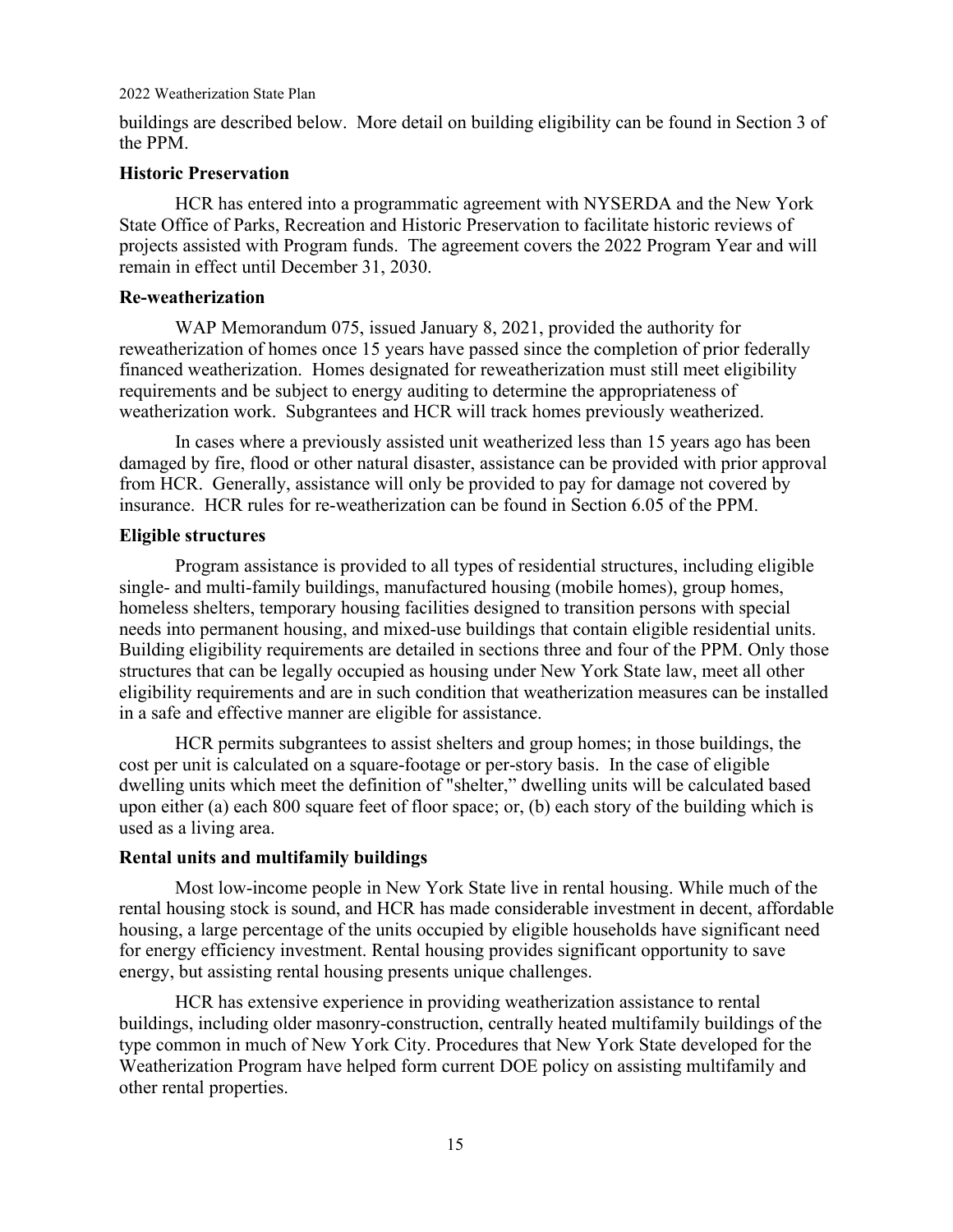HCR requires subgrantees to obtain applications from each tenant in a rental project that has applied for Program assistance before investing any funds in the project (except for certain federally assisted projects that are determined eligible following the procedures outlined in DOE Notice WPN 22-5). Subgrantees may only invest Program funds in rental buildings containing five or more units after they have established that 66% or more of the dwelling units in the building are occupied by eligible households. In rental projects where the energy audit indicates that significant energy savings can be expected to result from Program assistance, and in buildings containing two, three or four units, at least 50% of the dwelling units must be occupied by eligible households.

For buildings that are determined eligible pursuant to WPN 22-5, housing owned and operated by HUD Public Housing Agencies are to be considered 100% categorically income eligible. For any multifamily building, the subgrantee may only count vacant units towards the 50% or 66% threshold when the building has been assisted by a Federal, State or local government program for rehabilitating the building or making similar improvements to the building and the units will become eligible dwelling units within 180 days following completion of the project.

HCR procedures also require that:

- Written permission of the building owner is received before any work commences;
- Benefits of Program assistance primarily accrue to the low-income tenants residing in the rental units;
- Qualified households in assisted buildings are not subjected to rent increases (unless those increases are demonstrable related to matters other than the weatherization work that was installed);
- Tenants and owners are notified in writing of their rights and the procedures tenants may follow to complain or appeal should improper rent increases occur;
- No undue or excessive enhancement of the value of the assisted building results from installation of weatherization materials with Program funds;
- Owners of assisted rental buildings agree in writing to restrictions on their use of the building after Program funds are invested; and,
- Owners of assisted rental buildings participate in the financing of weatherization activities, with certain exceptions, as described below.

In accordance with Federal rules and guidance intended to limit undue or excessive enhancement of the value of multifamily rental units resulting from investment of Program funds, HCR requires most owners of multifamily rental property to contribute to the cost of the weatherization work scope as a condition of receiving assistance. Generally, multifamily building owners must provide 25% of the total cost of the work to be done to meet Program standards, as follows:

• For multifamily buildings that do **not** meet the requirements for reductions in assessed valuation pursuant to Section 581-a of the New York State Real Property Law (typically, projects that are regulated as affordable housing) and which have fewer than five units, the owner must make an investment of no less than 25% of the estimated cost of completing the work scope, unless the building is occupied by the owner as his or her primary residence and the owner qualifies for WAP assistance as a low-income household.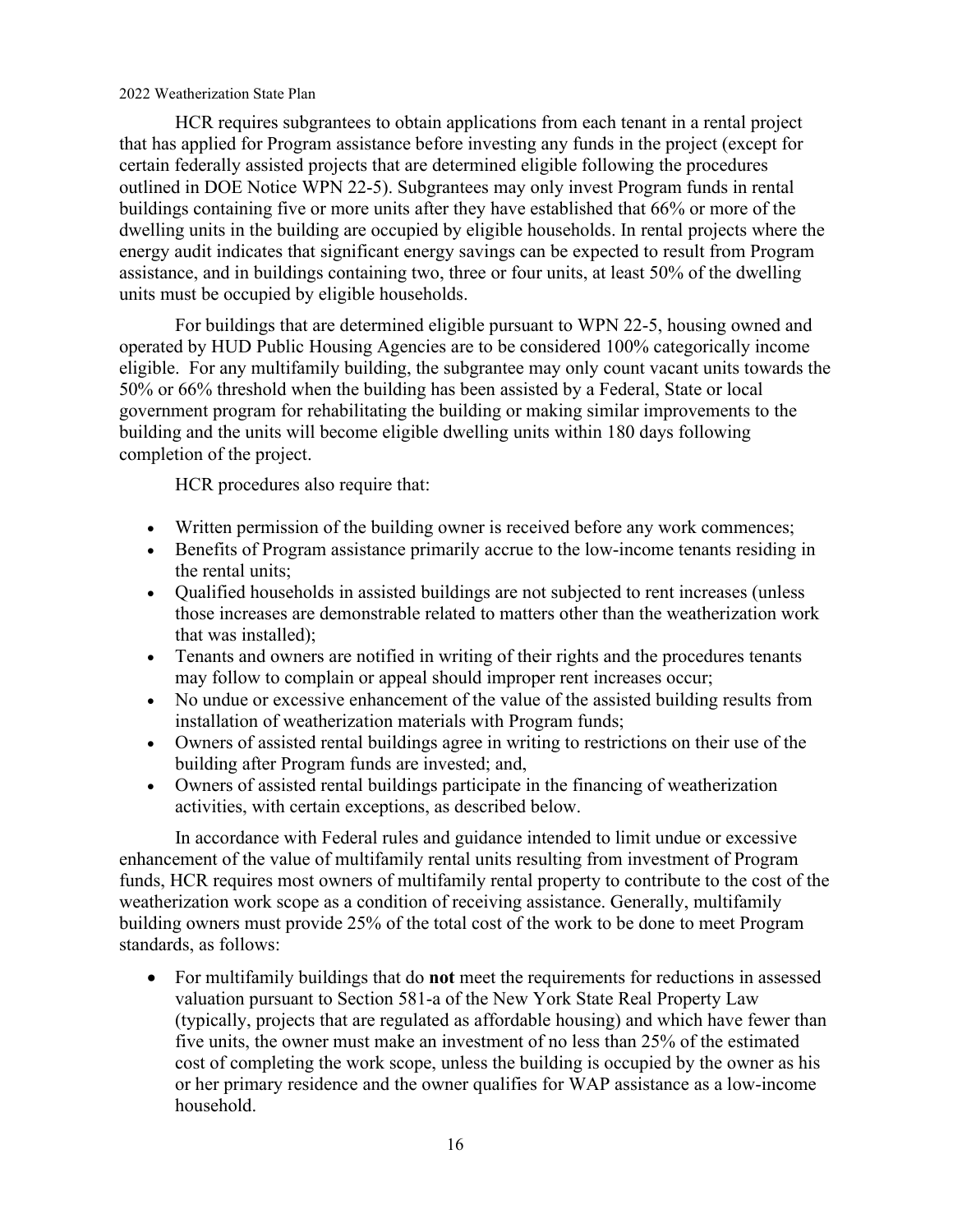- For multifamily buildings that do **not** meet the requirements for reductions in assessed valuation pursuant to Section 581-a of the New York State Real Property Law and which have five or more units, the owner must make an investment of no less than 25% of the estimated cost of completing the work scope. In cases where providing this level of investment will provide a hardship, or where a rental property is known to be in financial distress, HCR may permit the subgrantee to reduce or waive the owner investment requirement, with prior approval by the HCR regional supervisor.
- For multifamily buildings that **meet** the requirements for reductions in assessed valuation pursuant to Section 581-a of the New York State Real Property Law, a reduced owner investment of 15% of the estimated cost of completing the work scope will be allowed to help maintain the supply of affordable housing in the State. HCR provides training, technical assistance and other support to maximize inclusion of assisted rental housing in the Program.

Owners of rental property who are eligible for the Program and occupy one of the units in the building to be assisted are not required to provide a financial or in-kind contribution towards the work scope.

HCR requires that subgrantees enter into a written agreement with owners of rental buildings that will receive Program assistance, using a form provided by HCR, before any funds are invested in a project. The agreement names tenants as third-party beneficiaries of the agreement, to establish certain rights. Tenants are provided with a synopsis (Form HCR-9) that explains these rights and the enforcement procedures. Naming the tenant as a third-party beneficiary provides the tenant with recourse in the legal system if a building owner violates the terms of the agreement. In practice, a letter reminding the owner of the terms of the agreement with the subgrantee is generally sufficient to resolve an adverse situation in favor of the tenant. This process reduces the need for monitoring by the State without placing undue burden on subgrantees or owners.

Subgrantees are monitored to ensure that low-income renters – particularly those living in smaller, privately-owned buildings – are provided with the same opportunity to access Program services as all other households. Additional information on subgrantee monitoring is provided in Section 5.8.3, below. More detail on rental housing procedures is included in Sections 3 and 4 of the PPM.

### **Deferral process**

HCR prohibits subgrantees from investing funds in any building where legal, financial, structural or safety impediments exist that would compromise eligibility or place occupants or workers in an unsafe or unhealthful situation. Section 6.01 of the PPM ("When Not to Weatherize") lists common situations that may warrant deferral and provides subgrantees with guidance on how to handle those situations. Issues related to health concerns caused by the pandemic are also considerations for deferral. When a subgrantee determines that assistance must be deferred for health or safety reasons, they must issue the HCR Health and Safety Notice (Form HCR-15) and obtain signatures of the owner and occupant on the form, if possible. The subgrantee is also expected to inform occupants and owners of any resources that may be available to resolve the problem.

In cases where assistance to a unit is deferred for other reasons (such as a pending sale) subgrantees are required to notify the owner and any affected tenants in writing and inform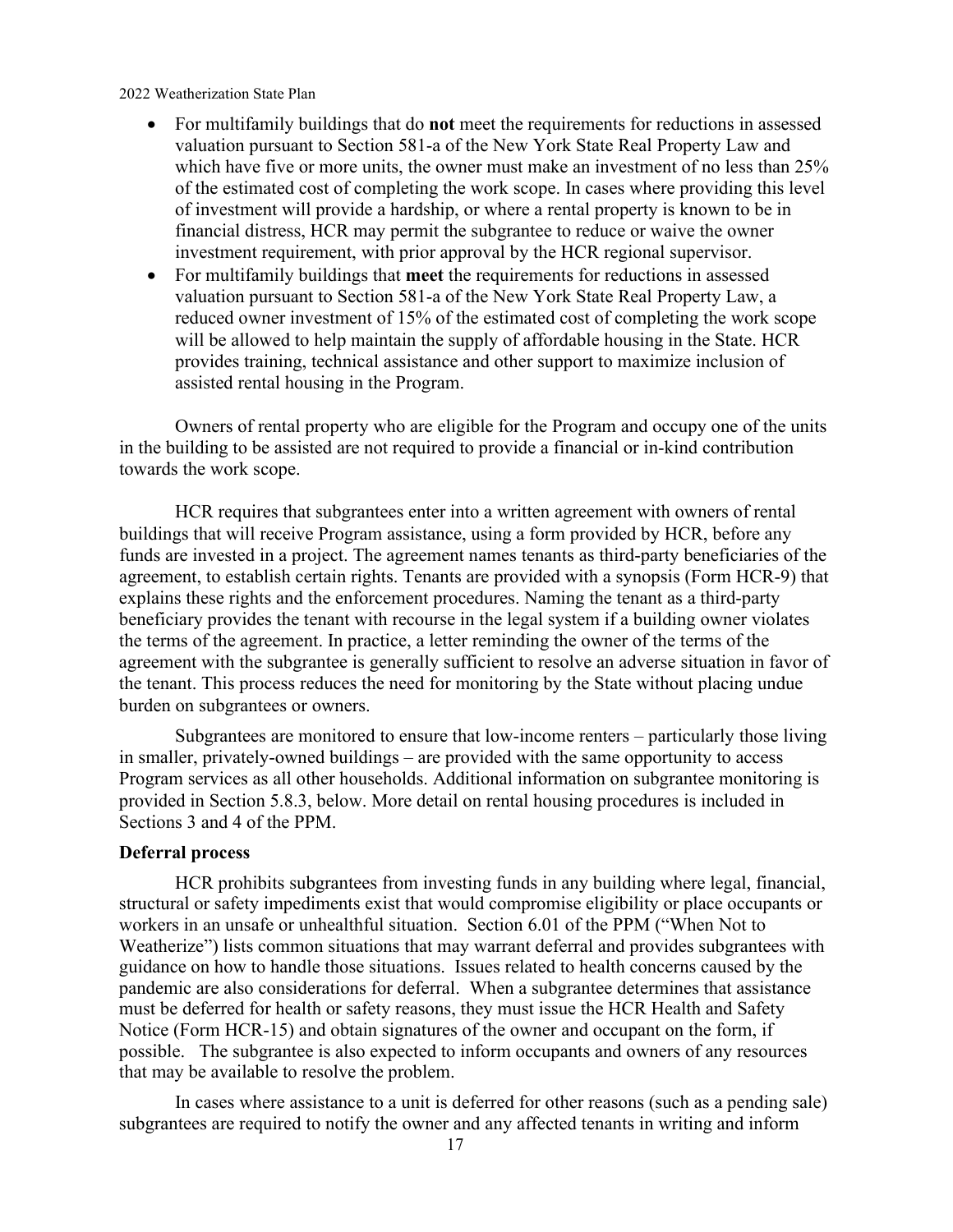them that the application will be kept active for a specified period or until the issue is resolved, whichever comes first.

### **V.1.3 Children, Definition of**

The Federal Weatherization Program rule provides flexibility in the definition of "children" for purposes of determining household eligibility and requires states to specify the age at which dependents are considered "children" for this purpose. Consistent with this guidance and past practice, New York will define children as dependents not exceeding 17 years of age. This definition will help more households in need of assistance to qualify.

### **V.1.4 Tribal Organizations**

Assistance is made available to all low-income residents of the State without regard to tribal organization status, to the extent that funding is available. Additional funds are allocated to counties with large Native American reservations.

### **V.2 Areas to be Served**

All areas of the State will be served. HCR allocates WAP funding for each county in the State using a formula that considers climate and share of low-income households. Funding is also reserved to provide a minimum allocation to ensure service to each county where the formula does not otherwise generate sufficient funding to feasibly operate a program.

HCR designates a subgrantee to provide weatherization services in each county in the State. In urban areas, subgrantee service areas are typically a portion of a county, while in rural areas subgrantee service areas often cover one or more entire counties. Each community in the State is served by one, and only one subgrantee.

Housing in New York is generally older than elsewhere in the nation. According to the US Census, more than 5.6 million housing units in New York were built before 1970. That's nearly 70% of the State's total housing stock. Nationally, just 41% of the housing stock was built before 1970. This means that most housing in the state was built at a time when energy costs were low and modern energy-efficiency construction methods were not used.

New York's households are also more likely to live in rental housing than in any other state. Census data shows that 45.5% of the occupied housing units in the State are rental. Most households in New York that are eligible for weatherization assistance live in rental housing. While 20% of the State's owner households have annual incomes less than \$35,000, more than 50% of the State's renter households have annual incomes less than \$35,000.

Households with incomes below the poverty level are especially likely to live in rental housing and to live in older units. While just five percent of owner households have incomes below the federally established poverty level, fully 24% of renter households have incomes at this level, and 77% of those households live in housing built before 1970.

Census data also show that utility-supplied gas is the most commonly used fuel. About 57% of owner households and 54% of renter households heat with utility gas. About 28% of households in the state heat their homes with oil, but households in rental units are far more likely to heat with expensive electricity than owner households. More than 70% of all units that heat with electric are rental units; these units are home to more than 510,000 households. Our experience suggests that electrically heated rental units are often located in multifamily housing built in the 1960s and 1970s. Given the high costs of electricity in New York, and the likelihood that many of those units were built using inferior energy conservation techniques,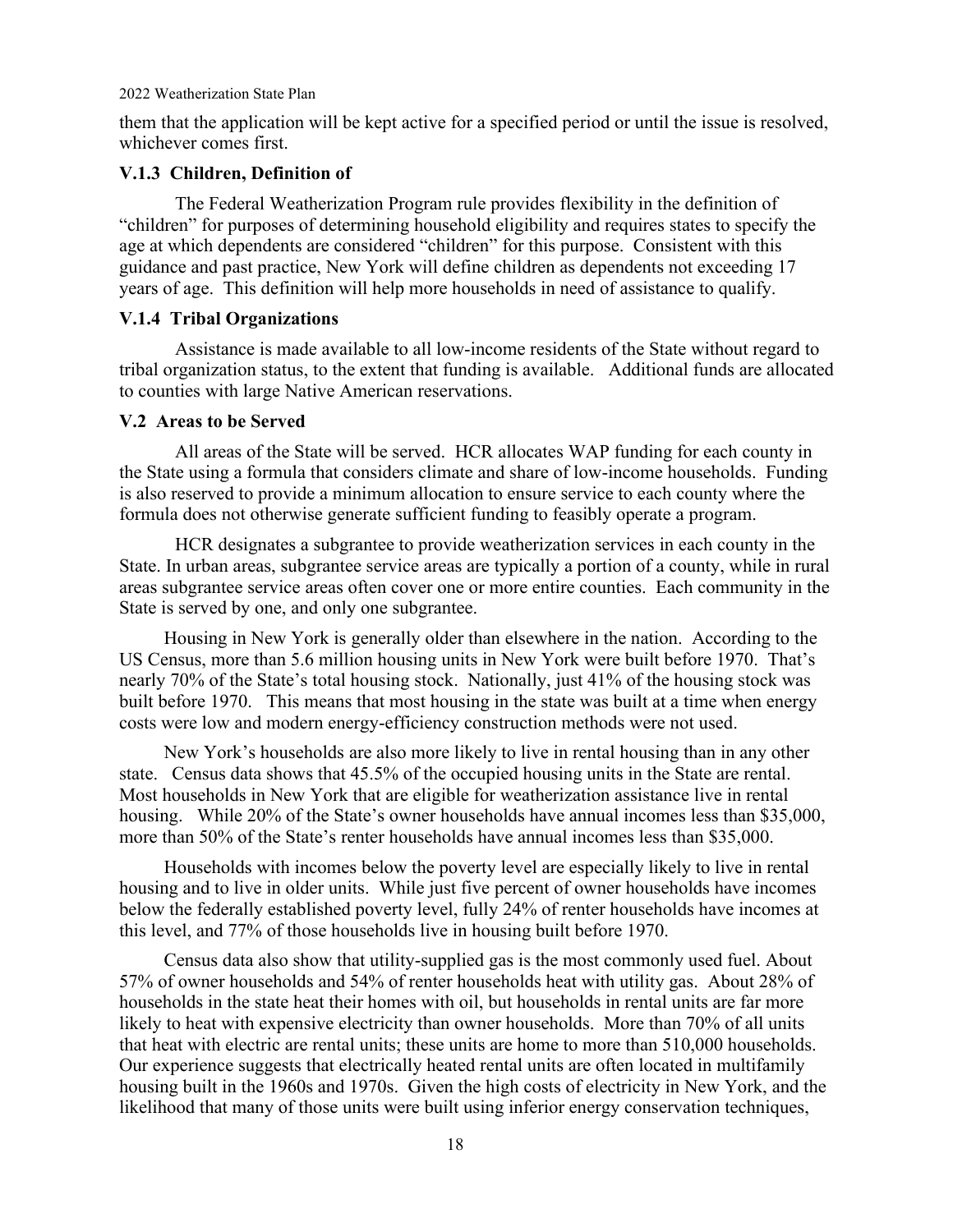this is a significant concern. However, recent improvements in electric heating technology coupled with utility and government incentives are making electric heating more feasible within WAP.

There are regional differences in utility usage. Generally, Western and Central New York are more reliant on utility gas, and the Eastern parts of the State are more likely to use oil. For example, in the Buffalo Metropolitan Statistical Area (MSA), 89% of all housing units heat with utility-supplied gas, but in the Albany MSA just 60% heat with gas. In New York City, which has a predominance of large multi-family buildings, about 39% of all units are heated with oil.

These regional differences are not consistent by tenure. While owners in Albany and Buffalo are about as likely to heat with gas as renters, in New York and Syracuse renters are much less likely to use gas, which means higher heating costs. In New York, more heat with oil, but in Syracuse more than 29% of all rental units are heated with electricity. In nonmetropolitan areas, where more than 70% of all housing units are owner-occupied, oil and gas both account for about one-third of the fuel used in all units, and electrically heated units are more common, especially among renter households.

These data, when considered together with New York State's harsh climate and high energy costs, show that the needs for energy efficiency are different for rental and owner housing, and vary according to location. Because of this diversity, New York has developed procedures to target assistance to those most in need, using methodologies that are best suited to conditions within the State.

ARPA is being operated as a pilot specifically to address CLCPA goals including electrification, electrification-readiness, renewables, and heat-pump technologies. By choosing the appropriate projects and following a priority list in determining work scopes, these goals can be pursued without the restrictions of DOE rules that discourage fuel-switching (to electric from fossil fuels) and limit average cost per unit. ARPA HEAP funds will not be used in homes that are receiving WAP HEAP funds, nor in any unit that receives DOE funds so as not to trigger DOE rules.

### **V.3 Priorities for Assistance**

Priority for weatherization assistance is given to households with children, elderly persons and persons with disabilities. Priority is also given to applicants for assistance that pay more than 6% of their income for utilities and to households that receive assistance through the State's Home Energy Assistance Program (HEAP). For the purposes of the Program, these applicants are considered High Energy Burden households.

HCR has established a referral process to facilitate assistance to households that are clients of local offices for the aging and county HEAP providers (typically departments of social services). HCR will continue to encourage subgrantees to prioritize assistance to properties where other State or Federal housing resources can be leveraged, where occupants of those properties also meet one or more of the other priorities listed above.

### **V.4 Climactic Conditions**

The climate of New York varies from temperate coastal to cold mountainous conditions. Climate is a key element in the formula used for allocation of program funds. Climate severity is measured in degree days, which are an indicator of how much fuel will be necessary on any given day to maintain comfortable conditions in a home. Data on degree days is compiled on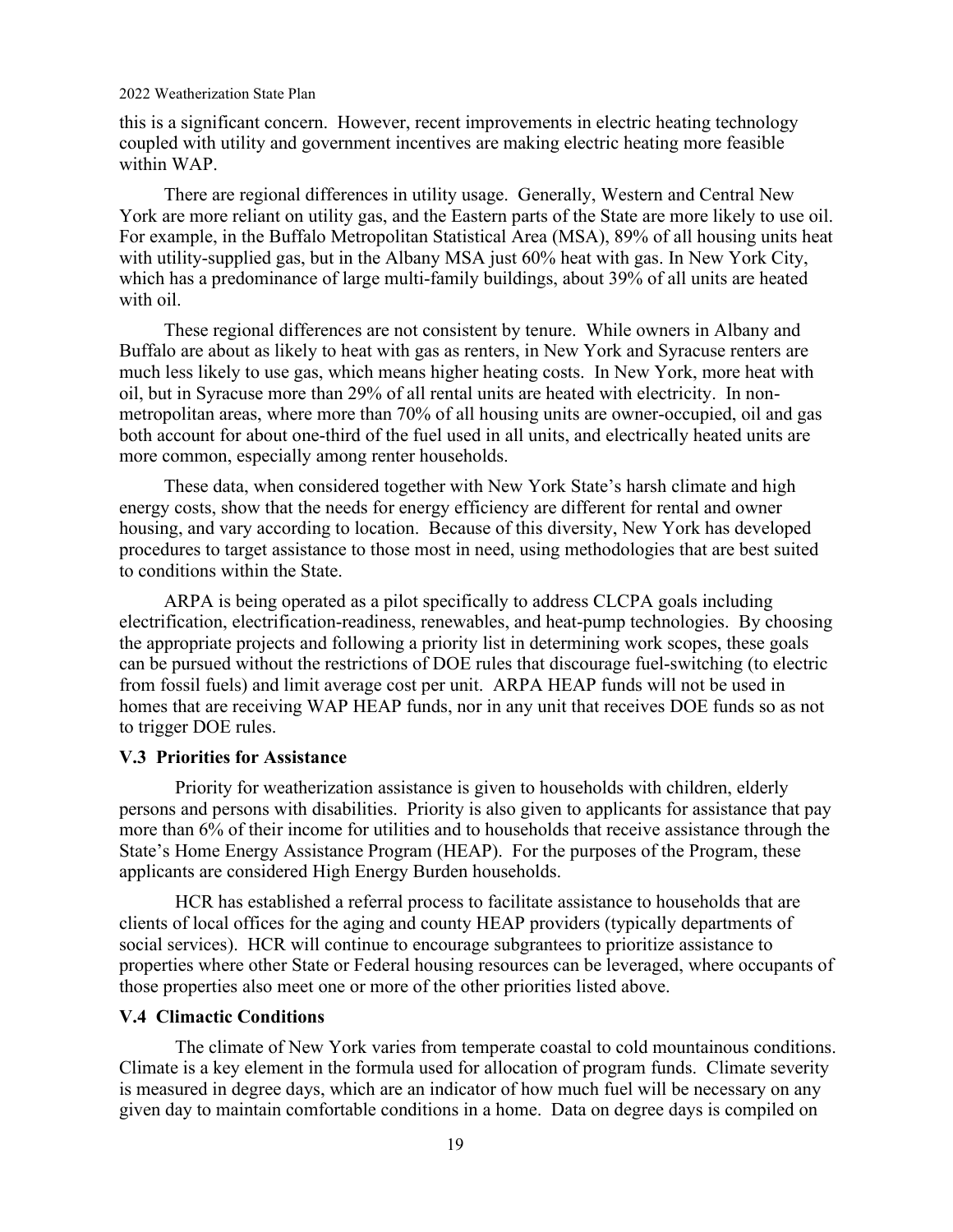an annual basis by the National Climate Data Center. The allocation formula (see Section 2.1) uses 30-year averages for annual degree days to indicate the relative severity of climate in New York locations and its impact on low-income housing affordability.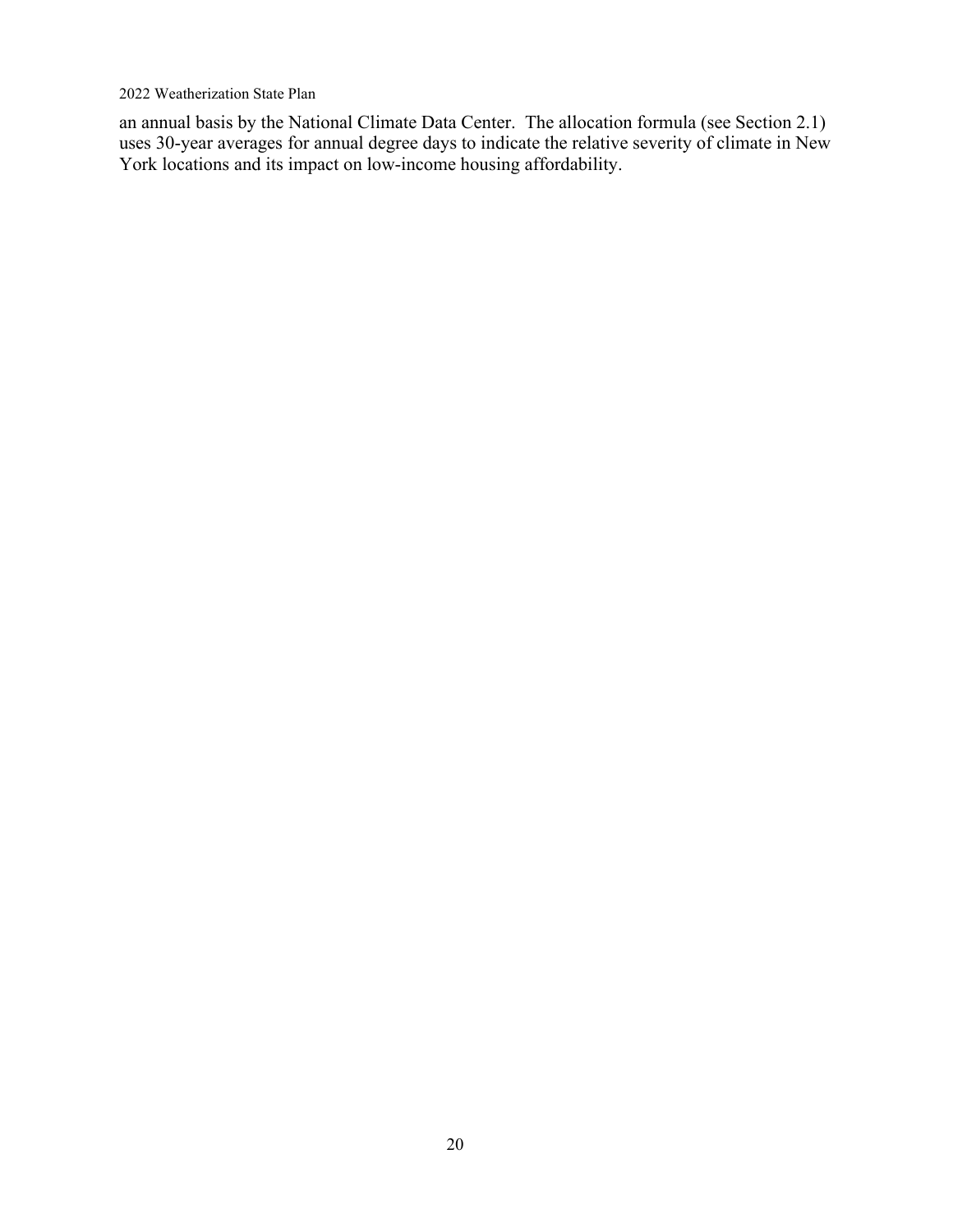| <b>Average Heating and Cooling Degree Days 1971-2000</b>             |      |     |  |  |  |  |
|----------------------------------------------------------------------|------|-----|--|--|--|--|
| <b>Cooling Degree Days</b><br>Location<br><b>Heating Degree Days</b> |      |     |  |  |  |  |
| <b>Albany</b>                                                        | 6860 | 206 |  |  |  |  |
| <b>Buffalo</b>                                                       | 6692 | 202 |  |  |  |  |
| <b>New York City</b>                                                 | 4754 | 604 |  |  |  |  |
| <b>Plattsburg</b>                                                    | 7817 | 132 |  |  |  |  |
| <b>Syracuse</b>                                                      | 6803 | 195 |  |  |  |  |
| <b>Long Island</b>                                                   | 5357 | 371 |  |  |  |  |

Source: National Oceanic and Atmospheric Administration

Each DOE-approved energy audit that HCR uses considers climactic variances within the State to determine cost-effectiveness of measures proposed for individual buildings. Subgrantees analyze buildings using approved energy auditing software that includes regionspecific data on climate. These data files are then considered in calculation of the savings-toinvestment ratio for each measure.

### **V.5 Type of Weatherization Work to be Done**

HCR permits subgrantees to conduct activities that are authorized by Program rules and guidance. Any material listed in Appendix A of 10 CFR Part 440 may be installed, provided the measure has been determined to be cost-effective pursuant to the protocols set forth by DOE, is based on an analysis of the building (see Section V.5.2, below) and can be installed in a safe manner without compromising the health or well-being of occupants of the dwelling unit. Any materials used must meet the specifications listed in 10 CFR Part 440, Appendix A, or otherwise be approved by DOE for use in the Program. Generally, work conducted in assisted buildings includes air sealing, insulation, heating system repairs, window or furnace replacement, electric base load reduction measures, and work items that mitigate energyrelated health and safety hazards. Other than health and safety work, only those measures with a savings-to-investment ratio of 1.0 or greater can be installed by subgrantees. In other words, the cost of installing an energy conservation measure in a building must not exceed the savings that can be expected during the expected life of the installed work.

HCR permits replacement of incandescent lighting with LED bulbs or fixtures as electric base load reduction measures, pursuant to approval received from DOE in 2015. Their use and implementation will follow established program protocols for lighting, including the requirement of meeting a savings-to-investment ratio (SIR) of 1.0 based upon an established minimum run time.

HCR encourages use of renewable energy systems, alternative energy sources, and other "green" practices in its housing and energy programs. HCR WAP will consider installation of renewable energy systems and green building materials on a case-by-case basis, or as part of a pilot program when proposed by subgrantees. Installation of renewables will only be permitted when consistent with DOE guidance and justified by an SIR of 1.0 or greater, or by other allowable considerations. Any materials used must meet the specifications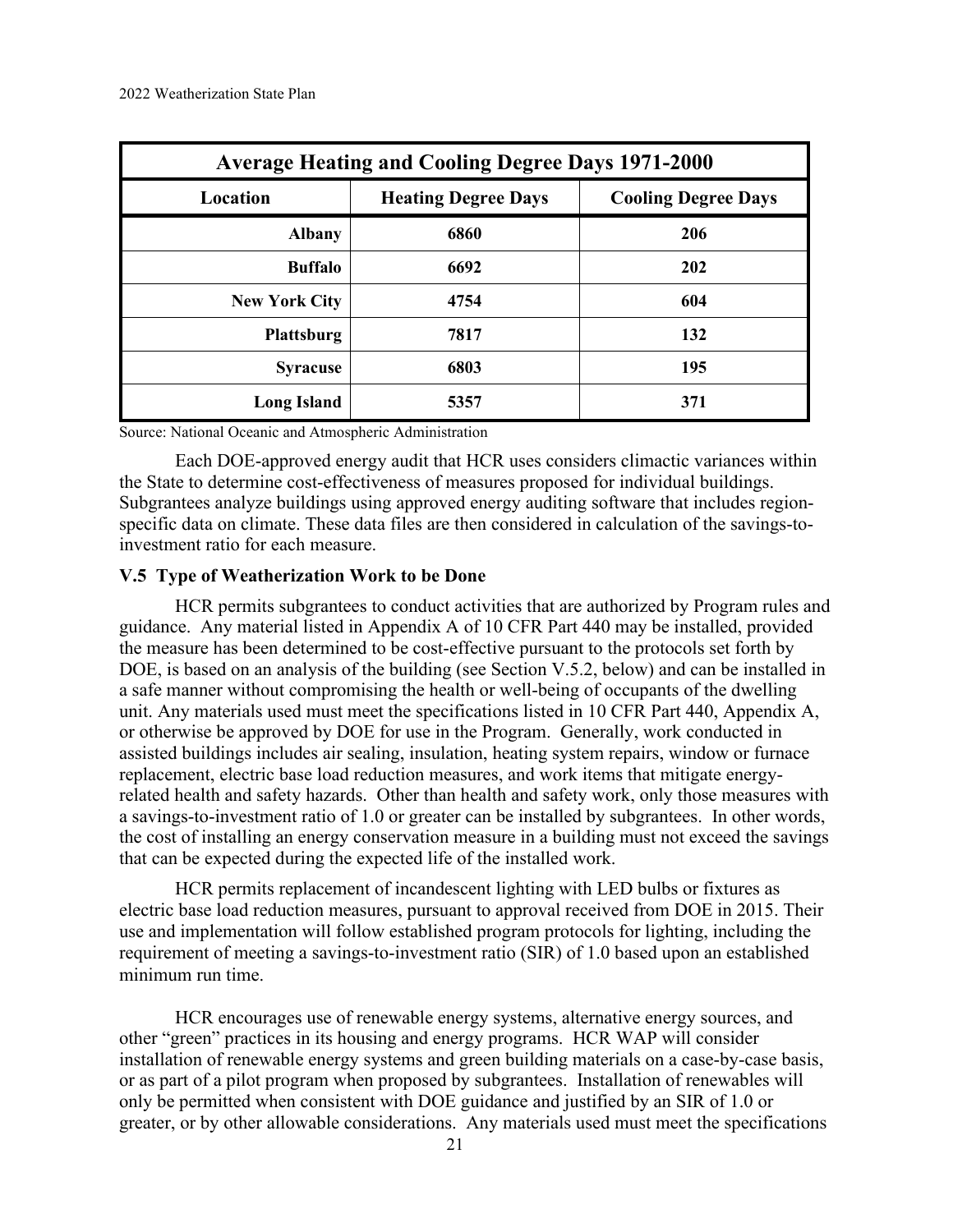listed in 10 CFR 440, Appendix A, or otherwise be approved by DOE for use in the program. Subgrantees proposing installation of renewable energy systems will be required to obtain prior approval from the appropriate HCR regional supervisor. HCR will then obtain prior approval from DOE before authorizing any sub-grantee to use WAP funds for such measures.

All weatherization activities not included in the list of Categorical Exclusion activities in Section 2.6 of WPN 17-1 will require an Environmental Questionnaire (EQ-1) submission for review.

The ARPA pilot will have greater flexibility in work to be performed, with the goals of electrification, electrification readiness, renewables, and heat-pump technology being combined with traditional weatherization and health and safety improvements. ARPA proposals will be considered on a case-by-case basis.

### **V.5.1 Technical Guides and Materials**

### **Policy and Procedures Manual**

The PPM sets forth specific guidelines that subgrantees must follow in administering the program. The PPM is an attachment to the written agreement between HCR and the subgrantee and subgrantees are bound by signing the agreement to comply with the PPM. Subgrantees that don't comply can be found to be in default of the agreement, and risk losing funding. The PPM covers administrative procedures; building and household eligibility; building analysis (energy audit) procedures, including health and safety protocols; deferral guidelines; reporting and payment procedures; and, procurement and fiscal requirements. Section 5 of the PPM also provides specific technical guidance to subgrantees on work standards and related protocols, including guidance on multifamily work scope development, building assessment and health and safety issues. The PPM is an available on the HCR web site through the following link: [https://hcr.ny.gov/weatherization-providers#provider-information.](https://hcr.ny.gov/weatherization-providers#provider-information) The PPM is being revised and updated for the 2022 Program Year.

### **Weatherization Field Guide**

HCR has also issued the New York State Weatherization Field Guide for use by subgrantee crews and auditors. This field guide, which incorporates information from several different standards including the Standard Work Specifications for Home Energy Upgrades (SWS), provides on-site guidance to subgrantees in the installation of measures and other technical aspects of the program.

HCR updated the New York State Weatherization Field Guide in 2021 to meet requirements included in DOE guidance on maintaining work quality (WPN 22-4). The Field Guide is published through an agreement with Saturn Resource Management. A copyright protected version of the New York State Weatherization Field Guide is available to all NYS WAP subgrantees through the HCR Weatherization website: https://hcr.ny.gov/weatherization.

All subgrantees have been provided access to the Field Guide and are familiar with the specifications, objectives and desired outcomes outlined in the SWS for single family, multifamily and manufactured housing.

The Weatherization Field Guide was re-approved by DOE in 2021. HCR will continue to provide subgrantees comprehensive field standards and training (see Section V.8.4, below) outlining requirements for work scope development and work quality that will meet or exceed the minimum standards found in the SWS. Subgrantees will also be provided with any revised technical requirements for building assessment (energy audits), installation of energy efficiency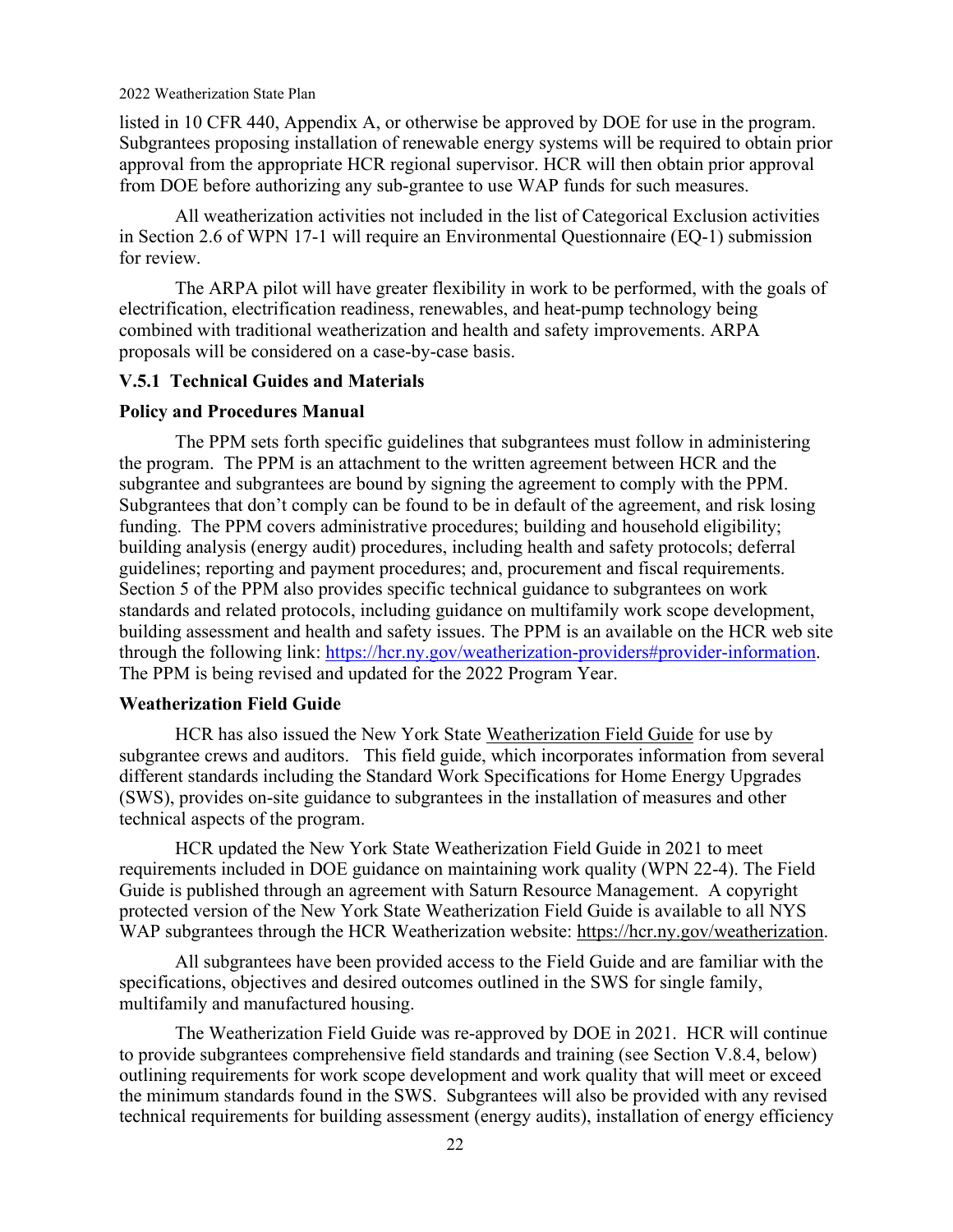and health and safety measures and procedures for conducting final inspections in support of the quality work plan. These requirements will be referenced as a part of the agreement with each subgrantee to provide a mechanism for compliance.

### **Subcontractor Agreements**

Subgrantee agreements and vendor contracts contain language which requires them to comply with the SWS specifications for work quality outlined in WPN 22-4, Section 2. Section 4 of the PPM requires Subgrantees that use subcontractors to complete work on assisted buildings to follow the procurement procedures contained in Section 8 of this manual and to execute an agreement with each subcontractor for the specific work to be completed. Subgrantees that subcontract for work performed with WAP funds must use the Subcontractor Agreement [\(Form #33\)](http://www.nyshcr.org/Forms/WeatherizationAssistance/WAP33_Subcont_Agrmt.pdf). This form binds the parties to follow HCR rules in completing WAPfunded work and provides for certain rights and remedies in the event of default or nonperformance by a subcontractor. Subgrantees are responsible for ensuring that the provisions of the Subcontractor Agreement are enforced. Subgrantees may not enter into side agreements with subcontractors for work on a project where WAP funds are invested. Contractors acknowledge the expectations for work quality by signing Form #33.

Separate ARPA contracts are being offered to the subgrantees with an expend-by date of September 30,2022. Subgrantees can decide if they want to participate, and can request funding based on a budget they prepare reflecting the amount of work they intend to perform. HCR will determine the appropriateness of the proposals and the funding amounts.

### **V.5.2 Energy Audit Procedures**

Weatherization subgrantees in New York can use the **Targeted Investment Protocol System** (TIPS) energy audit to analyze building energy usage and set priorities for weatherization work in all one- to four-unit buildings, including manufactured or mobile homes, as well as for auditing individually heated units in multi-family buildings not exceeding 25 units in size. The **Energy Audit Using the Queens Information Package** (EA-QUIP) may be used for analysis of multi-family buildings. Both audit platforms were reauthorized by DOE in 2017 for continued use in the NYS WAP.

New York also has DOE approval for use of the **Targeted Residential Energy Analysis Tools** (TREAT) Energy Audit for multi-family buildings. The TREAT software can be used in coordination with NYSERDA energy efficiency projects. Subgrantees doing weatherization work in multi-family buildings participating in NYSERDA programs, or that have had TREAT audits conducted for other programs, can rely on TREAT for Weatherization to avoid the need for duplicate audits. TREAT was also reauthorized by DOE in 2017 for continued use in the NYS WAP.

HCR subgrantees are expected to maintain in-house capacity to conduct building analysis for one- to four-unit buildings and are encouraged to develop capacity to conduct multifamily audits on certain types of buildings with fewer than 75 units. HCR has implemented a quality control and review process for subgrantees that are designated to conduct their own multifamily audits.

HCR's approved audits are due for reapproval in 2022 and HCR will be submitting a request to DOE for reapproval of its audit processes before their expiration.

HCR encourages the use of renewable energy systems in weatherization projects where permitted by DOE rules. Particularly in multifamily projects, there are significant opportunities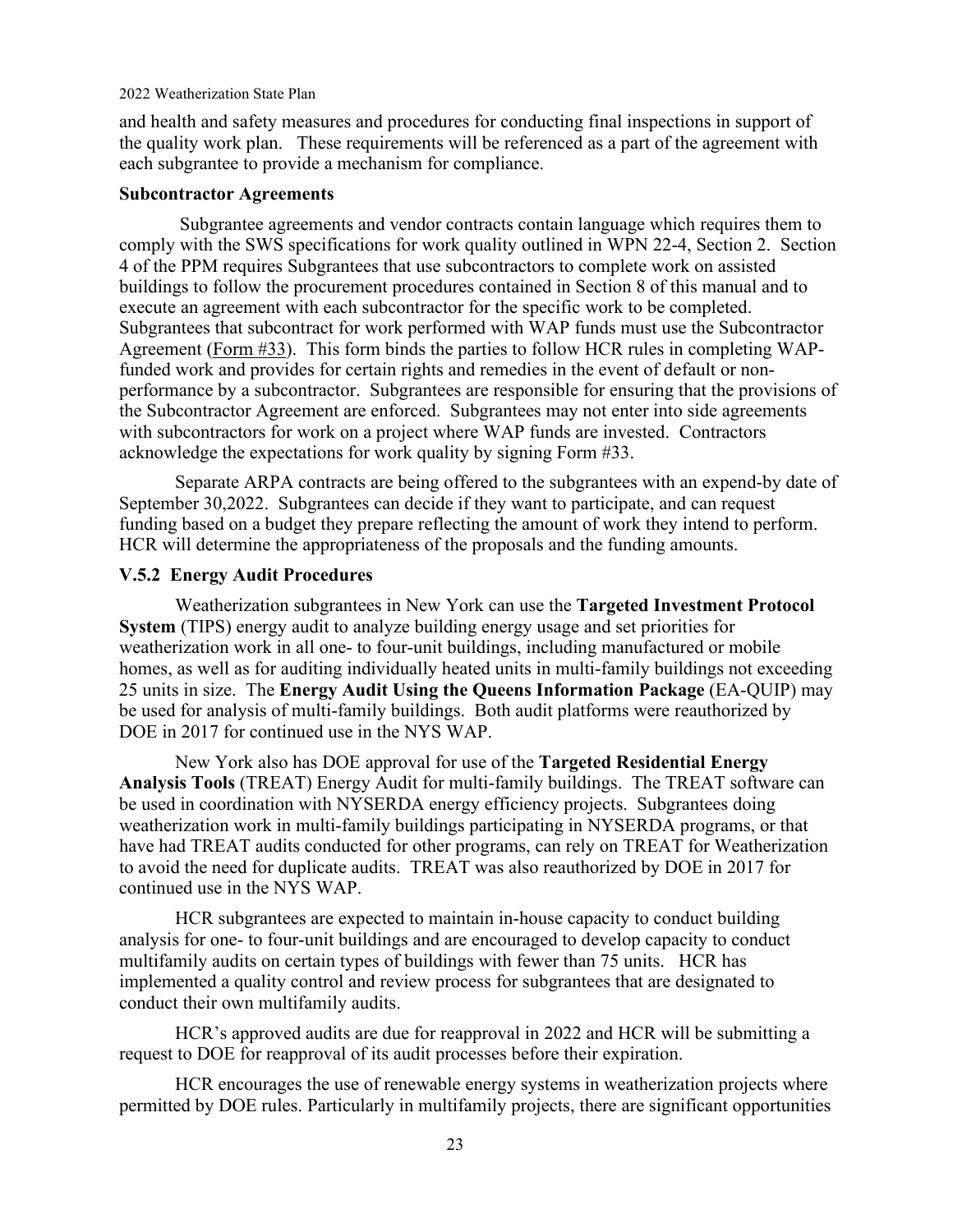for energy savings and cost reduction that result from installation of systems such as solar thermal technology. The TREAT and EA-QUIP energy audit platforms provide the ability to determine cost-effectiveness of renewable energy systems that may be considered in a weatherization project. HCR will comply with the provisions of DOE notices WPN 20-1 and WPN 16-8 and with sections 10 CFR 440.18 and 440.21c concerning use of renewables in weatherization projects.

The ARPA pilot will utilize its own priority list for work scopes that will combine the goals of the pilot with sound weatherization science. Work scopes will be reviewed by HCR for appropriateness.

### **V.5.3 Final Inspections**

All weatherization projects completed by subgrantees in New York must pass a quality control (QC) inspection performed by the subgrantee's designated QC inspector before being reported to HCR as completed. Payment for a completed unit will only be made for units that meet all program requirements (see sections 2.17, 7.02 and 7.06 of the PPM). HCR field staff periodically visit subgrantees and inspect a sample of dwelling units to ensure that the units reported have been completed in accordance with all State and federal program requirements. HCR QC inspection of subgrantees will be at least 5% of completed units, and at least 10 % for subgrantees where the Energy Auditor and QC inspector are the same person. HCR uses its database to track the percentage of completed units at each subgrantee requiring QC inspection, distinguishing where the requirement is 5% and 10%. More detail on the monitoring process can be found in Section V8.3. Each completed unit is inspected per DOE Quality Work Plan requirements by the subgrantee before HCR reports the unit as complete to DOE. The following procedures will support HCR compliance with DOE Quality Work Plan requirements.

During Program Year 2022 every DOE WAP unit reported as a completed unit will receive and pass a QC inspection, performed by a certified QC inspector, ensuring that all work meets the minimum specifications outlined in the SWS in accordance with 10 CFR 440 and NYS WAP requirements. Each client file will have a form(s), signed by the QC inspector, certifying that the unit passed a QC inspection, meeting the required standards for NYS WAP. HCR will confirm subgrantee compliance with the QC requirement during routine monitoring visits and final quality assurance inspections of a sample of completed projects.

The final quality assurance project inspection includes the following:

- verification of program eligibility and required project file documentation
- review of the audit and work scope to determine that the work specified was eligible, effective, installed per SIR priority and that any changes to work orders were approved in advance and properly documented;
- photographs of initial conditions and completed work;
- verification of the quantity of materials installed;
- verification that installation standards and work quality is acceptable and meets the QC inspection standard;
- a blower door test to verify final air flow, in units where the test can be conducted;
- verification that required health and safety tests were conducted accurately and that appropriate mitigation measures were performed as necessary;
- review for client signatures accepting completion of work;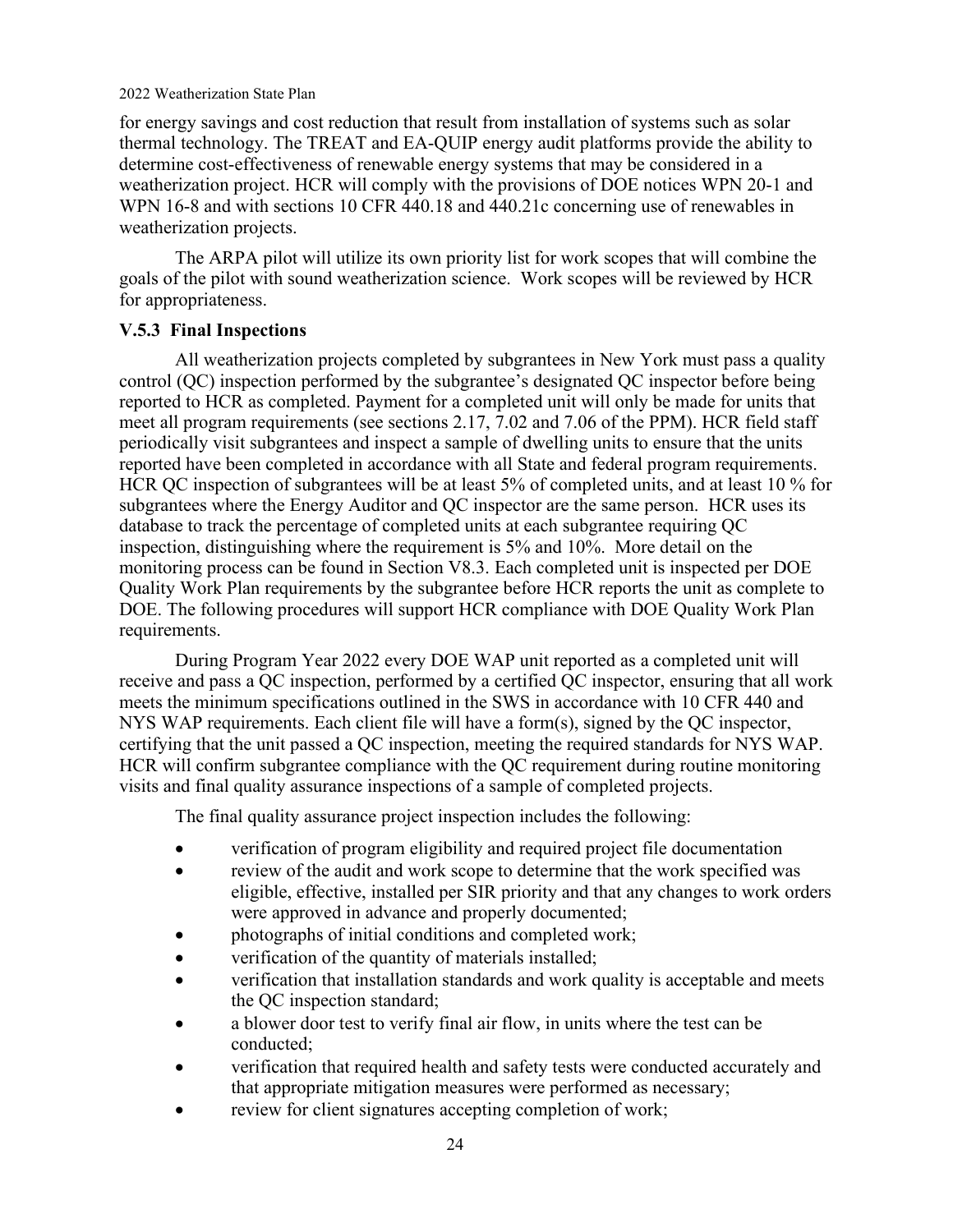- review for program documentation notifying owners and occupants of any unsafe or potentially unsafe conditions and proof of occupants having received written material on lead and radon concerns; and,
- review of any additional documentation necessary to support the outcome of the weatherization project.

Each subgrantee has certified quality control inspectors on staff, but turnover has been high, with several instances of staff leaving a subgrantee after obtaining QC certification. In cases where a subgrantee temporarily does not have a certified QC inspector in place, the subgrantee must demonstrate to HCR that it has arranged to obtain the services of a certified inspector on a temporary basis, typically by contracting with a nearby subgrantee, and must provide HCR with a plan to fill the vacancy. In any case, HCR does not allow a subgrantee to report a unit as complete without a QC inspection and will ultimately disallow costs for any expenditures on units that do not meet the QC requirement. Failure by the subgrantees to correct deficiencies found in QC monitoring may warrant increased training and technical assistance, increased levels of monitoring, or in the most severe cases a formal warning notice that may lead to termination.

HCR permits smaller subgrantees that do not have the resources to hire a separate QC inspector to assign this function to an auditor or other staff person that obtains the required certifications. HCR increases monitoring frequency where needed, but for all subgrantees HCR inspects a minimum of 5% of completed units. See section V.8.3 for more detail on monitoring policies, including actions taken when a QC fails to adequately inspect completed work.

### **V.6 Analysis of Effectiveness**

HCR conducts an analysis of the effectiveness of each subgrantee's program each year, per 10 CFR 440.14(c)(6)(1) and maintains documentation on this analysis on file for review. This analysis is based on frequent on-site monitoring, regular desk audits and management reviews as well as other available information. Subgrantee productivity is measured by reviewing subgrantee production (as reported in the Weatherization Payment and Reporting Database) against contract production schedules each month when subgrantees request payment. HCR's Field Operations unit also conducts comparative analyses to ensure that all subgrantees are administering the Program in an optimal manner and to set priorities for training and technical assistance. Subgrantees with deficiencies are required to submit corrective action plans to resolve impediments to effectiveness.

Subgrantees are also monitored several times during the program year, and their progress in resolving deficiencies and in implementing new procedures and recent training is assessed as part of the monitoring process. The field monitoring instruments themselves allow the reviewer to identify reoccurring problems and problem areas measured in the aggregate. Progress in resolving management findings and unresolved issues from prior annual evaluations is also assessed.

In addition to regular monitoring, HCR conducts a comprehensive annual evaluation of each subgrantee. The evaluation covers both the Program and Fiscal components of the agencies' programs and includes the following:

Program Administration Outreach and Intake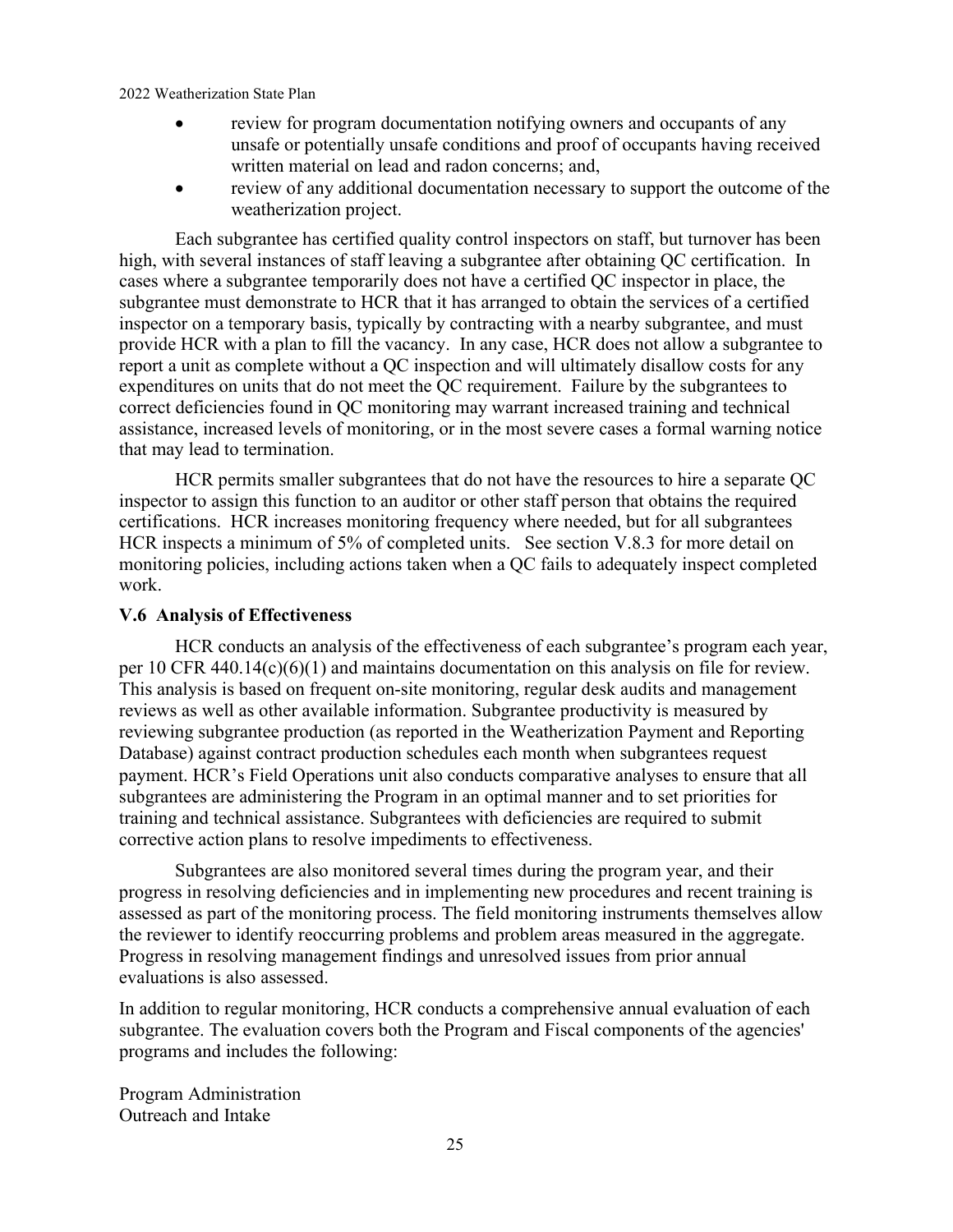Energy Auditing and Work Scope Development Crew Operations/Subcontractor Management Post Inspection Database and Reporting Leveraging and Coordination Production and Quality Fiscal Record Keeping Financial Stability Program Compliance Procurement

 The evaluation analyzes the program and fiscal monitoring reports documented during the year and various production metrics. The completed evaluation is shared with each subgrantee, and each area rated as "non -compliance" or "does not meet NYS WAP program standard" requires the subgrantee to submit a written corrective action plan, the implementation and progress of which is reviewed and monitored during the following year for effectiveness. Each evaluation area is also reviewed by the regional supervisors, program monitors and fiscal monitors for the identification of problem areas and potential solutions. The evaluations are reviewed by the program management staff to determine the strength of subgrantee performance and any service territories whose needs are not being adequately met.

### **V.7 Health and Safety**

The primary goal of the Weatherization Assistance Program is energy conservation. However, installing energy conservation measures sometimes requires subgrantees to address health and safety problems that may exist in client's homes. If not done correctly, installing certain measures can also create or worsen other health and safety conditions.

Many of the buildings that are weatherized in New York have serious deficiencies that can affect the health and safety of both occupants of assisted units and staff performing weatherization work. Health and safety work is only done in units where energy efficiency measures are also being installed. Section 5 of the PPM includes guidance on health and safety protocols. Specific information on HCR health and safety protocols is included in the HCR Weatherization Health and Safety Plan, which is attached as Appendix D that addresses the below sections under Health and Safety.

### **V.7.1 Health and Safety Budgeting**

See Appendix D.

### **V.7.2 Health and Safety Measures and Incidental Repairs**

See Appendix D.

### **V.7.3 Health and Safety Expenditure Limits**

See Appendix D.

**V.7.4 Deferral Policy**

See Appendix D.

### **V.7.5 Occupant Health and Safety**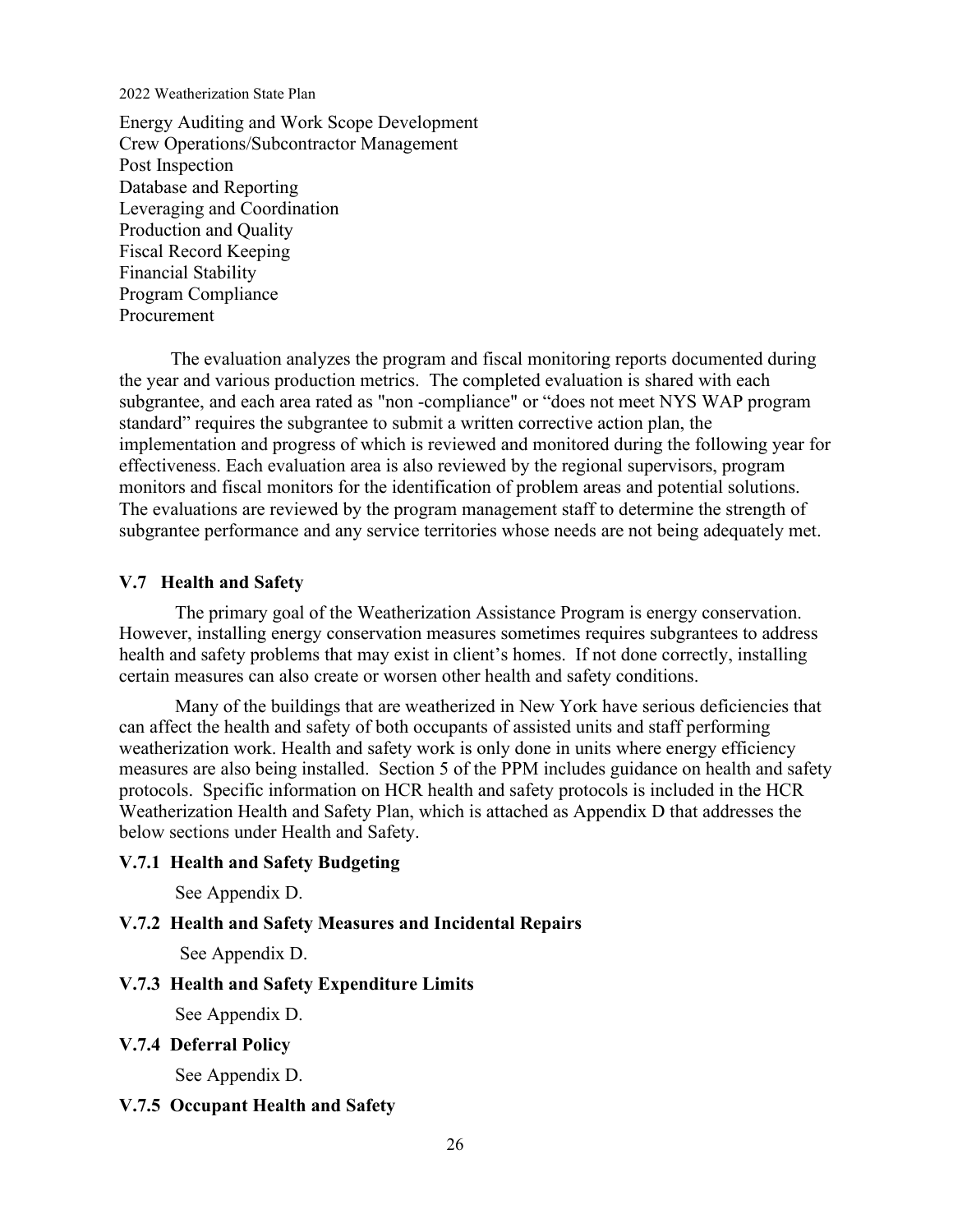See Appendix D.

### **V.7.6 Documentation of Health and Safety Issues**

See Appendix D.

### **V.7.7 Health and Safety Hazards Addressed by HCR Subgrantees**

See Appendix D.

### **Air Conditioning and Heating Systems**

See Appendix D.

### **Appliances and Water Heaters**

See Appendix D.

### **Asbestos**

See Appendix D.

### **Biological Hazards and Unsanitary Conditions**

See Appendix D.

### **Building Structure and Roofing**

See Appendix D.

### **Code Compliance**

See Appendix D.

### **Combustion Gases and Fuel Leaks**

See Appendix D.

### **Drainage**

See Appendix D.

### **Electrical Issues**

See Appendix D.

### **Fire Hazards**

See Appendix D.

### **Formaldehyde, Volatile Organic Compounds and other Indoor Air Pollutants**

See Appendix D.

### **Gas Ovens/Stovetops/Ranges**

See Appendix D.

### **Injury Prevention and Worker Safety**

See Appendix D.

### **Lead-Based Paint**

See Appendix D.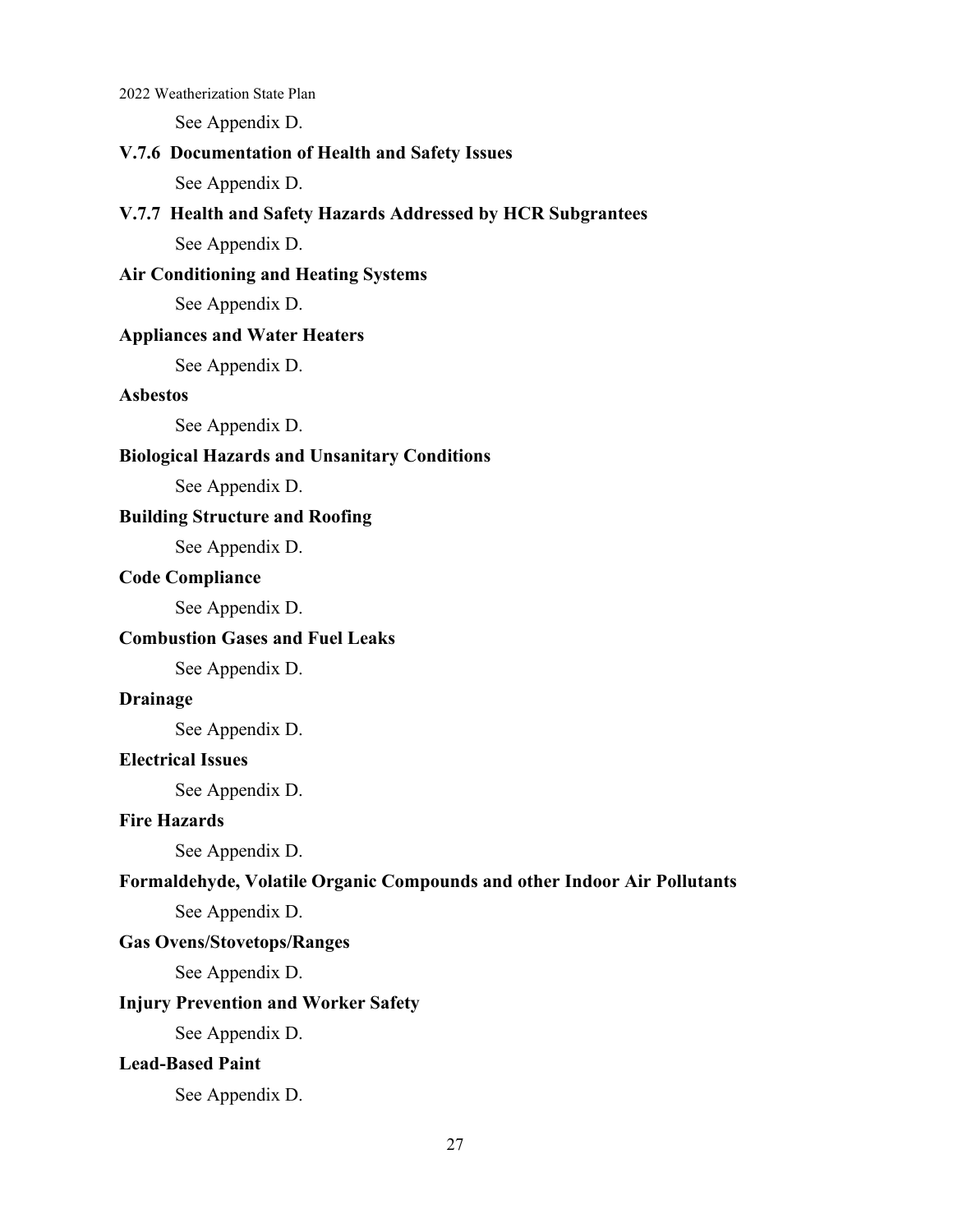### **Mold and Moisture**

See Appendix D.

### **Occupant Health Conditions**

See Appendix D.

### **Occupational Safety and Health Administration Compliance**

See Appendix D.

### **Pest Infestation**

See Appendix D.

### **Radon**

See Appendix D.

### **Refrigerants and Other Hazardous Materials**

See Appendix D.

### **Smoke and Carbon Monoxide Detectors and Fire Extinguishers**

See Appendix D.

### **Solid Fuel Heating**

See Appendix D.

### **Space Heaters**

See Appendix D.

### **Ventilation and Indoor Air Quality**

See Appendix D.

### **Window and Door Replacement and Window Guards**

See Appendix D.

### **V.8 Program Management**

### **V.8.1 Overview and Organization**

The Program is managed in New York by NYS Homes and Community Renewal (HCR). The Commissioner of Housing and Community Renewal also serves as Chief Executive Officer of HCR and is appointed by the Governor. Within HCR, the Program is in the Office of Housing Preservation (OHP). OHP is headed by a Senior Vice President who reports to the Commissioner. In addition to the Weatherization program, OHP administers the Federal Housing Choice Voucher program and provides supervision of the State's portfolios of public housing and privately-owned assisted housing. Other offices within HCR include Finance and Development, which primarily administers multifamily housing finance programs such as the Housing Trust Fund, Low-income Housing (tax) Credit and Mortgage Revenue Bond programs, and the Office of Community Renewal, which administers the Community Development Block Grant Program, NYS HOME Program, NY Main Street program and other locally-administered housing and community development programs.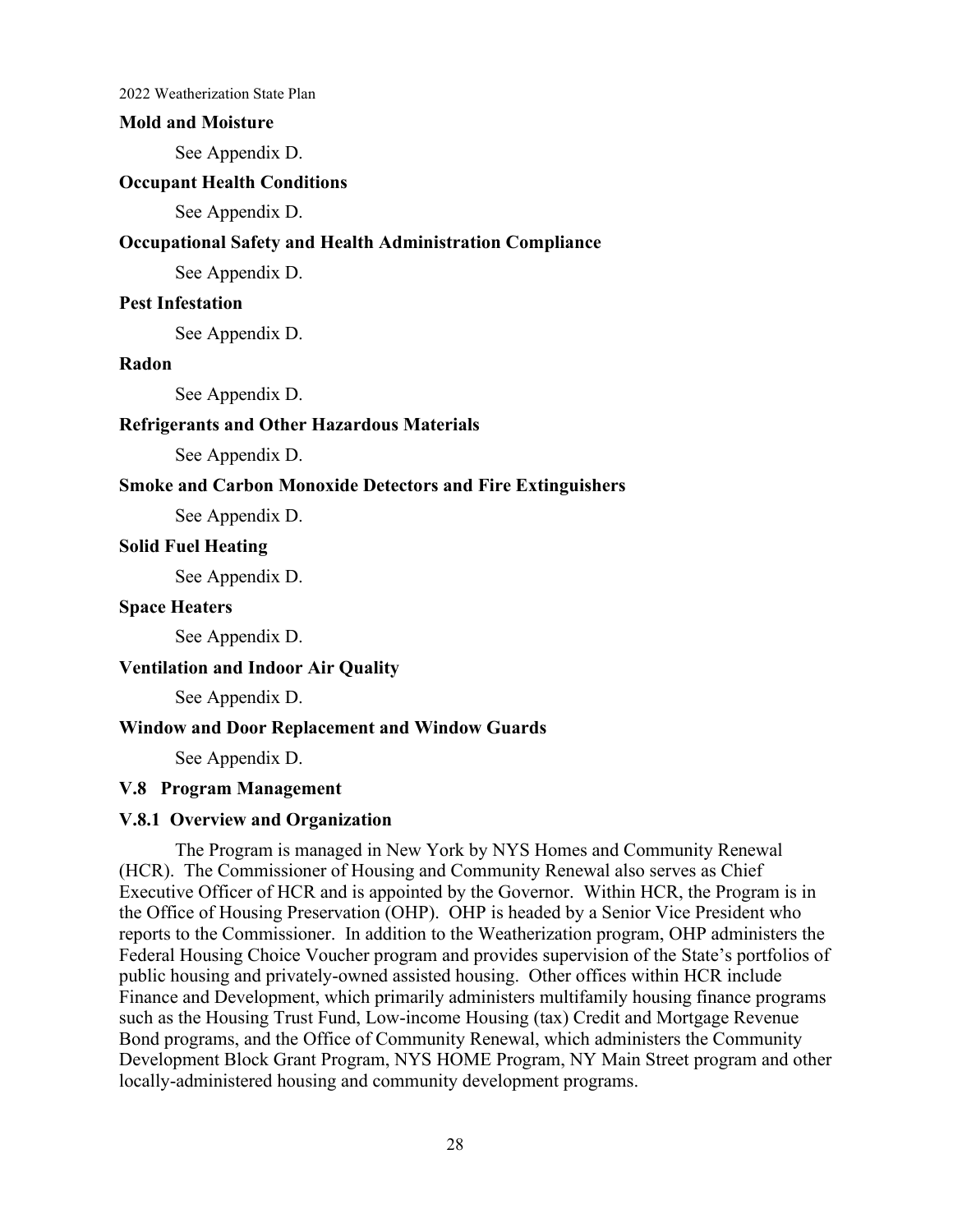The Director of Energy and Rehabilitation Programs, who reports to the Director of Sustainability, has day-to-day responsibility for the Weatherization Assistance Program. Three component units within the Energy and Rehabilitation Services Bureau provide Program staffing: Program Management, which includes central office operations such as contract and payment processing, reporting, budgeting and coordination with other State offices and other units within HCR; Fiscal Compliance, which includes staff that monitors the fiscal operations of subgrantees; and Field Operations, which includes both the field (program) monitoring staff and the Training and Technical Assistance unit.

HCR coordinates closely with other State agencies that administer energy assistance programs. These include the New York State Energy Research and Development Authority, which administers the State Energy Program and several energy efficiency programs, the Office for Temporary and Disability Assistance, which administers the Low-Income Home Energy Assistance Program, the Department of State, which administers the Community Services Block Grant program, the Public Service Commission, the Department of Labor, the State Office for the Aging and others.

A full description of roles and responsibilities of HCR staff involved in administration of the Program, including information on coordination with other State agencies, can be found in the Weatherization Assistance Program Policy and Procedures Manual.

### **V.8.2 Administrative Expenditure Limits**

HCR will retain a portion of available funds to cover staff and non-personal service costs, not to exceed 7.5% of the allocation. Each subgrantee will be allowed to use up to 7.5% percent of their total WAP allocation for administrative costs.

Program costs for ARPA will be included in the amounts budgeted by subgrantees and reviewed by HCR.

### **V.8.3 Monitoring Activities**

HCR combines rigorous field monitoring with an extensive training and technical assistance program to identify areas to improve work quality and the delivery of program services as well as to correct subgrantee administrative and management problems. Field monitoring also provides an opportunity for on-site training and technical assistance and the identification of areas where more extensive training is needed.

A minimum of 5% of units completed by each subgrantee are inspected by HCR QA monitors. For subgrantees that use energy auditors to perform QCI inspections on buildings they have audited, HCR will comply with DOE minimum monitoring requirements and inspect at least 10% of completed units. When deficiencies are found at a subgrantee, a higher percentage of units may be inspected.

Staff closely monitors compliance with Program policies and procedures and in accordance with WPN 20-4. Fiscal Compliance unit staff (senior accountants) performs periodic on-site monitoring and desk audits, including reviews of financial statements, to assure compliance with all financial rules. Field Operations unit staff reviews subgrantee production status throughout the year, conducts visits to subgrantee offices to review files and visits assisted units to inspect in-progress and completed work. This information aids in early identification of subgrantee problems and ensures quality work and compliance with Program standards.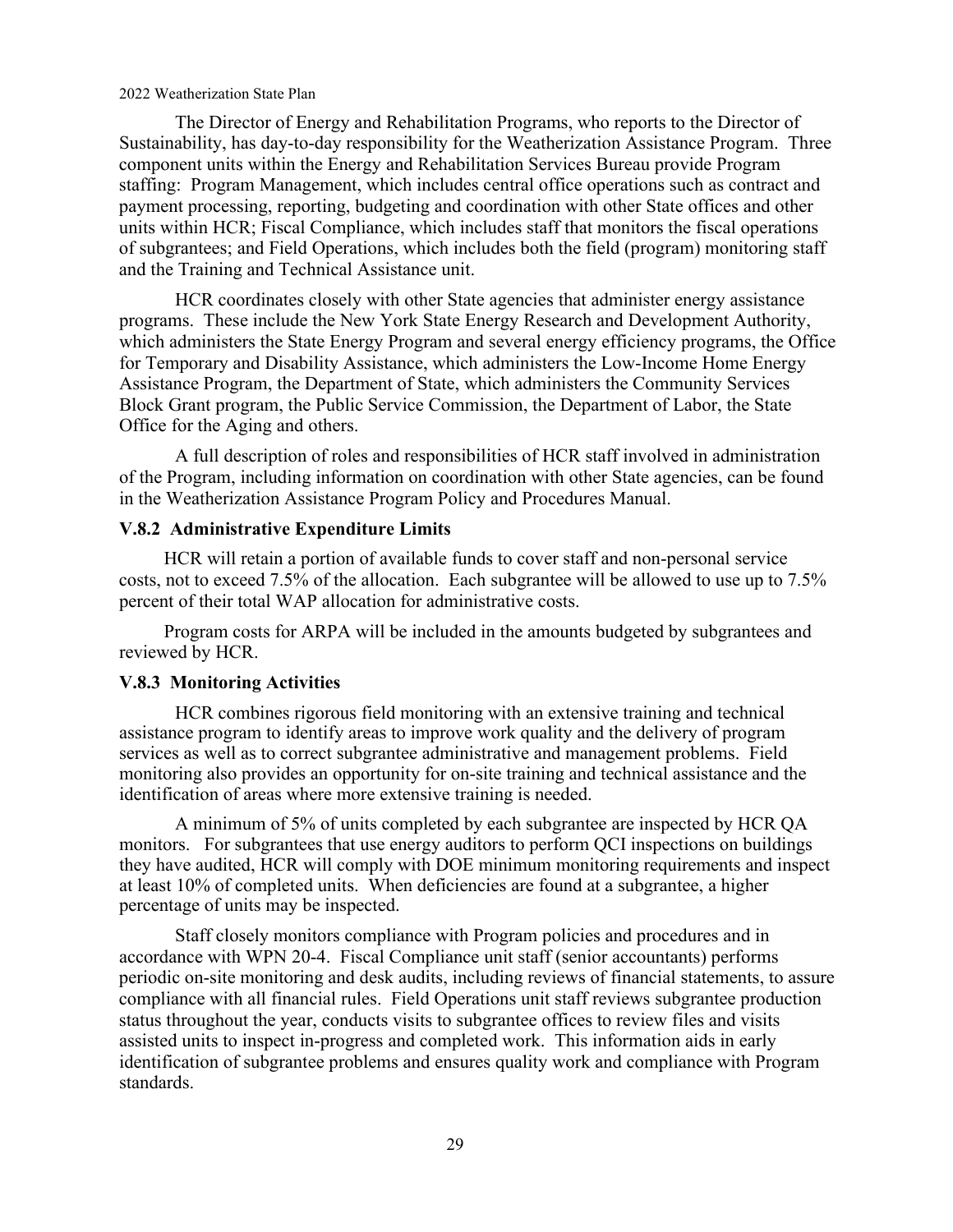The field monitoring process consists of monthly reporting by subgrantees, on-site visits by program and fiscal staff to subgrantee offices and to assisted units, and desk audits, where subgrantee performance reports and other information is reviewed. At the end of the program year an annual evaluation of each subgrantee is conducted that reviews compliance with all program rules, energy audit procedures, crew operations, client interaction, data collection and reporting and fiscal compliance.

Subgrantees found to have deficiencies in program operations are required to prepare a corrective action plan for areas needing improvement. HCR has developed an automated monitoring process to more carefully track monitoring results. This process has improved HCR's annual monitoring function, and will provide data on subgrantee performance, work quality and compliance that HCR can use in future funding decisions, and to improve program effectiveness in general. For more information on HCR subgrantee monitoring processes, see Sections  $2.17 - 2.20$  of the PPM.

When HCR monitoring finds that a unit reported as complete was not properly inspected, current standards were not followed, or the unit otherwise contains deficiencies, the unit is not certified, which means that the subgrantee will not receive payment for the unit until the deficiency has been addressed. When a unit is not certified the HCR field representative notifies the subgrantee in a field visit report, documents the conditions that caused the unit to fail, and typically supports that finding with photographs that are included in the field visit report.

Since individual inspectors are employees or sub-contractors of the subgrantee, and HCR contracts with the subgrantee, not the individual, our written correspondence on these matters is directed to the responsible party at the subgrantee. It is the subgrantee's organizational responsibility to ensure that individuals perform in a manner that will result in compliance with HCR rules by the subgrantee. This is addressed in sections 2.17, 7.02 and 7.06 of the Policy and Procedures Manual; payment is only made for units that comply with all requirements.

Due to the hazards caused by the pandemic, WAP will seek means to minimize direct personal contact as much as possible while meeting the monitoring standards required by the Program. HCR will continue to implement changes in 2022 that will address social distancing protocols and may request permission from DOE to alter some of its monitoring practices if the need arises.

### **Fiscal Field Monitoring**

Fiscal monitors (HCR staff accountants) review subgrantee A-133 audits submitted on an annual basis. A management review letter is issued to the subgrantee following review of the audit.

Fiscal monitors complete their monitoring summaries based in part on the summary of their last visit/report. If there were findings on that last report, the follow-up will be part of their monitoring for the current report. If the prior findings remain uncorrected, that will be reported again on the current report. If the condition is sufficient to warrant further action, the agency may be placed on Fiscal Special Conditions, whereby monitoring becomes more frequent and where special Fiscal signoff may be needed for payments.

 For deficiencies reported on an agency's annual evaluation, monitors review the corrective action plan and follow-up during the year as to how successfully it has been implemented. Failure to correct deficiencies may warrant increased training and technical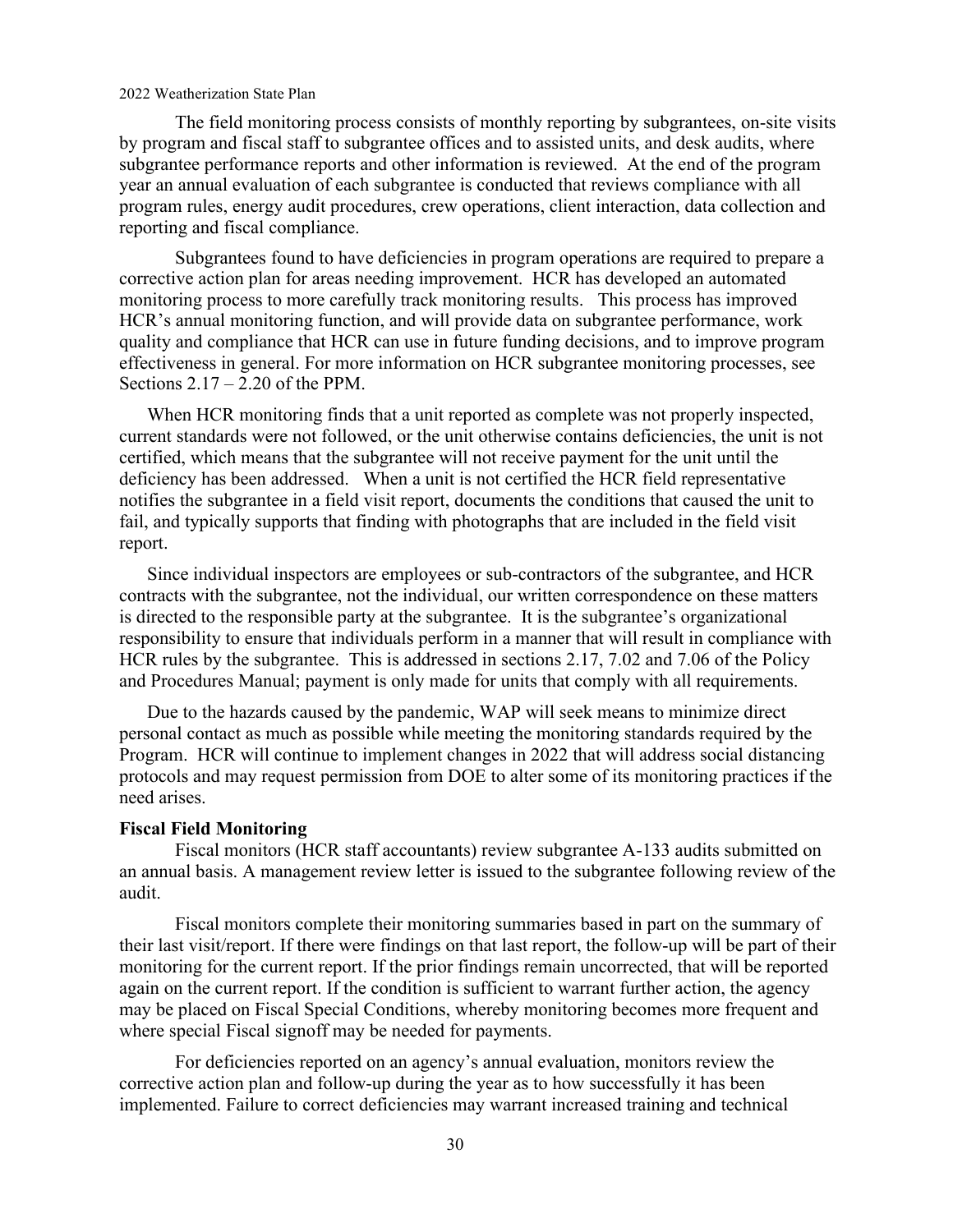assistance, increased levels of monitoring, or in the most severe cases a formal warning notice which may lead to termination.

### **Program Field Monitoring**

HCR Program Field Monitors typically perform on-site field visits to each subgrantee to assess subgrantee performance and inspect completed units between four and six times each year. A written report is generally issued to the subgrantee at the end of each visit, but in any case, no later than 30 days following the end of the visit. Where serious or repeated deficiencies are found, the frequency of monitoring may be increased. Each monitor possesses current EPA Renovate, Repair and Paint (RRP) lead paint certifications and NREL Quality Control Inspector certifications. Due to hazards caused by the pandemic, WAP will seek means to minimize direct personal contact as much as possible while continuing to meet the monitoring standards required by the Program.

Grantee staff assigned to monitoring are paid with both LIHEAP and DOE funding. Field staff, both Program and Fiscal, spend the majority of their time performing subgrantee monitoring (between  $50 - 100\%$ ), with the balance of their time spent performing subgranteerelated training and technical assistance  $(0 - 50\%)$ , with administrative duties making up 25% or less of their duties. Field monitoring positions are paid with 50% DOE funds and 50% HEAP funds. Duties described as "admin" fall outside of traditional subgrantee monitoring, or providing training and technical assistance, and have their salaries divided equally between DOE and HEAP administrative funds. Three staff persons assigned to the Training and Technical Assistance unit are paid 100% with DOE Admin and T&TA funds.

### **V.8.4 Training and Technical Assistance**

HCR provides training and technical assistance to maintain and improve subgrantee performance and the quality of work installed with program funds. HCR is under contract with two training and technical assistance providers to help administer its program requirements: The Association for Energy Affordability and the NYS Weatherization Directors' Association. Comprehensive training will be provided by IREC-accredited organizations that have extensive state-of-the-art training facilities that feature pressure diagnostic houses, heating labs, classroom space, and other resources.

Individual grantee staff independently track their continuing education units required for recertification via the BPI portal. HCR program field representatives review the status of subgrantee staff certification compliance during monitoring visits and will issue written findings to subgrantees that are not in compliance with certification requirements. See Sub Section 2.17 of the PPM for more information on HCR monitoring and field visits.

Required certifications and mandatory training are listed in Sub Section 2.14 of the PPM and communicated via program memo when necessary. Ongoing training is available through NYS WAP contracted technical service providers, who post training calendars on their websites and send out email notices to the WAP network regarding upcoming training.

When topics involve a change to existing WAP policy and procedures (e.g., air sealing standards, changes to audit protocols, etc.) or emphasize an important program area, (ASHRAE 62.2) subgrantee attendance may be mandatory. In this case, the subgrantee is required to assign the most appropriate person to attend.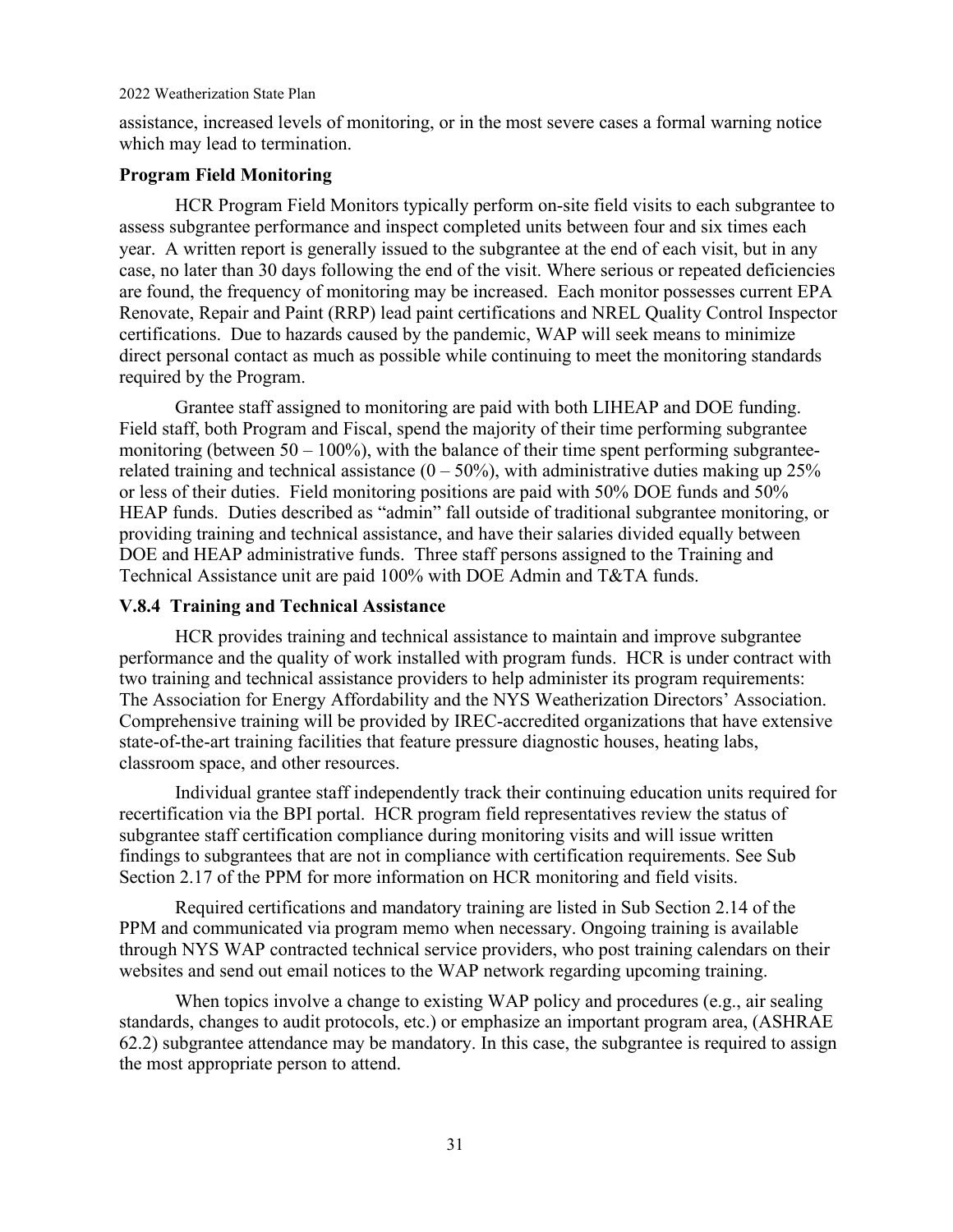If a sponsored training is regional in nature or is otherwise limited to a certain group of subgrantees, HCR will inform subgrantees if their attendance is required. If a subgrantee has any doubt regarding attendance, their HCR program field representative should be consulted.

The mandatory training sessions and the personnel required to take them are listed in the PPM, SS2.14. If a subgrantee hires a new employee into any of these positions or a current employee transfers into any of these positions, it is required that they receive the mandatory training within 12 months of their start date.

Training must be repeated every 3 years by subgrantee personnel who occupy these positions, or for the length of time determined by the certification provider. Compliance with this program requirement will be monitored by field staff in their field visit reports. Any agencies that are not in compliance will be referred to the WAP T&TA unit (Form #47) to arrange for mandatory training for appropriate staff members.

Ramifications for non-compliance include: (a) critical program field visit report that would result in an agency having to provide a written action plan for compliance; (b) negative end of year agency evaluation; or (c) disallowing payment for units that were not inspected by a certified QCI. Any subgrantee or sub-contracted staff paid with weatherization funds must be supervised for any work activities until all training and certification requirements are met.

HCR also requires that subgrantee personnel in certain professional positions be certified by the Building Performance Institute (BPI). Subgrantees must ensure that any individual holding a staff position that requires certification must meet certification requirements no later than 18 months from the time they are assigned to the position. HCR does not require Subgrantees to make their hiring decisions based on program training or certification requirements.

HCR provides on-going training programs to keep subgrantees current in program requirements, including any that subgrantees need to comply with HCR's Health and Safety Plan. HCR requires subgrantees to comply with ASHRAE 62.2-2016 indoor air quality requirements and will ensure that staff and subgrantees receive training and other support throughout 2022 as requested or deemed needed, particularly in light of current conditions, including training on any changes to the ASHRAE 62.2 standard that may impact the program. HCR will continue to attempt to balance these requirements with the need to maximize energy savings in assisted units and provide recipients with sustainable installations that they will be able to maintain in future years.

HCR distributes a portion of its T&TA funds directly to the subgrantees for their use in the following activities: conference attendance, staff training, memberships and subscriptions, computer/electronic media training resources, data gathering and client education materials. Also, since 2014 HCR has provided customer education and training documents for subgrantees to utilize for the purposes of customer education. These are available on the HCR web site.

Training consists of the following activities:

**Activity 1:** All subgrantee crews, supervisors, energy auditors and other key staff are provided with classroom, web-based and individual training covering all aspects of the program. Areas such as rules, regulations, policies, procedures, reports, data entry, and forms will be covered. This activity will be aimed at meeting and maintaining State and Federal program, fiscal, and technical standards. HCR will provide this training and technical assistance through assigned staff.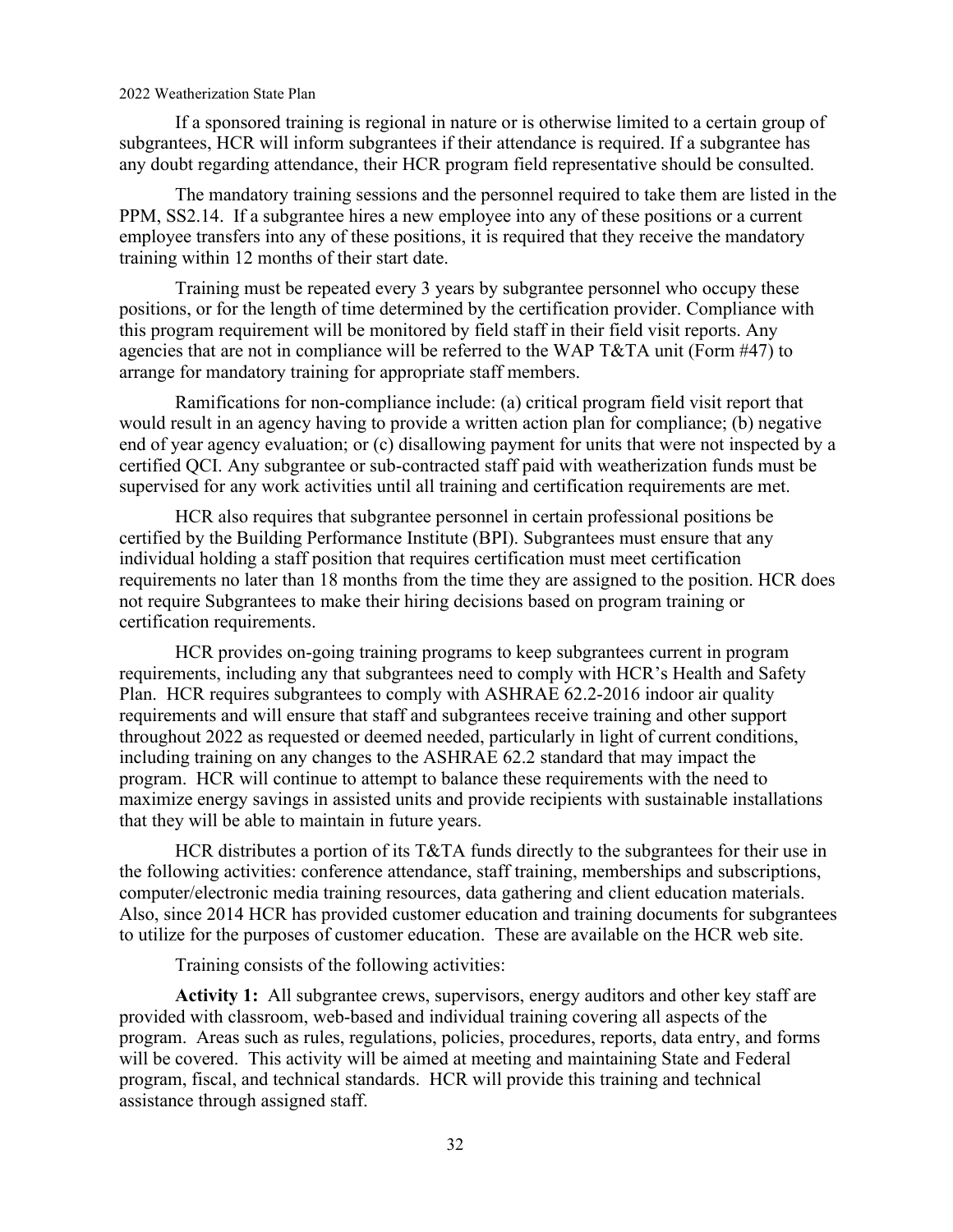**Activity 2:** This activity corresponds to DOE Comprehensive (formerly Tier 1) training. Training of a distinct nature that includes comprehensive, job-specific training which follows a curriculum aligned with the NREL Job Task Analyses (JTAs) for the major energy upgrade job classifications, including the required Quality Control Inspector title. This training will be provided by IREC-accredited training providers under a technical services contract, in accordance with all program requirements for Comprehensive (Tier 1) training. HCR will provide Comprehensive (Tier 1) training opportunities on an ongoing basis, becoming more varied as needs are assessed, curriculums are approved, and accreditations acquired. Training providers will be required to hold IREC accreditations in the following NREL worker certification tracks:

Crew Leader Quality Control Inspector, Retrofit Installer Energy Auditor

**Activity 3:** HCR will also fund other training and technical support services, including peer-to-peer training activities, air monitoring of lead safe practices, energy savings analysis, and specialized training activities to address deficiencies found in field monitoring. This activity corresponds to DOE Specific (formerly Tier 2) training.

Other required or approved training will cover topics such as Health & Safety, using the TIPS, TREAT, or EA-QUIP software, creating-cost effective job work scopes, infrared thermography, heating system diagnostics, performing post inspections, managing crews and subcontractors, materials installation, air sealing, and pressure diagnostics. The goal of this training is also to introduce or significantly improve the knowledge and expertise needed to successfully operate local programs and provide quality weatherization services. These training sessions will be provided throughout the year.

**Activity 4:** HCR will distribute a portion of its T&TA funds directly to the subgrantees for their use in the following activities: conference attendance, staff training, memberships and subscriptions, computer/electronic media training resources, data gathering and client education materials.

### **Coordination of Monitoring and Technical Assistance**

HCR utilizes field staff and technical service subgrantees as a quality assurance strategy. Field staff conducts an annual evaluation of each subgrantee's training needs that is used to develop the training curricula for the following year. HCR also has staff specifically assigned to provide specialized training in various administrative and support functions to both staff and subgrantees.

HCR has added the capability to capture per building type proposed energy savings data from each subgrantee in its database. This can now be utilized as an additional factor when developing a subgrantee training curricula.

Field staff visit subgrantees on a regular basis to monitor the progress of subgrantees on work required as part of their Program contract. During these monitoring visits, when staff observes areas where subgrantees need assistance, the individual staff member will provide the assistance needed or will arrange for other training as described in Activity 1 and Activity 3, above.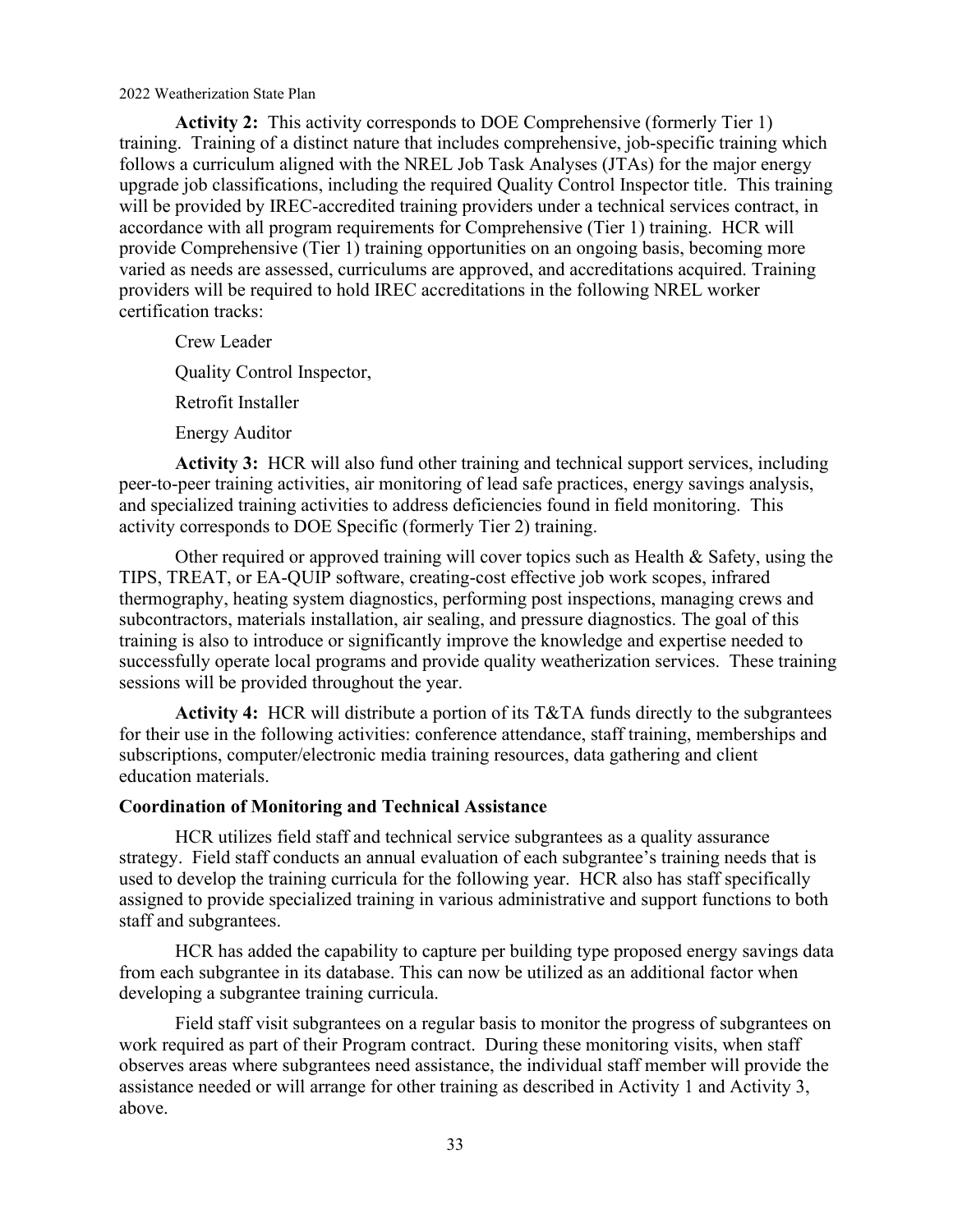HCR has developed comprehensive written training curricula in several areas that have been used for the training of subgrantee staff on a regular basis. As the need arises for training in additional areas, curricula will be developed to insure a comprehensive and uniform approach to the subject matter. This includes required Lead Safe Worker Training, which is conducted by EPA-certified training contractors, and recurring H&S training, which now includes details on job site safety relative to COVID and other concerns. HCR has also funded a Clean Boilers Program which qualifies heating system contractors as eligible bidders and establishes a Master Bidders List for multi-family heating systems installed within the weatherization program.

The annual evaluation process described in Section V.6, above, is used to evaluate subgrantee effectiveness in several technical areas, and then HCR technical assistance and program operations staff reviews the results of the evaluations to identify underperforming subgrantees and recommend them for specific training or technical assistance to address the deficiencies.

Client education is primarily the responsibility of the subgrantee. HCR has developed a set of client educational materials to aid subgrantees in this effort. Those materials are on the HCR web site.

### **V.9 Energy Crisis and Disaster Relief**

In the event of a natural disaster during the program year, subgrantees that serve areas that have been designated as federal disaster areas will be required to prioritize service to buildings occupied by disaster victims. In some cases, subgrantees covering adjacent areas will be allowed to perform work in disaster areas, with the consent of the subgrantee that primarily serves that area. Work will be limited to allowable Program measures.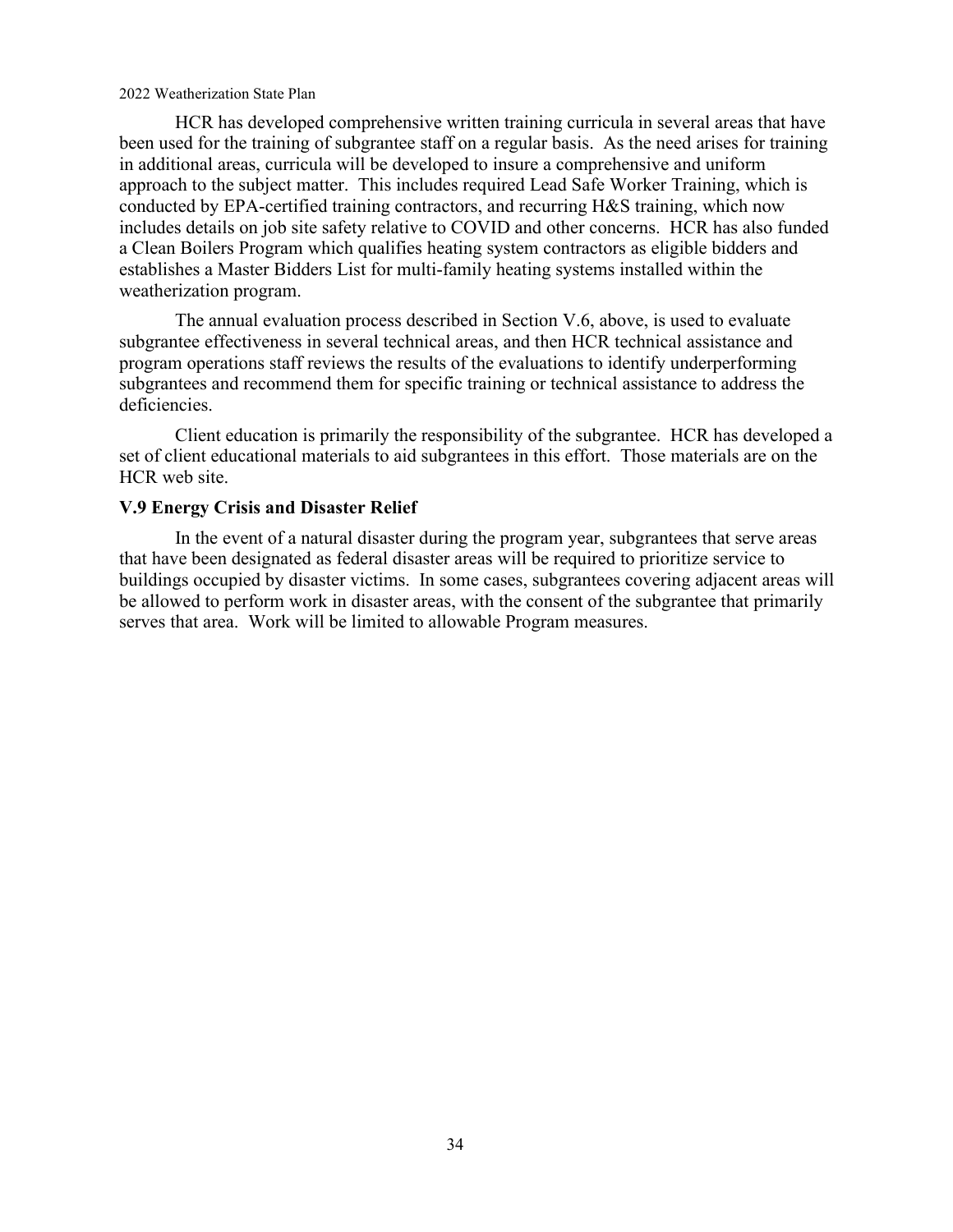# **APPENDIX A - Policy Advisory Council**

Brennan, Charles Attorney at Law

Bryk, Andrew NYS Office of Temporary and Disability Assistance

Coll, Christopher NYS Energy Research & Development Authority

Hepinstall, David (Vice Chairperson) Association for Energy Affordability, Inc.

Kamman, Avi Crown Heights Jewish Community Council

Maggiore, Joseph Delaware Opportunities, Inc.

Orr, Jacqueline NYS Community Action Association

Padian, Andrew Energy Efficiency Consultant

Quinn, Charles RECAP, Inc.

Rieber, Dan (Secretary) Northern Manhattan Improvement Corp.

Rice, Wendell Bedford Stuyvesant Restoration Corp.

Spira, Elizabeth Community Action Partnership for Dutchess County

Stone, Andrew NYS Weatherization Directors' Association

Ward, Sally PEACE, Inc.

Zerbian, Tina Cattaraugus Community Action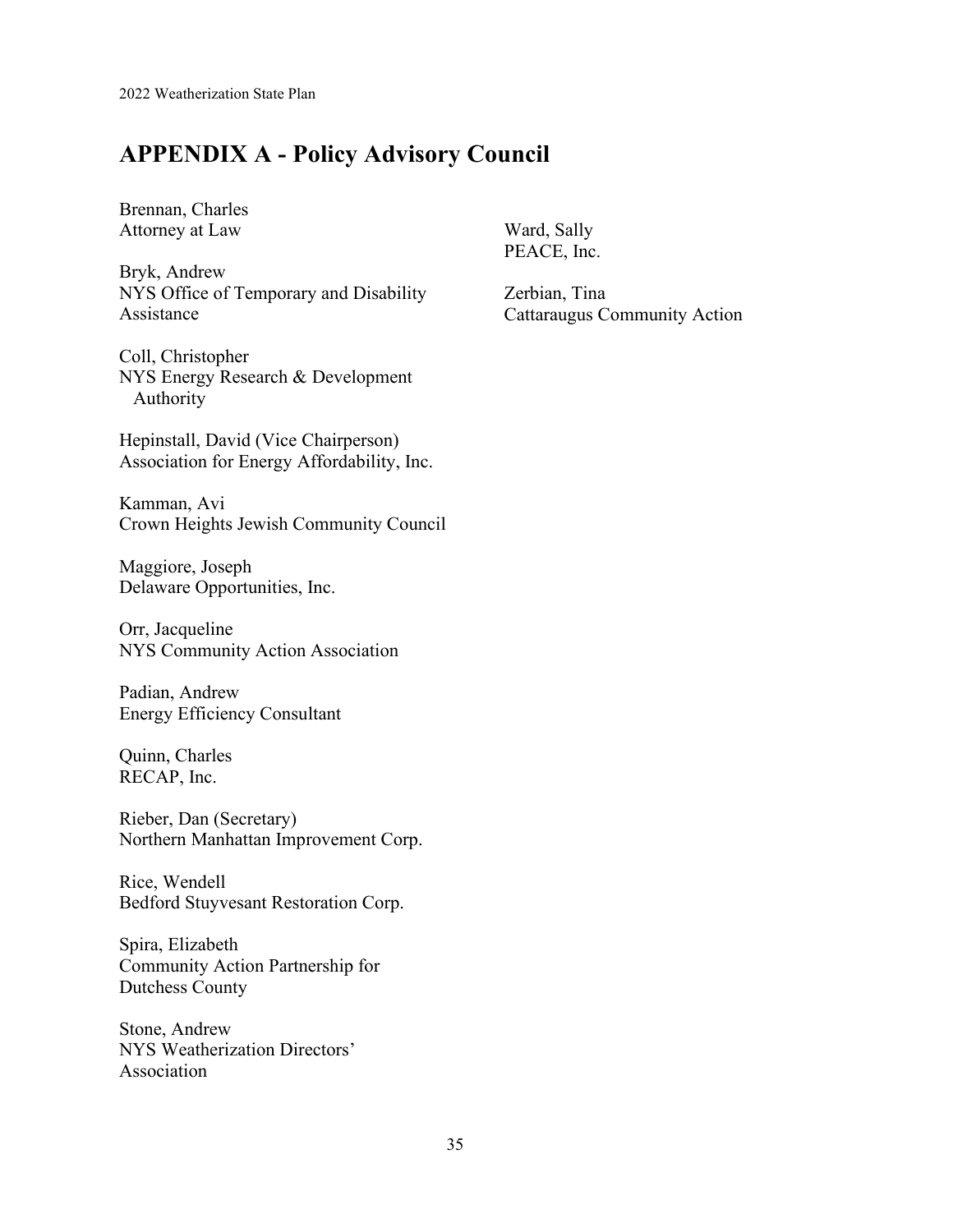# **Appendix B**

### **Weatherization Assistance Program Allocation Formula**

|                 | Income-Eligible Households |                                       | Degree Days *       | <b>Allocation</b> |            |
|-----------------|----------------------------|---------------------------------------|---------------------|-------------------|------------|
| County          | <b>County Total</b>        | <b>Share of State</b><br><b>Total</b> | <b>County Total</b> | Index             | Percentage |
| Albany          | 33,859                     | 1.66%                                 | 7,148               | 1.0182            | 2.025%     |
| Allegany        | 6,286                      | 0.31%                                 | 7,871               | 1.1212            | 0.414%     |
| <b>Bronx</b>    | 229,231                    | 11.25%                                | 4,901               | 0.6981            | 9.400%     |
| <b>Broome</b>   | 27,417                     | 1.35%                                 | 7,134               | 1.0162            | 1.637%     |
| Cattaraugus     | 11,766                     | 0.58%                                 | 7,419               | 1.0568            | 0.730%     |
| Cayuga          | 8,835                      | 0.43%                                 | 7,041               | 1.003             | 0.521%     |
| Chautauqua      | 20,582                     | 1.01%                                 | 6,539               | 0.9315            | 1.126%     |
| Chemung         | 11,049                     | 0.54%                                 | 7,134               | 1.0162            | 0.660%     |
| Chenango        | 7,022                      | 0.34%                                 | 7,326               | 1.0436            | 0.430%     |
| Clinton         | 9,516                      | 0.47%                                 | 7,831               | 1.1155            | 0.624%     |
| Columbia        | 6,475                      | 0.32%                                 | 6,748               | 0.9613            | 0.366%     |
| Cortland        | 5,304                      | 0.26%                                 | 7,637               | 1.0879            | 0.339%     |
| <b>Delaware</b> | 6,895                      | 0.34%                                 | 7,327               | 1.0437            | 0.423%     |
| <b>Dutchess</b> | 23,610                     | 1.16%                                 | 6,647               | 0.9469            | 1.313%     |
| Erie            | 122,894                    | 6.03%                                 | 7,137               | 1.0167            | 7.339%     |
| Essex           | 4,590                      | 0.23%                                 | 8,426               | 1.2003            | 0.324%     |
| Franklin        | 6,635                      | 0.33%                                 | 8,818               | 1.2561            | 0.490%     |
| Fulton          | 7,920                      | 0.39%                                 | 7,831               | 1.1155            | 0.519%     |
| Genesee         | 6,932                      | 0.34%                                 | 6,648               | 0.947             | 0.386%     |
| Greene          | 5,958                      | 0.29%                                 | 7,646               | 1.0892            | 0.381%     |
| Hamilton        | 347                        | 0.02%                                 | 9,206               | 1.3114            | 0.027%     |
| Herkimer        | 7,791                      | 0.38%                                 | 7,926               | 1.1291            | 0.517%     |
| Jefferson       | 13,720                     | 0.67%                                 | 7,635               | 1.0876            | 0.876%     |
| Kings           | 317,484                    | 15.59%                                | 4,902               | 0.6983            | 13.022%    |
| Lewis           | 2,932                      | 0.14%                                 | 8,522               | 1.214             | 0.209%     |
| Livingston      | 6,961                      | 0.34%                                 | 6,939               | 0.9885            | 0.404%     |
| Madison         | 7,051                      | 0.35%                                 | 8,121               | 1.1568            | 0.479%     |
| Monroe          | 90,608                     | 4.45%                                 | 6,743               | 0.9605            | 5.112%     |
| Montgomery      | 7,295                      | 0.36%                                 | 7,527               | 1.0722            | 0.459%     |
| Nassau          | 62,767                     | 3.08%                                 | 5,488               | 0.7818            | 2.882%     |
| New York        | 200,781                    | 9.86%                                 | 4,900               | 0.698             | 8.232%     |
| Niagara         | 28,015                     | 1.38%                                 | 6,748               | 0.9613            | 1.582%     |
| Oneida          | 28,506                     | 1.40%                                 | 7,634               | 1.0875            | 1.821%     |
| Onondaga        | 53,620                     | 2.63%                                 | 7,544               | 1.0746            | 3.384%     |
| Ontario         | 10,880                     | 0.53%                                 | 6,945               | 0.9893            | 0.632%     |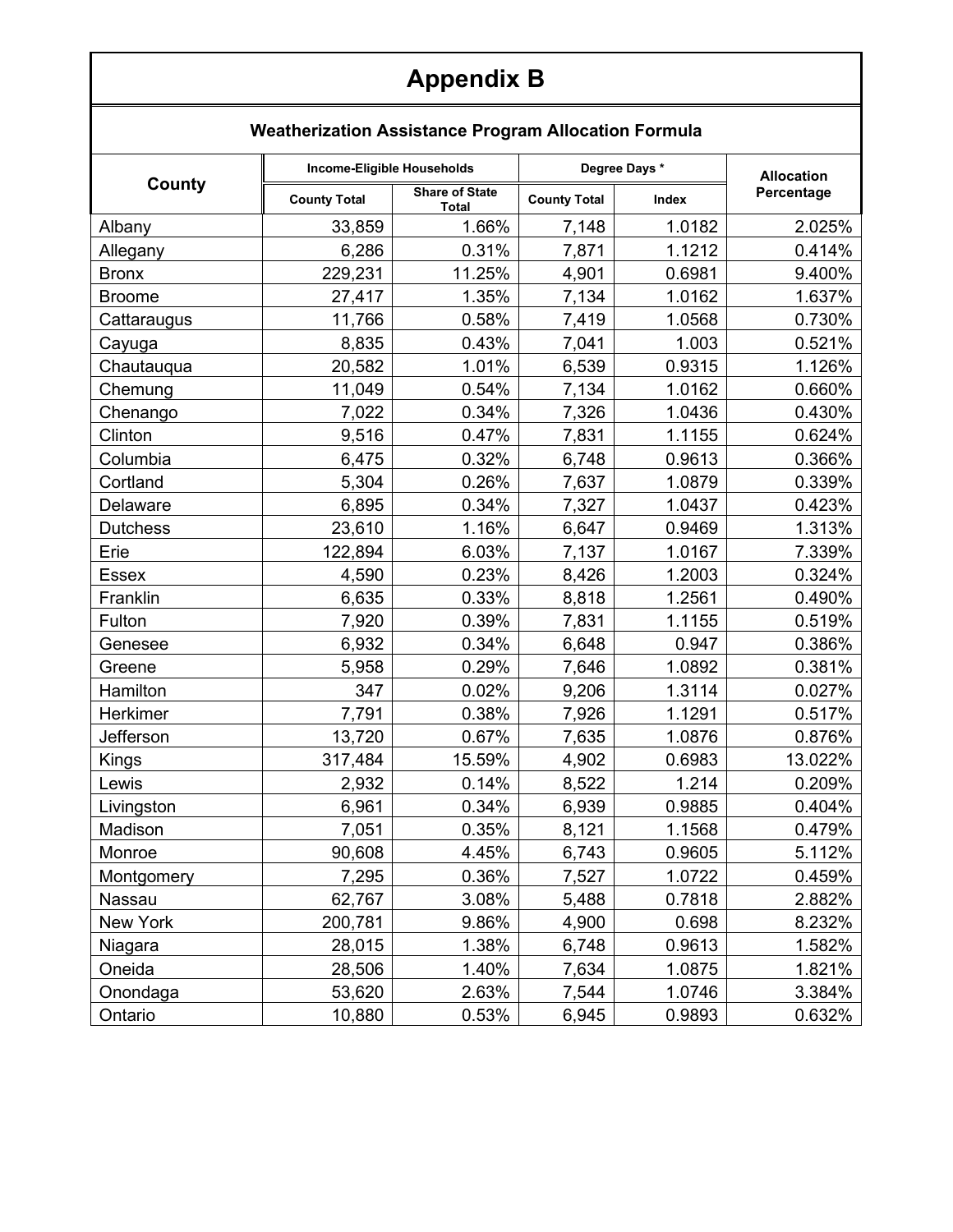| Orange              | 28,712    | 1.41%   | 6,079 | 0.866   | 1.460% |
|---------------------|-----------|---------|-------|---------|--------|
| Orleans             | 5,233     | 0.26%   | 6,546 | 0.9325  | 0.287% |
| Oswego              | 13,655    | 0.67%   | 6,745 | 0.9608  | 0.771% |
| Otsego              | 7,482     | 0.37%   | 7,723 | 1.1001  | 0.483% |
| Putnam              | 4,831     | 0.24%   | 6,081 | 0.8662  | 0.246% |
| Queens              | 201,978   | 9.92%   | 4,902 | 0.6983  | 8.284% |
| Rensselaer          | 16,534    | 0.81%   | 7,045 | 1.0036  | 0.975% |
| Richmond            | 38,792    | 1.90%   | 4,908 | 0.6991  | 1.593% |
| Rockland            | 20,100    | 0.99%   | 5,579 | 0.7947  | 0.938% |
| St. Lawrence        | 14,962    | 0.73%   | 8,429 | 1.2007  | 1.055% |
| Saratoga            | 16,933    | 0.83%   | 7,336 | 1.045   | 1.039% |
| Schenectady         | 14,656    | 0.72%   | 7,151 | 1.0187  | 0.877% |
| Schoharie           | 3,791     | 0.19%   | 7,428 | 1.0581  | 0.236% |
| Schuyler            | 2,413     | 0.12%   | 7,226 | 1.0293  | 0.146% |
| Seneca              | 4,251     | 0.21%   | 7,038 | 1.0026  | 0.250% |
| Steuben             | 13,220    | 0.65%   | 7,426 | 1.0578  | 0.821% |
| <b>Suffolk</b>      | 78,730    | 3.87%   | 5,265 | 0.75    | 3.468% |
| Sullivan            | 8,987     | 0.44%   | 7,522 | 1.0715  | 0.566% |
| Tioga               | 5,833     | 0.29%   | 7,236 | 1.0308  | 0.353% |
| <b>Tompkins</b>     | 12,448    | 0.61%   | 7,136 | 1.0165  | 0.743% |
| <b>Ulster</b>       | 19,058    | 0.94%   | 6,447 | 0.9184  | 1.028% |
| Warren              | 7,655     | 0.38%   | 8,034 | 1.1444  | 0.515% |
| Washington          | 6,839     | 0.34%   | 7,138 | 1.0168  | 0.408% |
| Wayne               | 9,933     | 0.49%   | 6,647 | 0.9469  | 0.552% |
| Westchester         | 71,183    | 3.49%   | 5,690 | 0.8105  | 3.389% |
| Wyoming             | 4,292     | 0.21%   | 7,528 | 1.0724  | 0.270% |
| Yates               | 2,779     | 0.14%   | 6,942 | 0.9889  | 0.161% |
| <b>Entire State</b> | 2,036,814 | 100.00% | 7,020 | 61.9966 | 100%   |

Income Eligible Population based on 2019 American Community Survey data on distribution of households with incomes below \$35,000/year

\* Degree days = 100% of heating degree days and 10% of cooling degree days.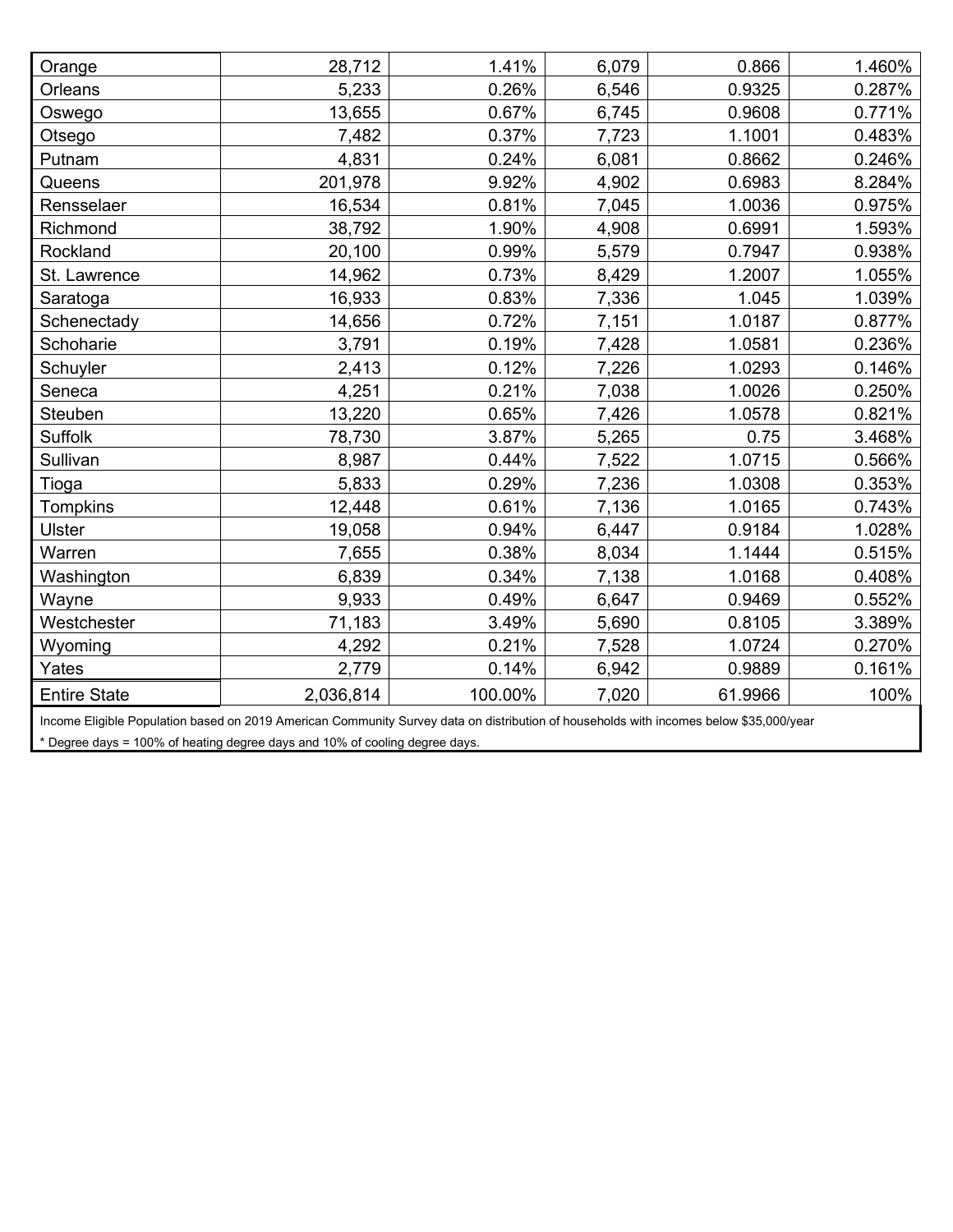|                                                       | <b>APPENDIX C: DRAFT</b>                                 |                                               |  |  |  |  |
|-------------------------------------------------------|----------------------------------------------------------|-----------------------------------------------|--|--|--|--|
|                                                       | <b>Weatherization Assistance Program</b>                 |                                               |  |  |  |  |
|                                                       | <b>Subgrantee Allocations</b>                            |                                               |  |  |  |  |
| County                                                | <b>Subgrantee</b>                                        | <b>PY 2022</b><br>County<br><b>Allocation</b> |  |  |  |  |
| Albany                                                | Albany Community Action Partnership                      | \$1,041,021                                   |  |  |  |  |
| Allegany<br>(Cattaragus<br>County)                    | Cattaraugus Community Action Inc. (2) (3)                |                                               |  |  |  |  |
| <b>Bronx</b>                                          |                                                          |                                               |  |  |  |  |
|                                                       | Association for Energy Affordability, Inc. (2)           | \$2,308,156                                   |  |  |  |  |
|                                                       | Northwest Bronx Community and Clergy Coalition           | \$2,386,644                                   |  |  |  |  |
|                                                       |                                                          |                                               |  |  |  |  |
| <b>Broome</b><br>(Tioga<br>County)                    | Tioga Opportunities Program Inc. (2)                     |                                               |  |  |  |  |
| Cattaraugus<br>(Alleghany,<br>Livingston,<br>Wyoming) | (+Alleghany, Livingston and Wyoming Counties)            |                                               |  |  |  |  |
|                                                       | Cattaraugus Community Action Inc. (2) (3)                | \$1,124,804                                   |  |  |  |  |
| Chautauqua                                            | Chautauqua Opportunities Inc.                            | \$667,844                                     |  |  |  |  |
| Chemung<br>(Schuyler)                                 | Economic Opportunity Program of Chemung and Schuyler (2) | \$775,000                                     |  |  |  |  |
| Chenango<br>(Otsego)                                  | Opportunities for Otsego Inc.                            |                                               |  |  |  |  |
| Clinton<br>(Franklin)                                 | (+Franklin County)                                       |                                               |  |  |  |  |
|                                                       | JCEO of Clinton and Franklin Counties (2)                | \$775,000                                     |  |  |  |  |
| Columbia                                              | Columbia Opportunities Inc.                              | \$400,000                                     |  |  |  |  |
| Cortland                                              | Cortland County Community Action Program Inc.            | \$780,103                                     |  |  |  |  |
| Delaware<br>(Sullivan)                                | Delaware Opportunities Inc. (2)                          | \$775,000                                     |  |  |  |  |
| Dutchess                                              | Community Action Partnership for Dutchess County         | \$675,695                                     |  |  |  |  |
| Erie                                                  |                                                          |                                               |  |  |  |  |
|                                                       | Lt. Col. Matt Urban Human Services Center/PCCB           | \$512,367                                     |  |  |  |  |
|                                                       | Neighborhood Housing Services of South Buffalo, Inc.     | \$1,313,914                                   |  |  |  |  |
|                                                       | <b>Supportive Services Corporation</b>                   | \$2,173,458                                   |  |  |  |  |
|                                                       |                                                          |                                               |  |  |  |  |
| Essex                                                 | Adirondack Community Action Programs, Inc.               | \$400,000                                     |  |  |  |  |
| Franklin<br>(Clinton<br>County)                       | JCEO of Clinton and Franklin Counties (2)                |                                               |  |  |  |  |
| Fulton<br>(Montgomery)                                | (+Montgomery County)                                     |                                               |  |  |  |  |
|                                                       | Fulton/Montgomery Community Action (2)                   | \$775,000                                     |  |  |  |  |
| Genesee<br>(Orleans<br>County)                        | Orleans Community Action Committee, Inc. (2)             |                                               |  |  |  |  |
| Greene                                                | Community Action of Greene County Inc.                   | \$400,000                                     |  |  |  |  |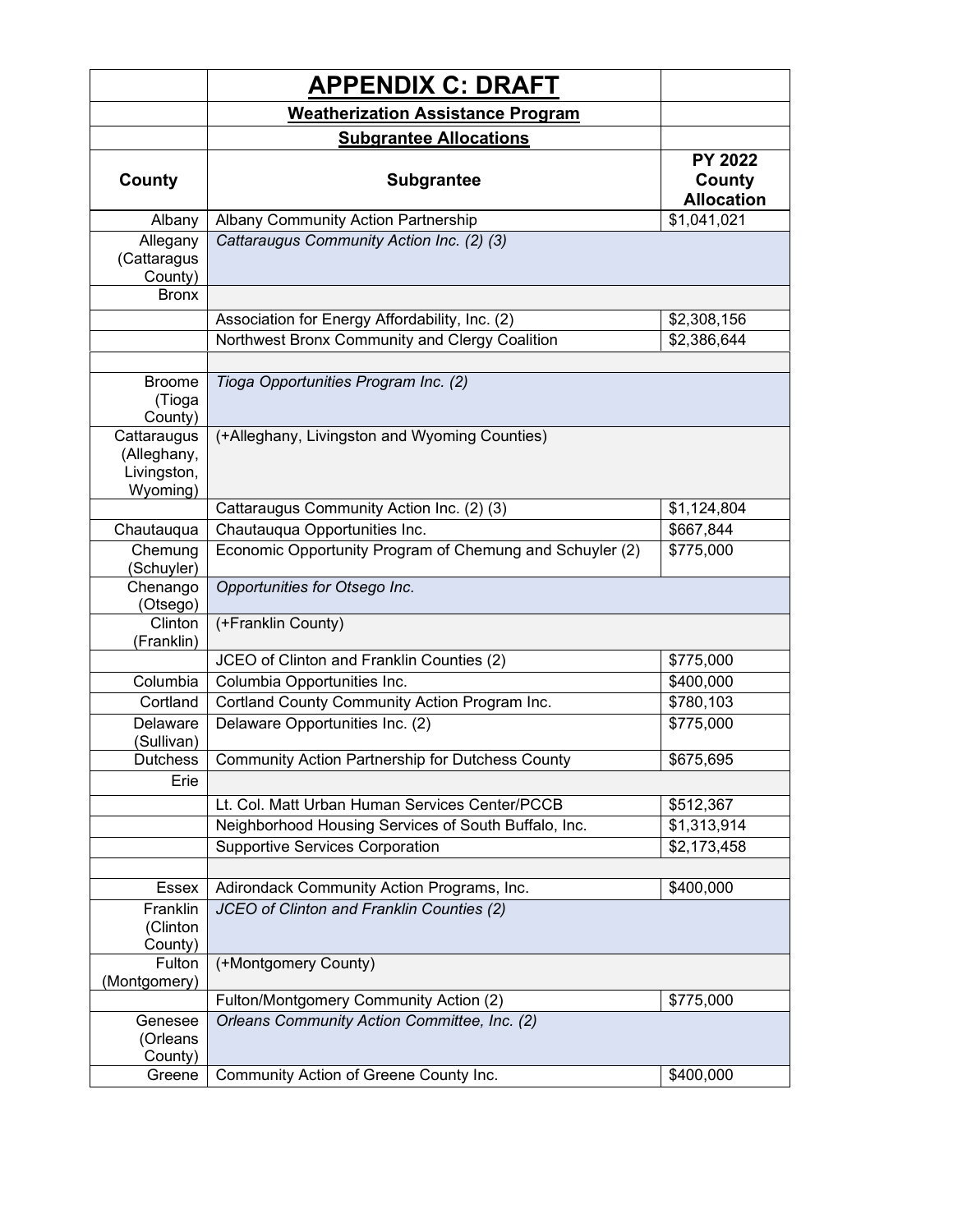| Hamilton<br>(Warren<br>County)        | Warren/Hamilton Counties ACEO Inc. (2)                |                         |
|---------------------------------------|-------------------------------------------------------|-------------------------|
| Herkimer<br>(Oneida<br>County)        | Mohawk Valley Community Action Agency (2)             |                         |
| Jefferson                             | Community Action Planning Council of Jefferson County | \$468,433               |
| Kings                                 |                                                       |                         |
|                                       | Bedford Stuyvesant Restoration Corporation, Inc.      | \$1,417,819             |
|                                       | Crown Heights Jewish Community Council                | \$1,000,736             |
|                                       | <b>Opportunity Development Association</b>            | \$2,085,417             |
|                                       | <b>Sunset Park Redevelopment Committee</b>            | $\overline{$2,105,908}$ |
|                                       |                                                       |                         |
| Lewis                                 | Lewis County Opportunities Inc.                       | \$400,000               |
| Livingston<br>(Cattaraugus<br>County) | Cattaraugus Community Action Inc. (2) (3)             |                         |
| Madison                               | Stoneleigh Housing Inc.                               | \$400,000               |
| Monroe                                |                                                       |                         |
|                                       | Action for a Better Community, Inc.                   | \$1,260,910             |
|                                       | Pathstone Corporation                                 | \$1,409,944             |
|                                       |                                                       |                         |
| Montgomery<br>(Fulton<br>County)      | Fulton/Montgomery Community Action (2)                |                         |
| Nassau<br>(Suffolk<br>County)         | Community Development Corp of Long Island Inc. (2)    |                         |
| New York                              |                                                       |                         |
|                                       | <b>Housing Conservation Coordinators</b>              | \$729,742               |
|                                       | Northern Manhattan Improvement Corporation            | \$2,301,243             |
|                                       | Harlem Community Development Corporation              | \$1,057,206             |
|                                       |                                                       |                         |
| Niagara                               | Niagara Community Action Program, Inc.                | \$833,235               |
| Oneida<br>(Herkimer)                  | Mohawk Valley Community Action Agency (2)             | \$1,360,018             |
| Onondaga<br>(Oswego)                  | People's Equal Action and Community Effort, Inc. (2)  | \$2,127,053             |
| Ontario<br>(Wayne<br>County)          | Wayne County Action Program Inc. (3)                  |                         |
| Orange<br>(Rockland)                  | (+Rockland County)                                    |                         |
|                                       | Regional Economic Community Action Program, Inc. (2)  | \$1,286,490             |
| Orleans<br>Genesee)                   | (+Genesee County)                                     |                         |
|                                       | Orleans Community Action Committee, Inc. (2)          | \$775,000               |
| Oswego<br>(Onondaga<br>County)        | People's Equal Action and Community Effort, Inc. (2)  |                         |
| Otsego<br>(Chenango)                  | (+Chenango County)                                    |                         |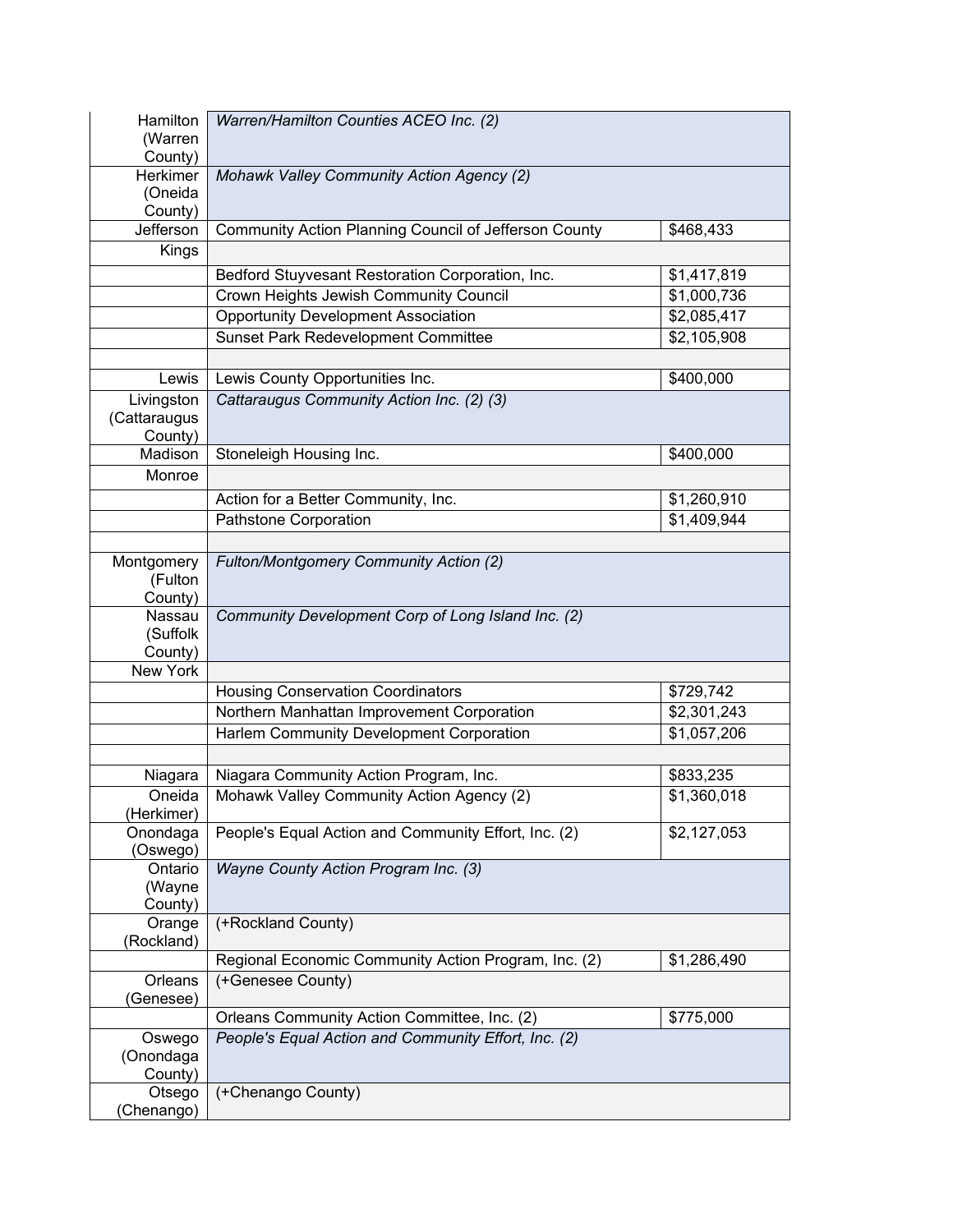|                      | \$775,000<br>Opportunities for Otsego Inc.               |             |  |  |  |
|----------------------|----------------------------------------------------------|-------------|--|--|--|
| Putnam               | Westchester Community Opportunity Program Inc. (2)       |             |  |  |  |
| (Westchester         |                                                          |             |  |  |  |
| County)              |                                                          |             |  |  |  |
| Queens               |                                                          |             |  |  |  |
|                      | Hellenic American Neighborhood Action Council, Inc.      | \$1,956,515 |  |  |  |
|                      | <b>Margert Community Corporation</b>                     | \$1,219,966 |  |  |  |
|                      | Association for Energy Affordability, Inc. (2)           | \$1,180,947 |  |  |  |
|                      |                                                          |             |  |  |  |
| Rensselaer           | CEO for the Greater Capital Region, Inc.                 | \$503,500   |  |  |  |
| Richmond             | Northfield Community LDC of Staten Island                | \$809,683   |  |  |  |
| Rockland             | Regional Economic Community Action Program, Inc. (2)     |             |  |  |  |
| (Orange              |                                                          |             |  |  |  |
| County)              |                                                          |             |  |  |  |
| St. Lawrence         | St. Lawrence County CDP, Inc. (3)                        | \$500,237   |  |  |  |
| Saratoga             | (+Schenectady County)                                    |             |  |  |  |
| (Schenectady)        | Saratoga County Economic Opportunity Council, Inc. (2)   | \$1,049,395 |  |  |  |
| Schenectady          | Saratoga County Economic Opportunity Council, Inc. (2)   |             |  |  |  |
| (Saratoga            |                                                          |             |  |  |  |
| County)              |                                                          |             |  |  |  |
| Schoharie            | Schoharie County Community Action Program                | \$400,000   |  |  |  |
| Schuyler             | Economic Opportunity Program of Chemung and Schuyler (2) |             |  |  |  |
| (Chemung             |                                                          |             |  |  |  |
| County)              |                                                          |             |  |  |  |
| Seneca               | Seneca County Office for the Aging                       | \$400,000   |  |  |  |
| Steuben              | (+Yates County)                                          |             |  |  |  |
| (Yates)              |                                                          |             |  |  |  |
|                      | Pro Action of Steuben and Yates Inc. (2)                 | \$808,890   |  |  |  |
| Suffolk              | Community Development Corp of Long Island Inc. (2)       | \$3,324,044 |  |  |  |
| (Nassau)<br>Sullivan |                                                          |             |  |  |  |
| (Delaware            | Delaware Opportunities Inc. (2)                          |             |  |  |  |
| County)              |                                                          |             |  |  |  |
| Tioga                | (+Broome County)                                         |             |  |  |  |
| (Broome)             |                                                          |             |  |  |  |
|                      | Tioga Opportunities Program Inc. (2)                     | \$1,232,311 |  |  |  |
| Ulster               | Ulster Community Action Committee Inc.                   | \$620,739   |  |  |  |
| Warren               | (+Hamilton and Washington Counties)                      |             |  |  |  |
| (Hamilton,           |                                                          |             |  |  |  |
| Washington)          |                                                          |             |  |  |  |
|                      | Warren/Hamilton Counties ACEO Inc. (2)                   | \$728,378   |  |  |  |
| Washington           | Warren/Hamilton Counties ACEO Inc. (2)                   |             |  |  |  |
| (Warren)             |                                                          |             |  |  |  |
| Wayne<br>(Ontario)   | (+Ontario and Cayuga Counties)                           |             |  |  |  |
| (Cayuga)             |                                                          |             |  |  |  |
|                      | \$986,466<br>Wayne County Action Program Inc. (3)        |             |  |  |  |
|                      |                                                          |             |  |  |  |
| Westchester          | (+Putnam County)                                         |             |  |  |  |
| (Putnam)             |                                                          |             |  |  |  |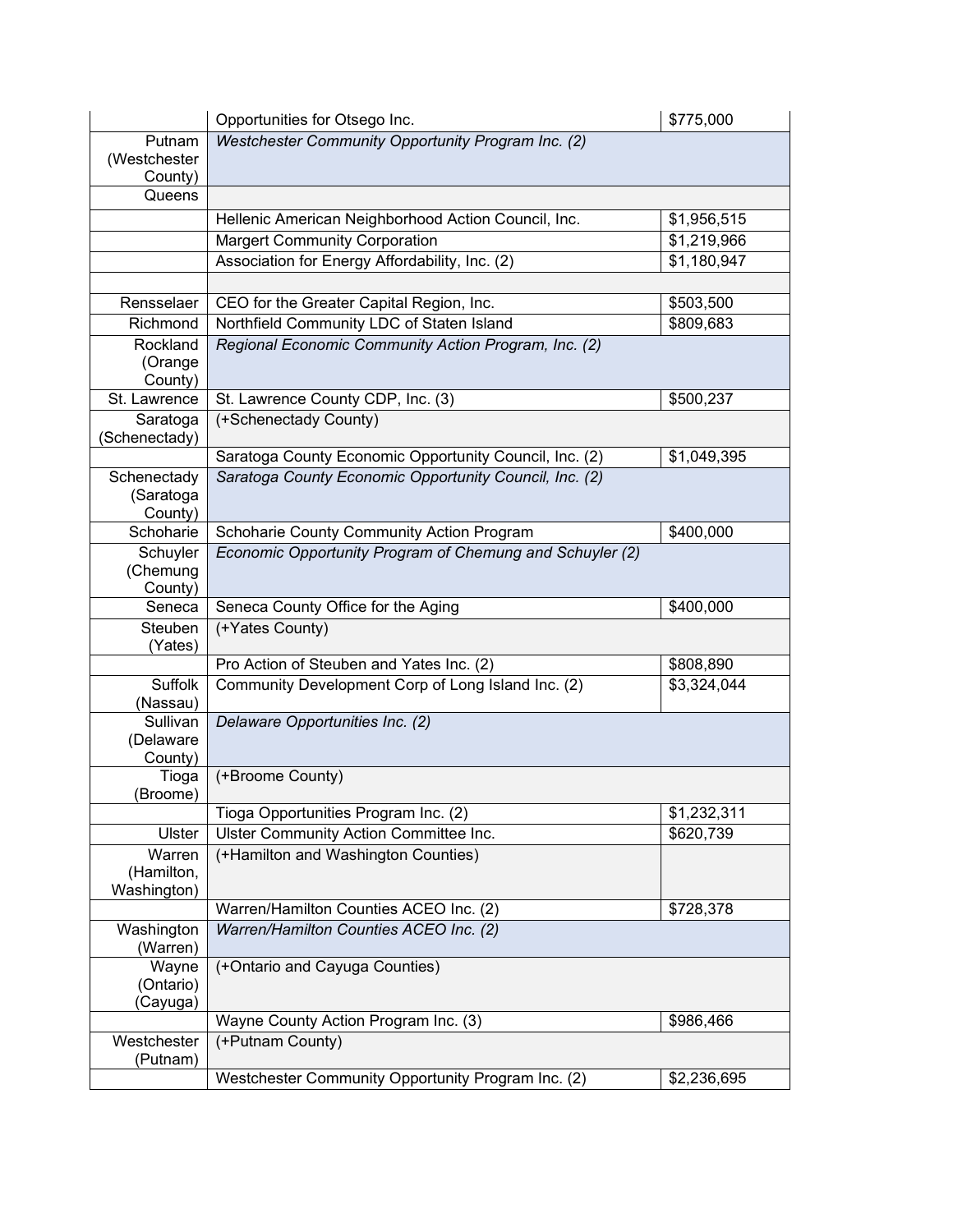| Wyoming      | Cattaraugus Community Action Inc. (2) (3) |            |
|--------------|-------------------------------------------|------------|
| (Cattaraugus |                                           |            |
| County)      |                                           |            |
| Yates        | Pro Action of Steuben and Yates Inc. (2)  |            |
| (Steuben     |                                           |            |
| County)      |                                           |            |
|              | TOTAL                                     |            |
|              |                                           | 57,035,932 |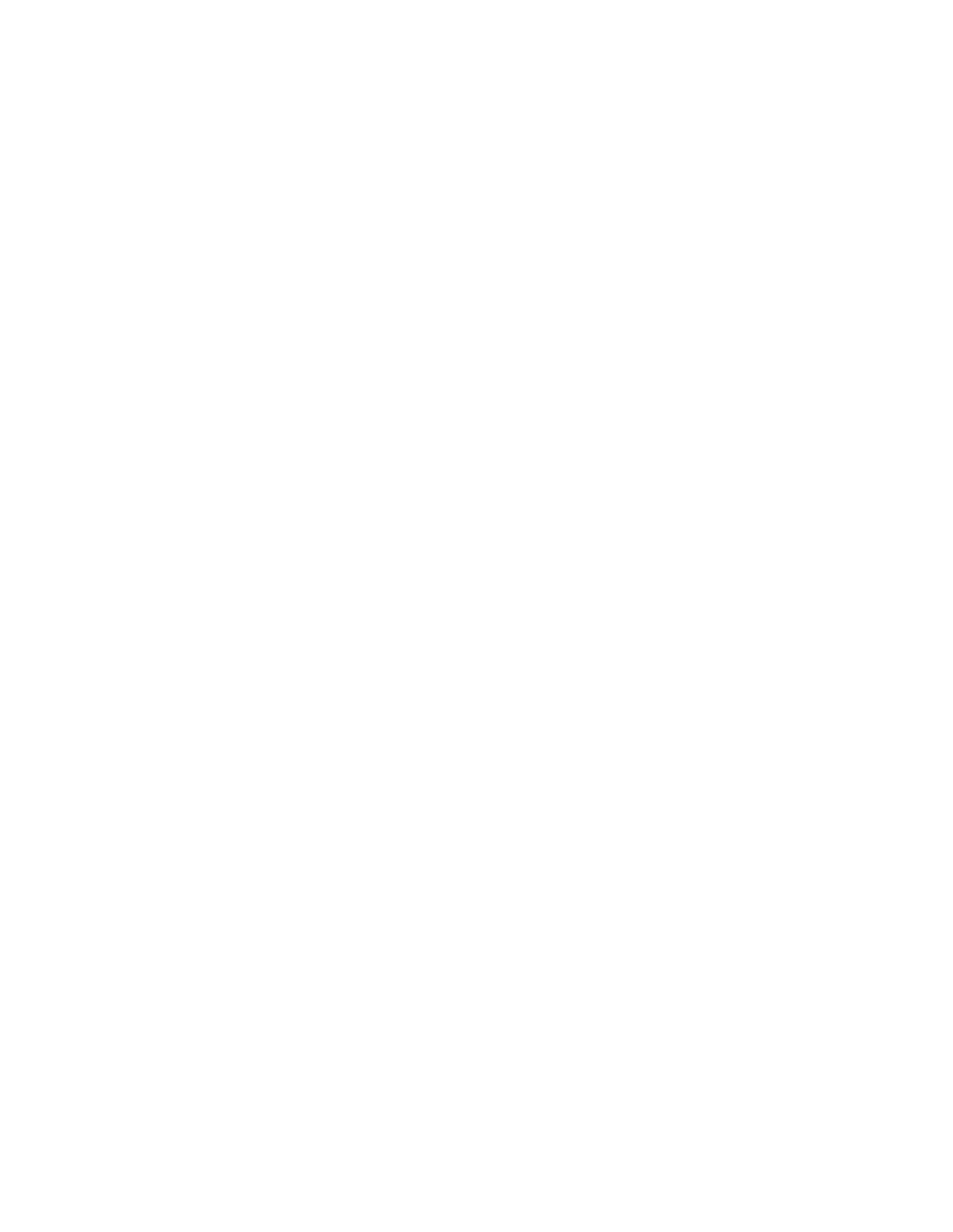# **New York State Weatherization Assistance Program Program Year 2022 State Plan - Appendix D**

# **New York State Homes and Community Renewal**

**Ruthanne Visnauskas, Commissioner**

### **Kathy Hochul, Governor**

### **NYS Weatherization Assistance Program Health and Safety Plan**

#### **Policy Submitted with Plan**

**1.0 – General Information: Infectious Disease Preparedness and Response to COVID-19, and WPN 22-7 Reporting and Cost Principle updates**

*Grantees are encouraged to enter additional information here that does not fit neatly in one of the other sections of this document.*

New York State and local governments, including municipalities and authorities, and their employees may be subject to certain provisions that restrict non-essential, in-person workforce and other operations under Executive Order 11.2. NYS WAP subgrantees, like all workers in construction related fields in New York State, will continue to be required to follow the procedures published by the NYS Department of Health (DOH), contained within the document "Interim Guidance for Construction Activities During the COVID-19 Public Health Emergency" (https://www.governor.ny.gov/sites/governor.ny.gov/files/atoms/files/ConstructionMasterGuidance.pdf), including the creation and filing of a Safety Plan. Subgrantee completed safety plans for reopening during the pandemic must be kept on site, and made available for review at any time to any NYS DOH official. NYS has made available a business reopening safety plan template to guide business owners and operators in developing plans to protect against the spread of COVID-19. At every WAP office and jobsite, it will continue to be required that the personnel working on the site maintain appropriate social distance, all personnel be provided and properly utilize all required PPE, including but not limited to masks, face shields or goggles, sanitizers, etc., following the NYS DOH and construction industry protocols for containing viral spread. NYS WAP subgrantees will be expected to follow the best practices as outlined in HCR's mandatory 'How to Work CoVid Safe' training courses, provided for the entire subgrantee network by NYS WAP's Training and Technical Assistance providers, NYSWDA and AEA . Materials and documents for best practices will continue to be made available for staff to reference and be reinforced by program. Subgrantees will continue to be encouraged to remain up to date on any CDC or NYS DOH released guidelines re. Covid as new information becomes available. Project sites that cannot maintain appropriate social distancing, the use of required PPE, or follow cleaning/disinfecting protocols for any reason, must be deferred. Deferred projects (or clients that refuse service due to Covid concerns) will be noted and given priority once the Covid crisis has passed.

DOE's Weatherization Program Notice 22-7 Clarifies, reinforces, and introduces new reporting and allowability strictures relating to Health and Safety expenses and activities. The notice is effective immediately and Subgrantees must review it and ensure compliance in all aspects of the Program Notice.

### **2.0 – Budgeting**

*Grantees are encouraged to budget Health & Safety (H&S) costs as a separate category and, thereby, exclude such costs from the average cost per unit cost (ACPU) limitation. This separate category also allows these costs to be isolated from energy efficiency costs in program evaluations. Grantees are reminded that, if H&S costs are budgeted and reported under the program operations category rather than the H&S category, the related H&S costs must be included in the calculation of the ACPU and cost-justified through the approved energy audit.*

Select which option is used below.

Separate Health and Safety Budget  $\boxtimes$  Contained in Program Operations  $\Box$ 

### **3.0 – Health and Safety Expenditure Limits**

*Pursuant to 10 CFR 440.16(h), Grantees must set H&S expenditure limits for their Program, providing justification by explaining the basis for setting these limits and providing related historical experience.*

Low percentages should include a statement of what other funding is being used to support H&S costs, while larger percentages will require *greater justification and relevant historical support. It is possible that these limits may vary depending upon conditions found in different geographical areas. These limits must be expressed as a percentage of the ACPU. For example, if the ACPU is \$5,000, then an average expenditure of \$750 per dwelling would equal 15 percent expenditures for H&S.*

*15 percent is not a limit on H&S expenditures but exceeding this amount will require ample justification. These funds are to be expended by the Program in direct weatherization activities. While required as a percentage of the ACPU, if budgeted separately, the H&S costs are not calculated*  into the per-house limitation. DOE strongly encourages using the table below in developing justification for the requested H&S budget amount. *Each H&S measure the Grantee anticipates addressing with H&S funds should be listed along with an associated cost for each measure, and by using historical data the estimated frequency that each measure is installed over the total production for the year.*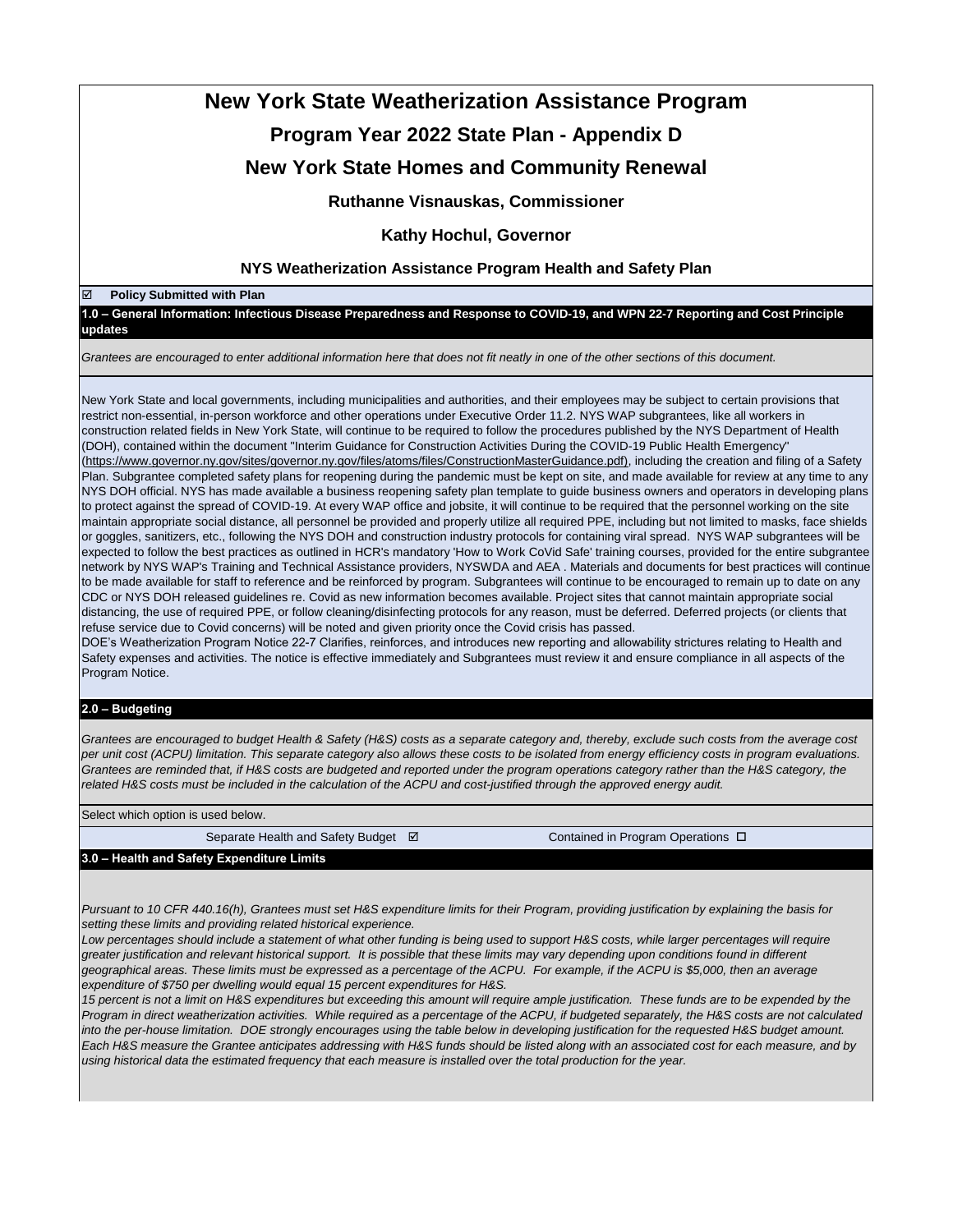*It is also recommend reviewing recent previous budget requests, and compare versus expenditures to see if previous budget estimates have been accurate. The resulting "Total Average H&S Cost per Unit" multiplied by the Grantee's production estimate in the Annual File should correlate to the H&S budget amount listed in the Grantee's state plan.*

*Should a Grantee request to have more than 15 percent of Program Operations used for health and safety purposes, DOE will conduct a secondary level of review. DOE strongly encourages use of this H&S template and matrix to help expedite this process.*

Subgrantees are required to budget health and safety costs in a separate budget category that is not included in the cost per unit calculation. Subgrantees will be allowed to budget up to 10% of their total allocation for health and safety, but in higher-cost areas a higher percentage may be allowed to be budgeted on a case-by-case basis, not to exceed 15% of their total allocation. Historically, less than 10% of program funding is used for health and safety costs.

In accordance with Federal rules and guidance intended to limit undue or excessive enhancement of the value of multifamily rental units resulting from investment of Program funds, HCR requests most owners of multifamily rental property to contribute to the cost of the weatherization work scope as a condition of receiving assistance. Generally, multifamily building owners provide a minimum of 25% of the total cost of the WAP energyrelated work to be done to Program standards.

HCR has initiated an enhanced health and safety effort to promote coordination between Program subgrantees, state and local health departments, and administrators of housing rehabilitation and lead hazard control programs. This initiative, aligned with the national Healthy Homes initiative, is expected to provide additional benefits to assisted households and hopefully, may provide additional funding opportunities for subgrantees. HCR's Office of Housing Preservation is also increasing coordination of Program resources with the HCR Office of Community Renewal to provide comprehensive weatherization-type services and additional repair and rehabilitation work through the ARPA Program. The American Rescue Plan and Recovery Act (ARPA) of 2021 will also provide additional funds with which the State will directly pursue CLCPA goals through a pilot program that will be delineated in separate contracts with the subgrantees. The State also anticipates additional funds, the amount as yet to be undetermined, through the Infrastructure Investment and Jobs Act, with which it will continue to prioritize CLCPA goals, including but not limited to, addressing H&S issues in low income housing.

#### **4.0 – Incidental Repair Measures**

If Grantees choose to identify any H&S measures as incidental repair measures (IRMs), they must be implemented as such under the Grantee's weatherization program in all cases – meaning, they can never be applied to the H&S budget category. In order to be considered IRMs, the measure must fit the following definition and be cost justified along with the associated efficiency measure;

Incidental Repairs means those repairs necessary for the effective performance or preservation of weatherization materials. Such repairs include, but are not limited to, framing or repairing windows and doors which could not otherwise be caulked or weather-stripped and providing protective materials, such as paint, used to seal materials installed under this program. (10 CFR 440 "Definitions")

The incidental repair measure (IRM) category is intended for a measure that is not typically part of the installation of an ECM, or group of ECMs, and / or is outside the manufacturer's or industry standard for installation.

Incidental repairs that are done to enable installation of energy efficiency work will not be billed as health and safety work. Incidental repairs that are not health and safety measures are only allowed when the repair is necessary to install an energy efficiency measure(s).

More extensive conditions, such as serious structural problems or roof replacement, are beyond the scope of the Program and are not considered incidental repair work. WAP work will be deferred on buildings that need more extensive repairs until funding is identified to complete the needed repairs.

Subgrantees are expected to be familiar with housing rehabilitation programs available in their service area to refer owners to programs that can provide assistance that is beyond the scope of weatherization.

#### **5.0 – Deferral/Referral Policy**

*Deferral of services may be necessary if H&S issues cannot be adequately addressed according to WPN 22-07 guidance. The decision to defer*  work in a dwelling is difficult but necessary in some cases. This does not mean that assistance will never be available, but that work must be postponed until the problems can be resolved and/or alternative sources of help are found. If, in the judgment of the auditor, any conditions exist which may endanger the health and/or safety of the workers or occupants, the unit should be deferred until the conditions are corrected. Deferral *may also be necessary where occupants are uncooperative, abusive, or threatening. Grantees must be specific in their approach and provide the process for clients to be notified in writing of the deferral and what conditions must be met for weatherization to continue. Grantees must also provide a process for the client to appeal the deferral decision to a higher level in the organization.*

Grantee has developed a comprehensive written deferral/referral policy that covers both H&S, and other deferral reasons?

Yes **☑** No ロ

Where can this deferral/referral policy be accessed?

New York State Weatherization Assistance Program Policy and Procedures Manual, Section 6.01

**6.0 – Hazard Identification and Notification Form(s)**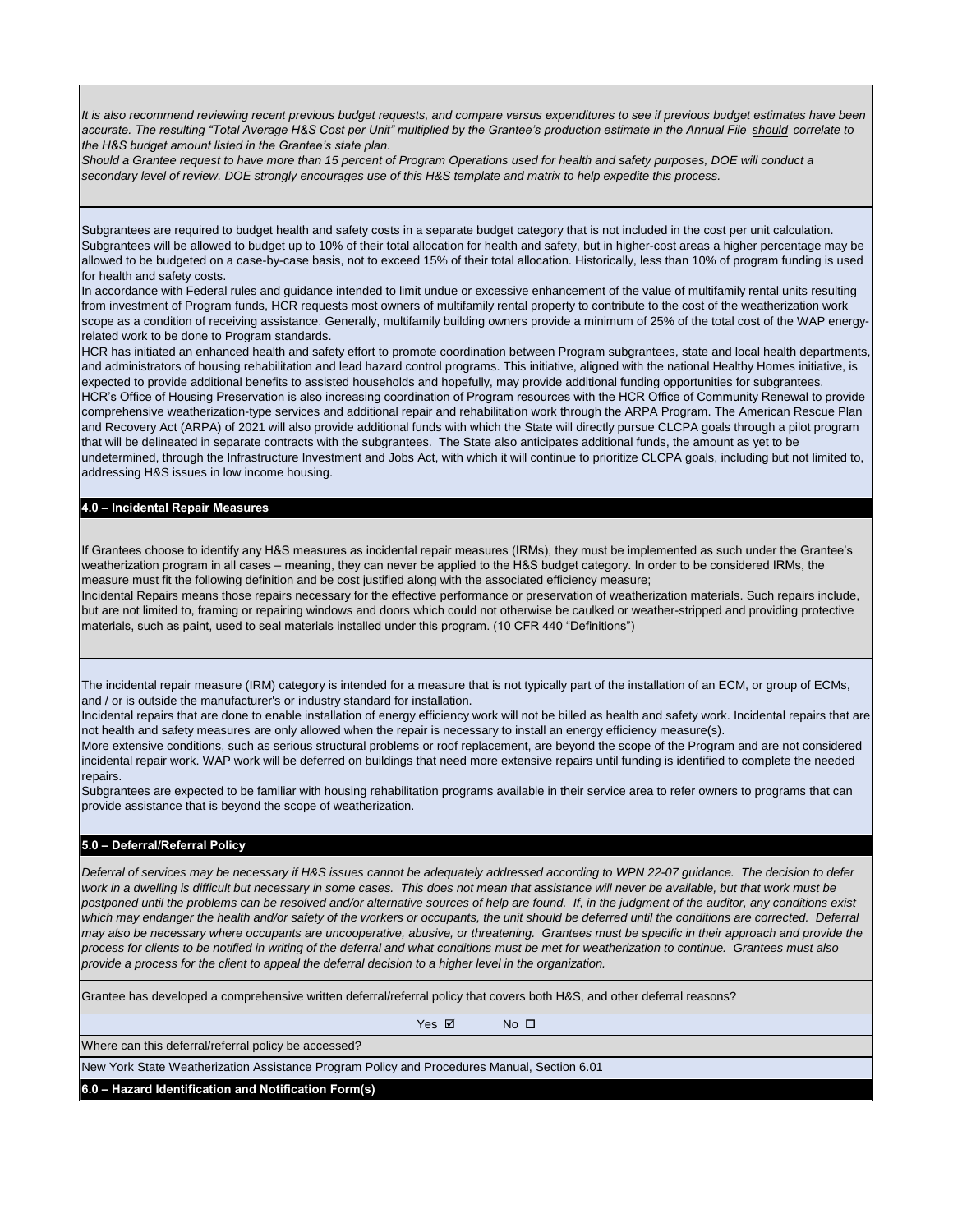*Documentation forms must be developed that include at a minimum: the client's name and address, dates of the audit/assessment and when the*  client was informed of a potential H&S issue, a clear description of the problem, a statement indicating if, or when weatherization could continue, *and the client(s) signature(s) indicating that they understand and have been informed of their rights and options.*

Documentation Form(s) have been developed and comply with guidance?

Yes **Ø** No **□** 

#### **7.0 – Health and Safety Categories**

*For each of the following H&S categories identified by DOE:*

• *Explain whether you concur with existing guidance from WPN 22-07 and how that guidance will be implemented in your Program, if you are proposing an alternative action/allowability, or if the identified category will not be addressed and will always result in deferral. Alternatives must be comprehensively explained and meet the intent of DOE guidance.* 

• *Where an Action/Allowability or Testing is "required" or "not allowed" through WPN 22-07, Grantees must concur, or choose to defer all units where the specific category is encountered.*

• *"Allowable" items under WPN 22-07 leave room for Grantees to determine if the category, or testing, will be addressed and in what* 

*circumstances.*

• *Declare whether DOE funds or alternate funding source(s) will be used to address the particular category.*

• *Describe the explicit methods to remedy the specific category.*

• *Describe what testing protocols (if any) will be used.*

• *Define minimum thresholds that determine minor and major repairs.*

• *Identify minimum documentation requirements for at-risk occupants.*

• *Discuss what explicit steps will be taken to educate the client, if any, on the specific category if this is not explained elsewhere in the Plan. Some categories, like mold and moisture, require client education.*

• *Discuss how training and certification requirements will be provided for the specific category. Some categories, like Lead Based Paint, require training.*

• *Describe how occupant health and safety concerns and conditions will be solicited and documented.*

*Grantees may include additional H&S categories for their particular Programs. Additional categories must include, at a minimum, all of the same data fields as the DOE-provided categories. Two additional tables have been created to utilize.*

#### **7.1 – Air Conditioning and Heating Systems**

| Concurrence, Alternative, or Deferral                                                                                         |       |                                                  |                 |                                                                                                    |                                    |  |
|-------------------------------------------------------------------------------------------------------------------------------|-------|--------------------------------------------------|-----------------|----------------------------------------------------------------------------------------------------|------------------------------------|--|
|                                                                                                                               |       |                                                  |                 | Concurrence with Guidance $\boxtimes$ Alternative Guidance $\square$ Results in Deferral $\square$ |                                    |  |
|                                                                                                                               |       | Air Conditioning Unallowable Measure $\boxtimes$ |                 |                                                                                                    | Heating Unallowable Measure $\Box$ |  |
| <b>Funding</b>                                                                                                                |       |                                                  |                 |                                                                                                    |                                    |  |
|                                                                                                                               | DOE M | I IHFAP <b>⊠</b>                                 | State $\square$ | Utility $\Box$                                                                                     | Other $\boxtimes$                  |  |
| <b>If the contract the company of the contract of the contract of the contract of the contract of <math>\mathbf{A}</math></b> |       |                                                  |                 |                                                                                                    |                                    |  |

#### **How do you address unsafe or non-functioning primary heating/cooling systems?**

In cases where an unsafe heating appliance in a single-family, owner-occupied dwelling is encountered during the heating season, these steps are followed:

□ Complete a Health and Safety Notification (Form #15) describing the situation.

□ Obtain the owner's signature on the completed Health and Safety Notification.

- Advise the owner to contact the local LIHEAP administrator (HEAP) for emergency heating appliance funding.
- Advise the county HEAP liaison of the situation.

 Transmit a copy of the completed and signed Health and Safety Notification to HEAP and, if the household includes a person over 60, the local office for the aging agency.

Stop all weatherization work until notification is received that the heating appliance hazard has been corrected.

Applicants in a rental building who request services due to a no-heat or unsafe heating situation are referred to the LDSS or local buildings department for assistance.

When the heating problem has been corrected, the applicant may then be considered eligible for services under WAP. In all rental buildings, provision of a heating system in good working order **is the responsibility of the building owner**. Income-eligible landlords with an unsafe heating system may be assisted by WAP.

Subgrantees may use weatherization funds to replace unsafe heating systems and domestic hot water tanks that are encountered while providing weatherization services; however, these funds may not be used to provide emergency services except for emergency heating appliance replacement in areas declared federal or state disaster areas, and replacement must always be conducted in compliance with the requirements of the NYS WAP.

Chimneys may be re-lined or repaired when the existing chimney condition creates an unsafe or inefficient condition during the operation of combustion appliances. In situations where an existing chimney is inadequate for the proper venting of combustion appliances, alternative costeffective methods of venting those appliances are explored and the most cost-effective measure utilized.

**How do you address unsafe or non-functioning secondary heating systems, Including unvented secondary space heaters?**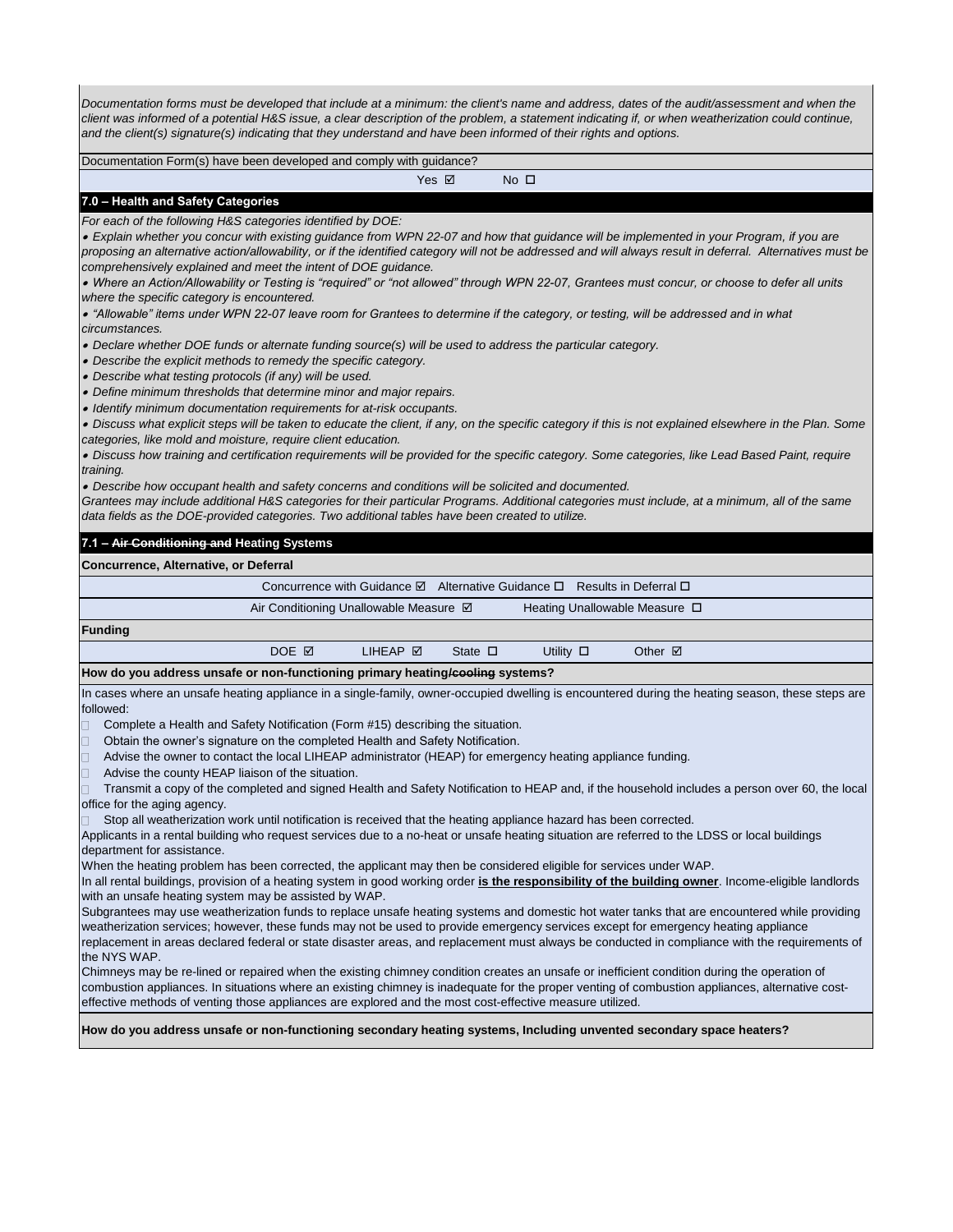Unvented space heaters are removed as a H&S measure before weatherization measures can be installed, except those used as secondary heat sources that conform to ANSI Z21.11.2.

Subgrantees must explain to owners and tenants, and record on Form #15, that significant amounts of combustion by-products, including water vapor, CO, NO2, and particulates are produced by these systems.

Subgrantees must complete Form #15 and require the applicant to sign the form before proceeding with work. WAP funds cannot be used to purchase or install any type of unvented or vent-less combustion appliance.

#### **Indicate Documentation Required for At-Risk Occupants**

Form #15 Health and Safety Notification

#### **Testing Protocols**

All vented combustion appliances are tested for CO in undiluted flue gas and the results documented. Exceptions to this may include wood or coal stoves and any gas-fired appliances that are designed to operate with a positive pressure in the vent pipe (AGA category III or IV gas appliances). Gas leak detection tests are conducted along accessible gas lines throughout the interior and exterior of the building, and the findings recorded on Indoor Air Quality Test forms (currently Form #12 or Form #14 depending on building type). All accessible gas lines and piping are tested for gas leaks. For significant leaks, combustion appliances are disabled, the area evacuated and ventilated, and the fuel supplier notified for shut-off until repairs are completed. Minor leaks may be addressed at the time of inspection or specified for repair. Testing is performed at audit, after any work on the gas piping is complete, and at post inspection.

An SSE test is required on every heating system, where appropriate, except for wood or coal stoves and those positive pressure systems that are rated as Category III or IV appliances that are not outfitted with SSE testing ports. Pre- and post-weatherization SSE test results are recorded and affixed to the heating appliance on a Heating Appliance Tag (currently Form #39).

The worst-case CAZ configuration for each appliance zone is established and recorded in the client project file. The worst-case negative pressure is measured in all vented CAZs. Any zone or area of the building that contains a vented combustion appliance, including space heaters and water heaters, is considered a CAZ.

BPI combustion safety test procedures are followed, and action levels and appropriate actions taken based on the test results. Combustion safety testing is done at audit, after any work is done to the building envelope or appliance(s), and at post inspection.

#### **Client Education**

Subgrantees educate owners and tenants, including using the Health and Safety Notification Form #15, about the importance of smoke and CO detectors working properly, the importance of heating system monitoring and maintenance for efficiency benefits, the dangers of poorly maintained heating systems, such as high CO levels, and fire hazards associated with using unvented space heaters. New York's How to Live in Your Weatherized Home handout is provided to each assisted household.

#### **Training**

Regular mandatory training is required and currently provided for auditors, crew chiefs, crews, and heating technicians; it is renewed every 3 years and includes, but is not limited to, Health & Safety and OSHA 10-hour worksite safety. SF auditors are required to hold BPI certifications in both Heating Professional and Building Analyst titles, training for which is also provided.

#### **7.2 - Asbestos – All**

**What is the blower door testing policy when suspected Asbestos Containing Material (ACM) is identified?**

Blower-door tests are not to be performed in homes where there is a risk of compromised or friable (so soft and weak in structure that it can be broken with simple finger-crushing pressure) asbestos becoming airborne and being drawn into the dwelling. Subgrantees cannot do a blower-door test in a building where compromised or friable asbestos or vermiculite are present. They can utilize the NYS WAP Estimated Blower Door workbook to obtain a blower door number if a complete weatherization work scope can still be done without disturbing the intact asbestos and/or vermiculite. In all cases, if compromised or friable asbestos or vermiculite is to be mitigated or removed, it must be done by a certified abatement specialist and certified remediated before a blower door test can be performed.

#### **7.2a – Asbestos - in siding, walls, ceilings, etc.**

**Concurrence, Alternative, or Deferral**

Concurrence w/ Guidance  $\boxtimes$  Alternative Guidance  $\Box$  Results in Deferral  $\Box$ 

**Funding**

DOE **Ø LIHEAP Ø** State **□ Utility □ Other Ø** 

**How do you address suspected ACM's in siding, walls, or ceilings that will be disturbed through the course of weatherization work?**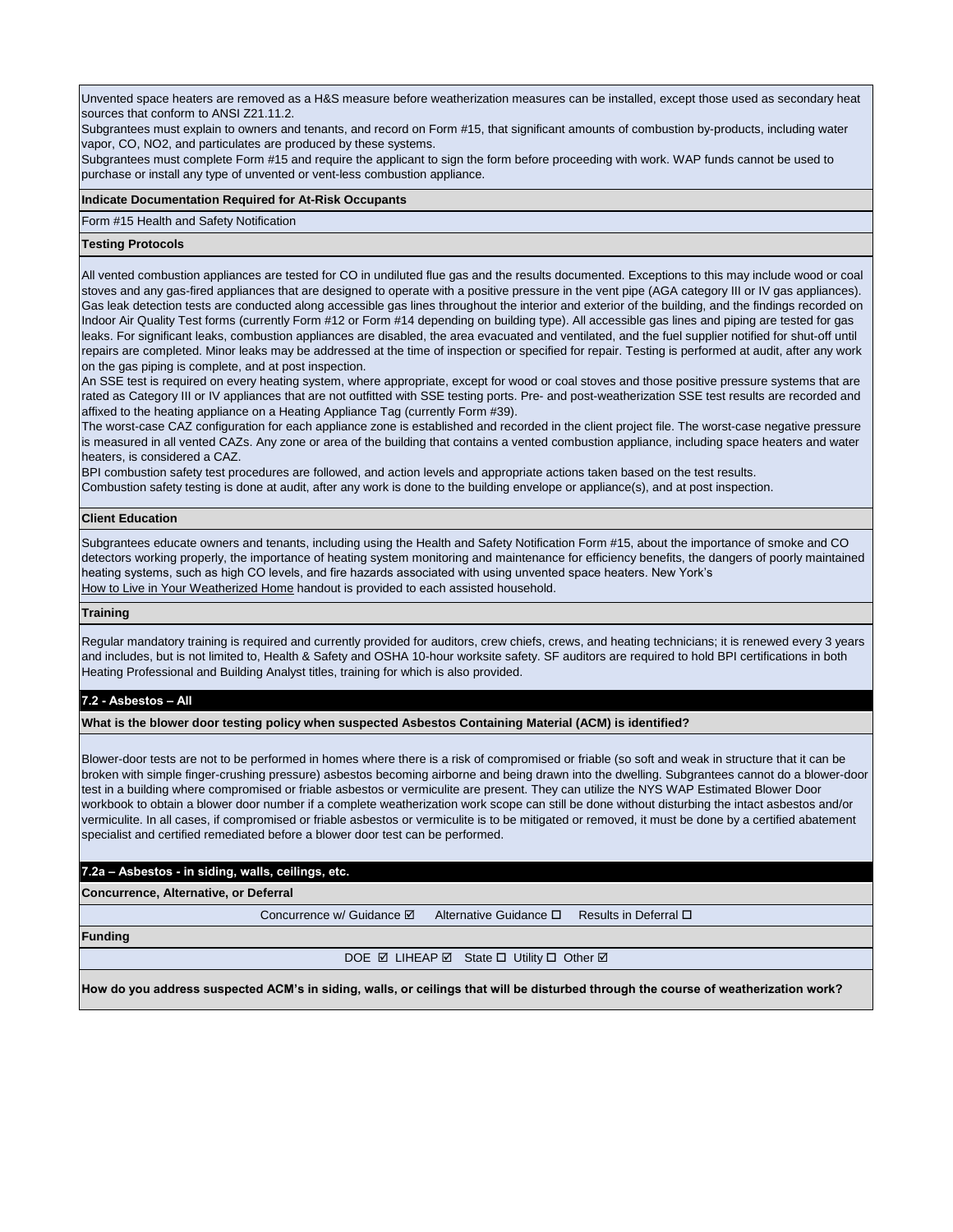Intact asbestos is not a hazard. It becomes a hazard when damaged or deteriorated and friable asbestos particles are being released into the air. First, subgrantees are to determine and document if asbestos is present, friable, and if it presents a potential problem. The subgrantee is advised to proceed cautiously when preparing to weatherize a dwelling unit where the presence of lead, mold, asbestos, vermiculite, or any other potentially toxic substances may be suspected. Subgrantees are required to inform building owners and occupants on the Health and Safety Notification form of the presence of any toxic or potentially toxic materials and/or conditions and to consider the impact on weatherization work scopes to ensure that weatherization will not exacerbate existing conditions resulting in harm to building occupants or to weatherization staff performing the work. Asbestos removal or abatement is only permitted in very limited circumstances. All subgrantees are required to use certified contractors or crew members in compliance with NYS Department of Labor rules when cleaning up, removing, or mitigating asbestos. Generally, suspected asbestoscontaining material (ACM) should never be disturbed. Subgrantees are advised to not cut, drill, scrape, sand or brush ACM surfaces. In limited cases, asbestos encapsulation or removal may be allowed with prior approval by HCR. Subgrantees are to refer to DOE WPN 22-07, the NYS WAP Field Guide and the SWS for additional guidance on how to handle the presence of ACM. Where work cannot be performed safely, the subgrantee is required to defer work until hazardous conditions are resolved and to issue the Health and Safety Notification Form #15 to owners and occupants.

#### **Testing Protocols**

Asbestos testing may be conducted with prior HCR approval when the subgrantee suspects that ACM may be disturbed by installation of weatherization materials. Asbestos testing may only be conducted by a certified abatement specialist. If the presence of asbestos is confirmed, care is taken to not disturb the asbestos (for example, by drilling through asbestos siding). Removal or encapsulation, when approved by HCR, is conducted prior to blower-door testing and can only be conducted by a certified abatement specialist, per the SWS.

#### **Client Education**

See H&S Form #15.

**Training and Certification Requirements**

Component of Auditor and H&S training – "How to identify asbestos and vermiculite"

**7.2b – Asbestos - in vermiculite**

**Concurrence, Alternative, or Deferral**

Concurrence w/ Guidance Ø Alternative Guidance □ Results in Deferral □

**Funding**

DOE **Ø LIHEAP Ø State □ Utility □ Other Ø** 

**How do you address suspected ACM's in vermiculite that will be disturbed through the course of weatherization work?**

Program policy prohibits removing or disturbing vermiculite. Encapsulated vermiculite (for example, vermiculite installed in stud cavities) is not particularly dangerous, if no one opens the wall or engages in demolition. Disturbing vermiculite insulation on an attic floor is always potentially dangerous. Subgrantees are not permitted to blow insulation over the top of vermiculite in open floored attics, or to perform a blower-door test in a building where friable asbestos or vermiculite is present. They utilize the NYS WAP Estimated Blower Door workbook to obtain a blower door number if a complete weatherization work scope can still be done without disturbing the vermiculite. In limited cases, encapsulation or removal may be allowed with prior approval by HCR. Removal or abatement however, is only permitted in very limited circumstances.

#### **Testing Protocols**

There is no testing protocol employed by NYS WAP for vermiculite. Per the EPA, "Since the Libby mine was estimated to be the source of over 70 percent of all vermiculite sold in the United States from 1919 to 1990 and vermiculite from Libby was contaminated with asbestos, further testing is not necessary to take the appropriate precautions. While you can hire a trained professional to test your attic for asbestos, this may be expensive and, depending on the methods used, might give you erroneous results." A sample taken in one part of an attic may not be representative of vermiculite installed elsewhere in that attic. Even if the sample taken in one part of the attic was determined to be asbestos-free, other bags of Zonolite used to insulate the rest of the attic might have contained extremely dangerous levels of asbestos. NYS WAP does not test vermiculite for asbestos; it assumes it's present in vermiculite and takes the appropriate precautions.

#### **Client Education**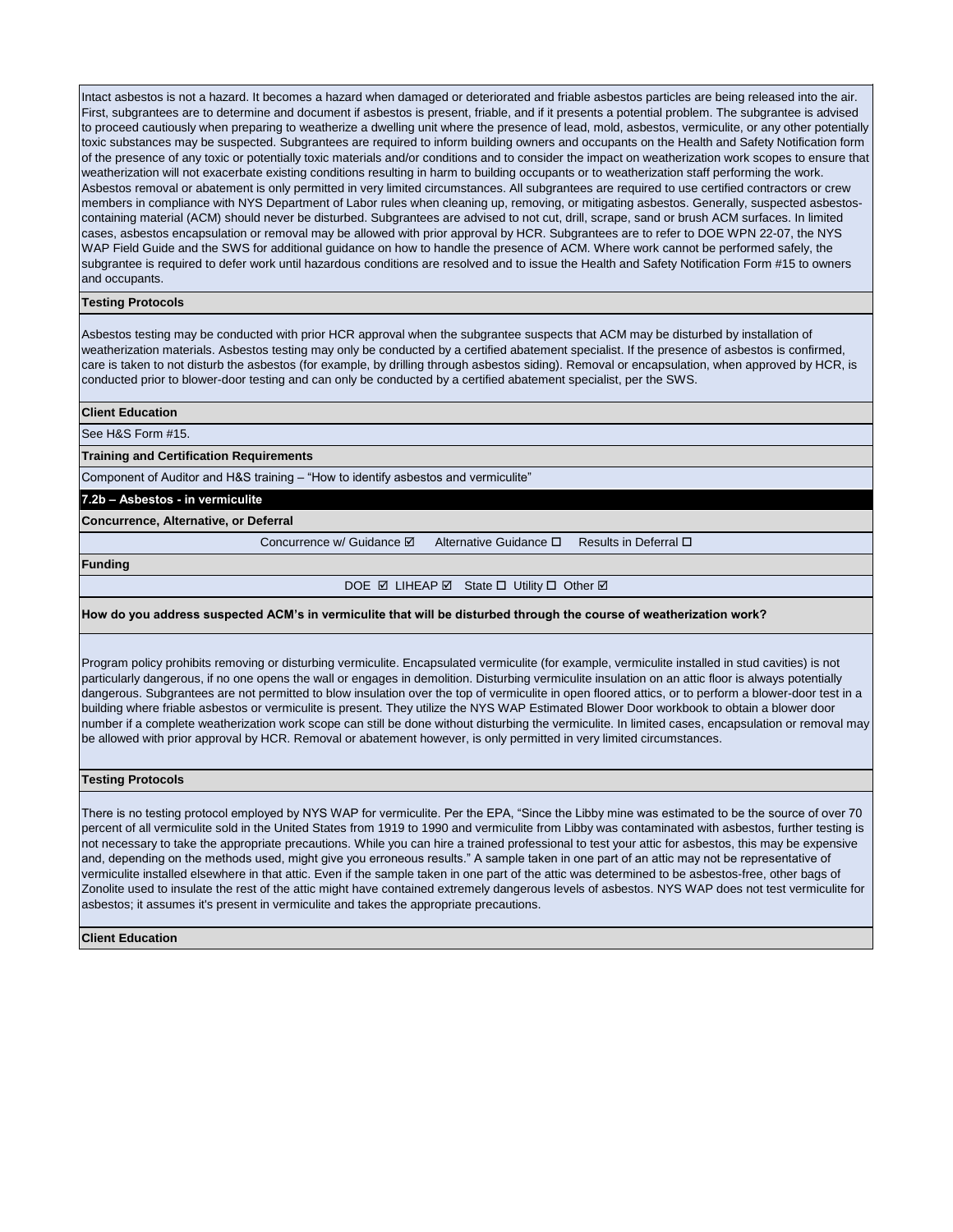See H&S Form #15. Subgrantees provide clients with the following guidance when vermiculite is present: (List created by http://www.greenbuildingadvisor.com)

 $\Box$  Don't touch or disturb the insulation in your attic.

- $\Box$  Don't use your attic for storage.
- $\Box$  If possible, don't enter your attic.
- $\Box$  Don't allow children to play in the attic.
- Don't open your walls to see if there is vermiculite inside.

 Don't attempt to remove the vermiculite yourself. If you want to have the vermiculite removed, hire a certified asbestos abatement contractor for the job.

 Don't let untrained contractors — for example, electricians or cable installers — into your attic, since contractors may cause a new hazard where none existed.

Install a warning sign near your attic access hatch reading, "Cancer Hazard: Insulation contains asbestos. Do not disturb or create dust."

Remember, common dust masks are not effective against asbestos fibers.

 It's probably a good idea to seal any cracks in walls and/or the ceiling that may appear later (for example, cracks around ceiling-mounted electrical boxes) to reduce the chance that vermiculite dust will enter your home. This work should only be performed from below — never from the attic.

**Training and Certification Requirements**

Component of Auditor and H&S training

**7.2c – Asbestos - on pipes, furnaces, other small covered surfaces**

**Concurrence, Alternative, or Deferral**

Concurrence w/ Guidance  $\boxtimes$  Alternative Guidance  $\Box$  Results in Deferral  $\Box$ 

**Funding**

DOE Ø LIHEAP Ø State □ Utility □ Other Ø

**How do you address suspected ACM's (e.g., pipes, furnaces, other small surfaces) that will be disturbed through the course of weatherization work?**

See section 7.2a

#### **Testing Protocols**

See section 7.2a

#### **Client Education**

Form #15; See section 7.2a

**Training and Certification Requirements**

See section 7.2a

**7.3 – Biologicals and Unsanitary Conditions** (odors, mustiness, bacteria, viruses, raw sewage, rotting wood, etc.)

**Concurrence, Alternative, or Deferral**

Concurrence w/ Guidance Ø Alternative Guidance □ Results in Deferral □

Unallowable Measure

**Funding**

DOE **Ø LIHEAP Ø** State **□ Utility □ Other Ø** 

**What guidance do you provide Subgrantees for dealing with biological and/or unsanitary conditions in homes slated for weatherization?**

When biologicals and unsanitary hazards are identified, applicants are notified on the Health and Safety Notification form. When hazards are present and cannot be mitigated in the course of routine weatherization, the subgrantee must defer work until funding from other sources is available to address the hazard.

#### **Testing Protocols**

N/A; Information on biological and unsanitary conditions is obtained through the client questionnaire and by means of the visual inspection.

#### **Client Education**

Applicants are advised of these possible hazards on the Health and Safety Notification form, so they can make informed decisions regarding their well-being. Where necessary, applicants are advised to relocate from the unit during installation of energy conservation materials, to ensure the household's safety.

#### **Training**

Component of auditor training – "How to identify biologicals and unsanitary conditions"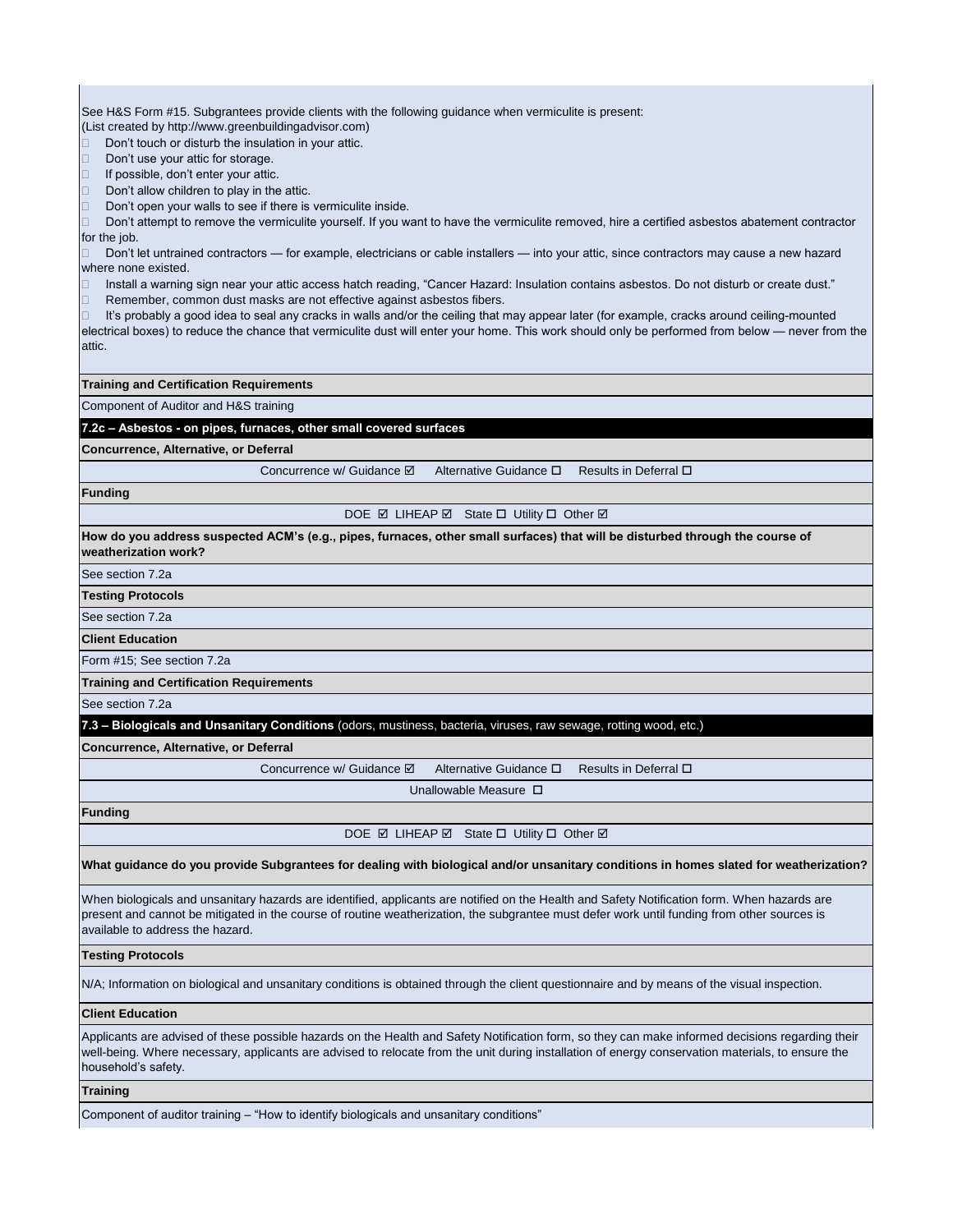### **7.4 – Building Structure and Roofing**

**Concurrence, Alternative, or Deferral**

Concurrence w/ Guidance **Ø** Alternative Guidance **D** Results in Deferral **D** 

**Funding**

DOE **Ø LIHEAP Ø** State **□ Utility □ Other Ø** 

**What guidance do you provide Subgrantees for dealing with structural issues (e.g., roofing, wall, foundation) in homes slated for weatherization?**

Certain structural repairs may be completed in the course of providing WAP assistance. Repairs provided as part of WAP are incidental and designed to protect or supplement WAP measures or address a H&S issue. If a building or dwelling unit is found to have serious structural problems which make weatherization impractical or impossible, the energy auditor or crew leader reports these findings to his/her supervisor. If corrective action cannot be arranged, the subgrantee consults with the HCR program field representative before proceeding with deferring weatherization due to structural problems.

**How do you define "minor" or allowable structure and roofing repairs, and at what point are repairs considered beyond the scope of weatherization?**

WAP funds can only be used to make incidental energy related repairs to the structure / roof. These WAP incidental repair measure costs are to be less than or equal to 15% of the estimated total energy conservation measure (ECM) cost to the WAP for the project.

#### **If priority lists are used, and these repairs are designated as Incidental Repairs, at what point is a site-specific audit required?**

Priority lists are not used for any 1-4 unit buildings or Manufactured homes in NYS. New York State generally utilizes site-specific audits for multifamily buildings, except under the limited conditions approved in our 2016 energy audit renewal submission. Incidental repairs must still meet approved program criteria for IRMs. However, if the project does not meet the criteria for a priority list building, then it cannot be done as a priority list project and would therefore require a site specific audit.

#### **Client Education**

Applicants are advised of any building or structural issues on the Health and Safety Notification form

#### **Training**

Component of Auditor training – "How to identify structural issues"

#### **7.5 – Code Compliance**

**Concurrence, Alternative, or Deferral**

Concurrence w/ Guidance Alternative Guidance Results in Deferral

**Funding**

DOE **Ø LIHEAP Ø State □ Utility □ Other Ø** 

#### **What guidance do you provide Subgrantees for dealing with code compliance issues in homes receiving weatherization measures?**

HCR requires subgrantees to ensure that work is performed in accordance with all state and local codes, and monitors compliance with this requirement during on-site inspections; however, the role of State staff and of subgrantees is oversight. Code compliance is the responsibility of local officials. The visual inspection of the project includes an analysis of potential code violations in areas where work is being done, and subgrantees must obtain building permits for work performed when required by state or local codes prior to commencement of WAP work.

#### **What specific situations commonly trigger code compliance work requirements for your network? How are they addressed?**

Local codes can vary greatly throughout NYS. HCR requires subgrantees ensure any work is performed in accordance with state and local codes. When, in the judgment of the energy auditor or crew leader, any condition exists, including a code compliance condition, which may endanger the health or safety of the client, work crew or subcontractor, the work is not to proceed until the condition is corrected. If conditions cannot be corrected weatherization will be deferred until the condition is corrected.

#### **Client Education**

Applicants are advised of the possible code issues on the Health and Safety Notification form.

#### **Training**

Component of Auditor training – "How to identify code compliance issues;" HCR allows local & state code training as eligible T&TA cost.

#### **7.6 – Combustion Gases**

**Concurrence, Alternative, or Deferral**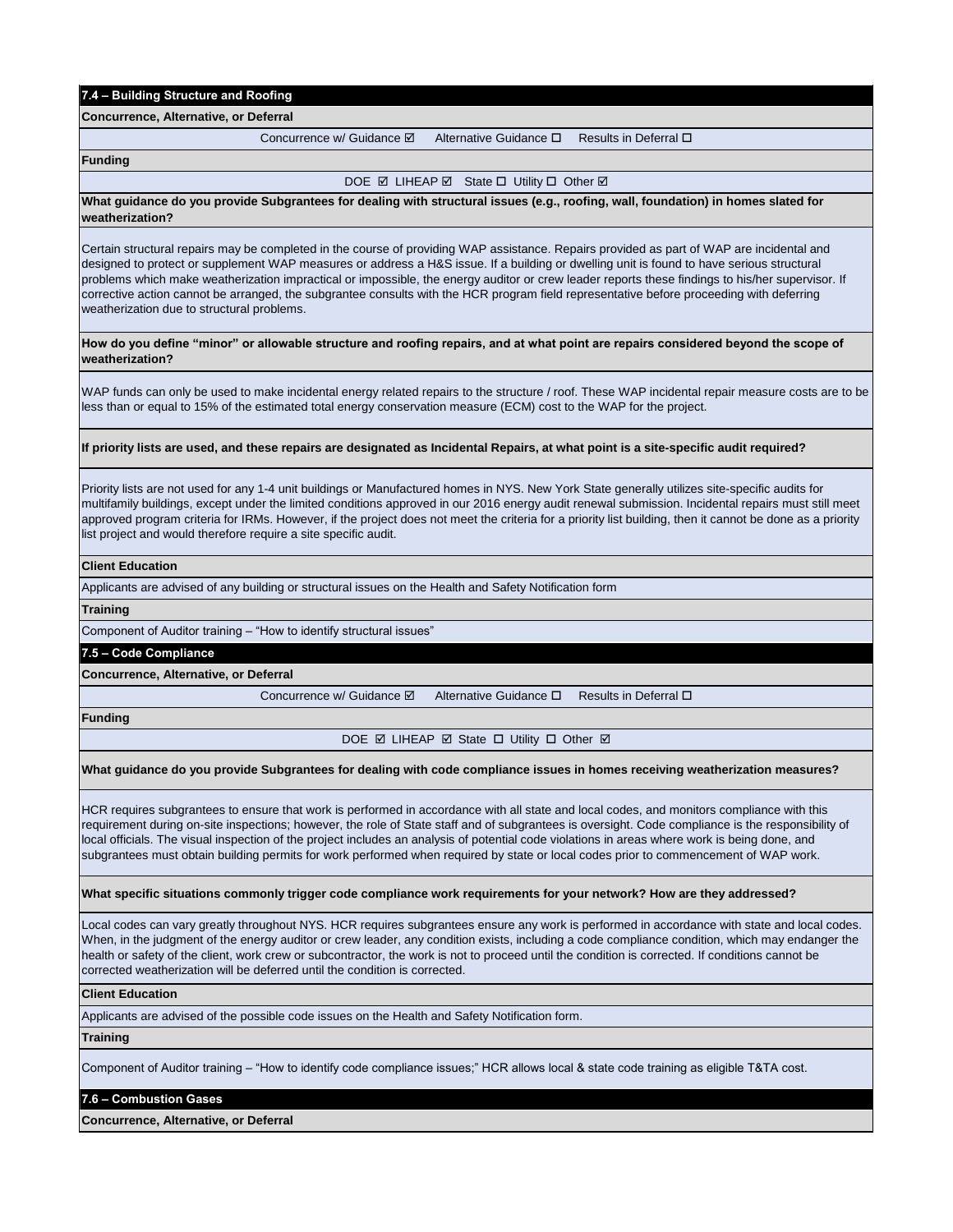#### Concurrence w/ Guidance  $\boxtimes$  Alternative Guidance  $\Box$  Results in Deferral  $\Box$

**Funding**

DOE Ø LIHEAP Ø State □ Utility □ Other Ø

#### **Testing Protocols**

Gas leak detection tests are conducted along accessible gas lines throughout the interior and exterior of the building, and the findings recorded on the Indoor Air Quality Tests document (Form #12 or Form #14). Minor leaks may be addressed at the time of inspection or specified for repair. Testing is conducted at audit, after any work on the gas piping is complete, and at post inspection.

**How are crews instructed to handle problems discovered during testing, and what are the specific protocols for addressing hazards that require an immediate response?**

For significant leaks, combustion appliances are disabled, the area is evacuated and ventilated, and the fuel supplier is notified for shut-off until repairs are completed. The subgrantees are advised to contact the local gas company (companies) in their service area(s) to establish criteria for notifying the company regarding gas leaks.

#### **Client Education**

Applicants are advised of these possible hazards on the Health and Safety Notification (Form#15)

**Training**

Component of Auditor H&S training

#### **7.7 – Electrical**

**Concurrence, Alternative, or Deferral**

Concurrence w/ Guidance  $\boxtimes$  Alternative Guidance  $\Box$  Results in Deferral  $\Box$ 

**Funding**

DOE Ø LIHEAP Ø State □ Utility □ Other Ø

**What guidance do you provide Subgrantees for dealing with electrical hazards, including knob & tube wiring, in homes slated for weatherization?**

The visual inspection of the unit includes an analysis of electrical hazards. Subgrantees are to ensure that all electrical hazards that exist in areas where weatherization work is to be done are corrected prior to commencement of work. Subgrantees should avoid insulating any areas of a building where live knob-and-tube wiring is known to exist. Reference T&TA Unit memo dated 5/14/2015 and HCR website for approved variance from SWS. Knob-and-tube wiring can be replaced if the cost of the rewiring and the cost of the insulation added together results in an SIR that is greater than or equal to one. If the hazard exists in areas where weatherization work is to be done, and can't be corrected by WAP prior to commencement of work, the Health and Safety Notification (Form #15) is issued and the project is to be deferred until the hazard is remedied.

**How do you define "minor" or allowable electrical repairs, and at what point are repairs considered beyond the scope of weatherization?**

When the cost of an ECM and the cost of the electrical repair together results in an SIR equal to or greater than one, the electrical repair is allowable. If the electrical repair is not necessary to complete an ECM, or group of ECMs, or doesn't meet the definition of a H&S measure, or the ECM including the electrical repair does not result in an SIR equal to or greater than one, the "minor" repair is not allowable and is considered beyond the scope of WAP.

#### **If priority lists are used, and these repairs are designated as Incidental Repairs, at what point is a site-specific audit required?**

Priority lists are not used for any 1-4 unit buildings or Manufactured homes in NYS. New York State generally utilizes site-specific audits for multifamily buildings, except under the limited conditions approved in our 2016 energy audit renewal submission for one type of MF building. Incidental repairs must still meet approved program criteria for IRMs. However, if the project does not meet the criteria for a priority list building, then it cannot be done as a priority list project and would therefore require a site specific audit.

#### **Client Education**

Applicants are advised of these possible hazards on the Health and Safety Notification form, so they can make informed decisions regarding their safety.

**Training**

Component of Auditor training – "How to identify electrical hazards"

**7.8 – Formaldehyde, Volatile Organic Compounds (VOCs), Flammable Liquids, and other Air Pollutants**

#### **Concurrence, Alternative, or Deferral**

Concurrence w/ Guidance Ø Alternative Guidance □ Results in Deferral □

**Funding**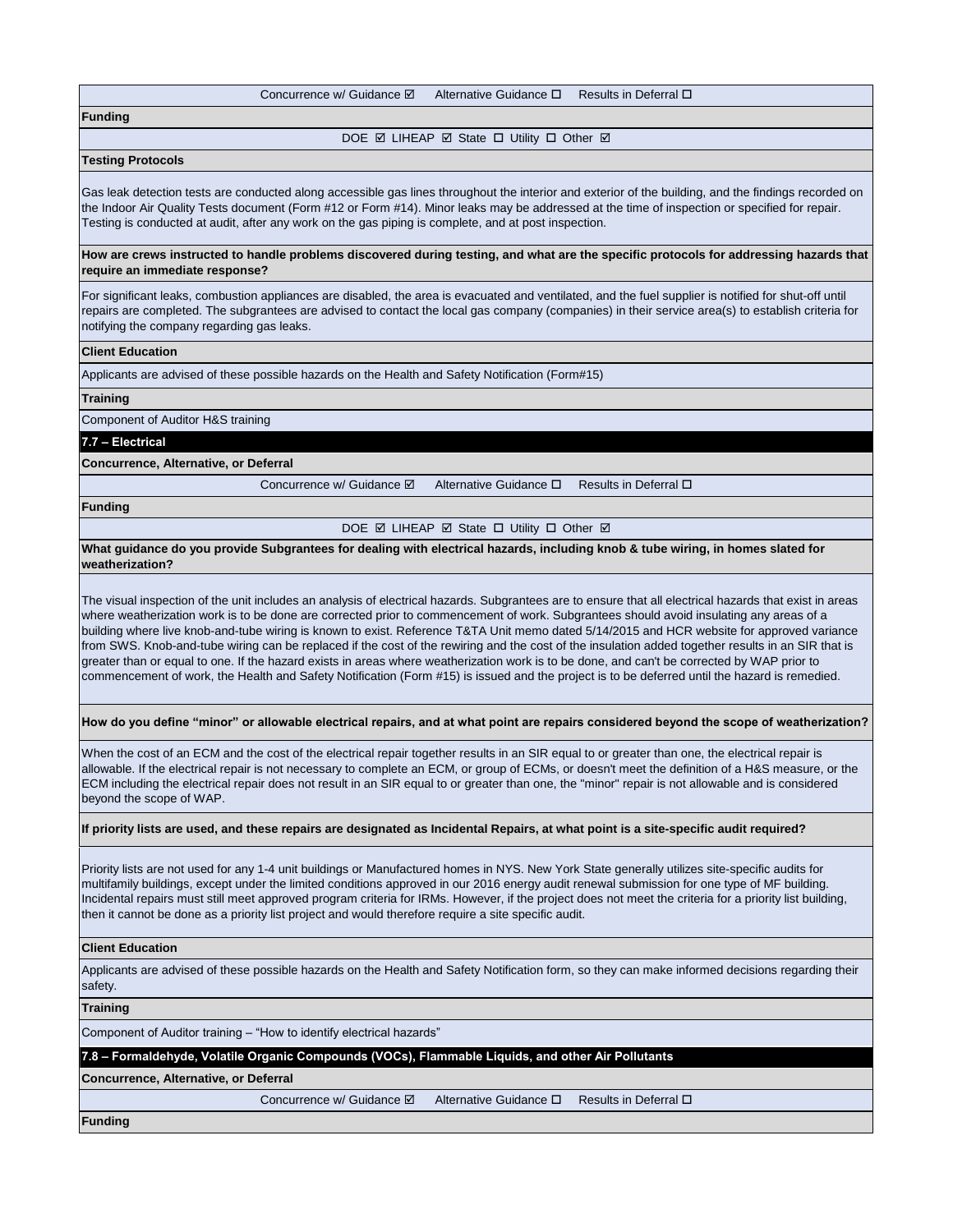#### DOE **Ø LIHEAP Ø State □ Utility □ Other Ø**

**What guidance do you provide Subgrantees for dealing with formaldehyde, VOCs, flammable liquids, and other air pollutants identified in homes slated for weatherization?**

When these substances are suspected in a unit, subgrantees issue a Health and Safety Notification Form #15 to the homeowner. EPA recommendations on air quality levels may be referenced. In cases where hazards exist that are beyond the scope of the program, work will be deferred and subgrantees will notify owners and occupants pursuant to the procedures described in PPM SS 5.07.01: Health and Safety Considerations.

#### **Testing Protocols**

Information on hazards are obtained through the client questionnaire and by means of the visual inspection.

#### **Client Education**

Applicants are advised of these possible hazards on the Health and Safety Notification (Form #15) in order to make informed decisions regarding their safety.

#### **Training**

Component of Auditor training – visual / sensory inspections

**7.9 – Fuel Leaks** *(please indicate specific fuel type if policy differs by type)*

#### **Concurrence, Alternative, or Deferral**

Concurrence w/ Guidance  $\boxtimes$  Alternative Guidance  $\Box$  Results in Deferral  $\Box$ 

#### **Funding**

DOE **Ø LIHEAP Ø State □ Utility □ Other Ø** 

#### **Remediation Protocols**

If fuel leak in line is minor and can be rectified by tightening of fitting, then it is an eligible H&S repair. Otherwise, the Health and Safety Notification Form #15 is issued and BPI safety protocols are followed:

- Inform homeowner/occupants of unsafe conditions
- Advise evacuation
- Auditor and all workers must leave building
- Emergency service provider notified

#### **How do you define allowable fuel leak repairs, and at what point are repairs considered beyond the scope of weatherization?**

Oil tank, piping and equipment are visually inspected for leaks (see above). If fuel leak in line is minor and can be rectified by tightening of fitting, then it is an eligible H&S repair. If the fuel leak is in large multi-family fuel piping, or is in an oil tank, the leak will be reported in accordance with local codes and jurisdictions, the owner will be notified, and the project will be deferred. BPI protocols will be followed. For gas leaks see section 7.6 of the H&S Plan, Combustion Gases.

#### **Client Education**

Applicants and/or owners are advised of leak/spill on the Health and Safety Notification form

**Training**

Component of Auditor training – visual inspections

#### **7.10 – Gas Ovens / Stovetops / Ranges**

#### **Concurrence, Alternative, or Deferral**

Concurrence w/ Guidance **Ø** Alternative Guidance **D** Results in Deferral D

#### **Funding**

DOE **Ø LIHEAP Ø State □ Utility □ Other Ø** 

**What guidance do you provide Subgrantees for addressing unsafe gas ovens/stoves/ranges in homes slated for weatherization?**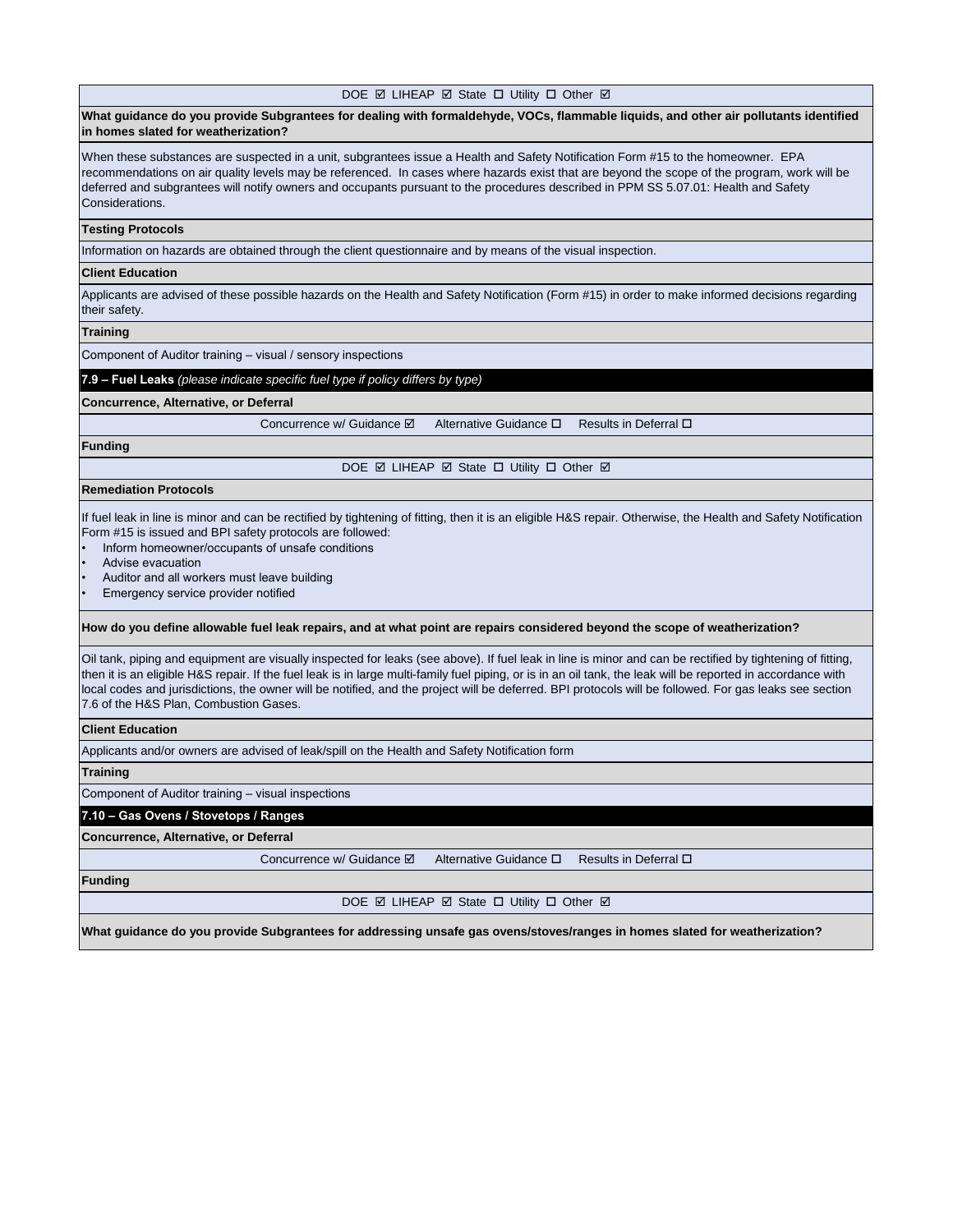Topic is covered in NYS WAP Field Guide and PPM with additional specifics provided to follow BPI Combustion Safety procedures. Subgrantees are to test the oven for combustion safety following these steps and recommended actions. They are to measure CO in the ambient air in the kitchen during these tests. The EPA recommends that the ambient air should never be more than 35 parts per million (ppm) during the test. The basic procedure provided is:

1. Test for gas leaks in the gas piping in and around the range and oven.

2. Turn the oven on and set it to bake on high temperature. Sample the CO level in exhaust gases in the oven vent and in the ambient air nearby after **5** minutes.

3. If the vent CO reading is over 225 ppm as measured, or if the ambient-air reading exceeds 35 ppm as measured during the test, discontinue testing. In the case where both spillage and excessive CO are present, ventilate the area and recommend that the appliance be shut down immediately until it can be serviced.

4. Clean and tune the oven by removing aluminum foil, dirt, and corrosion around the burner. Many range and oven burners are equipped with adjustable needle-and seat valves. Adjust the burner's gas control to reduce CO if necessary.

5. If the vent CO reading remains over 225 ppm as measured, consider replacing the oven and range if *non-DOE funds are available* ; if not, issue H&S Form #15 and advise the homeowner/occupant that the appliance should be shut down and serviced immediately by a qualified professional*.*

#### **Testing Protocols**

[BPI](http://www.bpi.org/Web Download/BPI Standards/Building Analyst Professional_2-28-05nNC-newCO.pdf) Combustion Safety Test Procedures and Action Levels can be found on BPI's Web site:

[http://www.bpi.org/Web%20Download/BPI%20Standards/Building%20Analyst%20Professional\\_2-28-](http://www.bpi.org/Web Download/BPI Standards/Building Analyst Professional_2-28-05nNC-newCO.pdf) 05nNC-newCO.pdf.

#### **Client Education**

How to Live in Your Weatherized Home handout; it is recommended the following topics are discussed:

- Never use a range burner or gas oven as a space heater.
- Open a window, and/or turn on the kitchen exhaust fan when using the range or oven.
- Never install aluminum foil around a gas range burner or gas oven burner because the foil could interfere with the flame.
- Keep range burners and ovens clean to prevent dirt from interfering with combustion.
- Gas burners should display hard blue flames. Call a service company if you notice yellow flames, white flames, wavering flames, or noisy flames.

#### **Training**

Component of Auditor training – IAQ testing

**7.11 – Hazardous Materials Disposal [Lead, Refrigerant, Asbestos, Mercury (including CFLs/fluorescents), etc.]** *(please indicate material where policy differs by material)*

#### **Concurrence, Alternative, or Deferral**

Concurrence w/ Guidance  $\boxtimes$  Alternative Guidance  $\Box$  Results in Deferral  $\Box$ 

### **Funding**

DOE **Ø LIHEAP Ø State □ Utility □ Other Ø** 

#### **Client Education**

Clients are advised of any possible hazards on the Health and Safety Notification (Form #15) in order to make informed decisions regarding their safety.

#### **Training**

OSHA 10-hour worksite training is a mandatory training per program policy. All technicians performing diagnostic tests or inspections must have access to all necessary personal protective equipment required by OSHA. Required protective equipment includes, but is not limited to, fitted respirators with canister filters, dust masks, gloves, protective clothing, safety glasses, and hard hats.

Technicians are trained in proper use and applications for these devices and must adhere to OSHA regulations when on the job site. A copy of the Material Safety Data Sheets (MSDS or SDS) for all materials used on the job and installed in the unit is kept on each crew vehicle and made available to all workers and assisted households upon request.

#### **Disposal Procedures and Documentation Requirements**

All refrigerators containing hazardous material, as well as other possibly hazardous materials encountered (CFLs/Fluorescents, etc.), that are removed or replaced are de-manufactured or disposed of in accordance with local laws, regulations and/or NYS DOL and EPA requirements, as applicable. See PPM SS 5.07.01: Health and Safety Considerations; SS 5.13: Refrigerator Replacement Criteria. Proper disposal requirements are documented in contract language with responsible parties (subcontractors).

#### **7.12 – Injury Prevention of Occupants and Weatherization Workers**

**Concurrence, Alternative, or Deferral**

Concurrence w/ Guidance Ø Alternative Guidance □ Results in Deferral □

#### **Funding**

DOE **Ø LIHEAP Ø State □ Utility □ Other Ø** 

**What guidance do you provide Subgrantees regarding allowable injury-related repairs (e.g., stairs, handrails, porch deck board)?**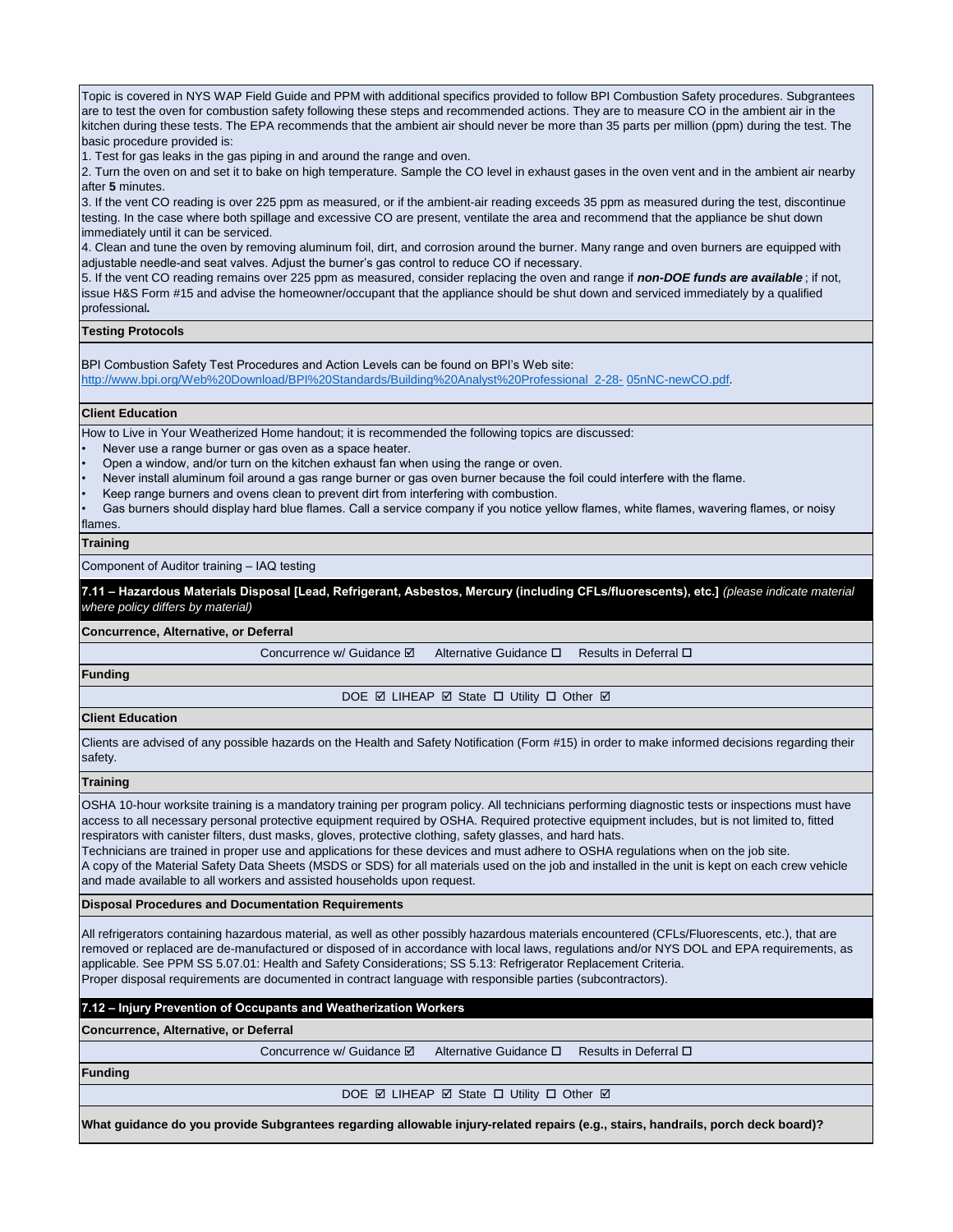Mandatory training is provided to weatherization crews to avoid falls and other on-the-job injuries. Subgrantees are trained to take all reasonable precautions to reduce the risk of injury to workers or occupants of assisted buildings. In limited cases, minor repairs may be conducted to avoid injury risk. In cases where serious safety conditions exist, work will be deferred and subgrantees will notify owners and occupants pursuant to the procedures described in Section V.7.6, of the State Plan. See PPM SS 5.01: Building Analysis, SS 5.07.02 and SS 6.01.

**How do you define "minor" or allowable injury prevention measures, and at what point are repairs considered beyond the scope of weatherization? Quantify "minor" or allowable injury prevention measures.**

Minor repairs are defined as reasonable, low-cost *precautions* deemed necessary to reduce the risk of injury to workers or occupants of assisted buildings that do not fall into the category of serious structural problems, or are repairs necessary to protect or supplement WAP energy conservation measures over the course of their life, which would otherwise make weatherization impractical or impossible and would lead to deferral. As stated in the NYS PPM, the incidental repair measure (IRM) category is intended for a measure that is not typically part of the installation of an ECM, and / or is outside the manufacturer's or industry standard for installation, but is necessary to rectify an issue(s), thereby making possible the installation of an ECM, or group of ECMs. A low cost H&S repair is for rectifying an existing H&S issue to maintain the physical well being of both the occupants and / or WAP workers. H&S funds have their own designated budget category, typically limited to 10% of a subgrantee's total allocation and IRM costs are not to exceed 15% of the total estimated ECM workscope cost to the WAP for the project.

#### **Training**

Component of Auditor training - Injury Prevention / Minor repairs

### **7.13 – Lead Based Paint**

#### **Concurrence, Alternative, or Deferral**

Concurrence w/ Guidance **Ø** Alternative Guidance **D** Results in Deferral **D** 

**Funding**

DOE Ø LIHEAP Ø State □ Utility □ Other Ø

#### **Safe Work Protocols**

All work performed on homes built before 1978 is completed using LSW practices, pursuant to the EPA RRP and DOE's WPN 22-7 and SWS. The subgrantees are required to document lead-safe work in the job file. Field representatives verify LSW practices are being followed via in progress site visits and QA procedures.

#### **Testing Protocols**

Lead clearance tests, where required by HCR policy, are performed and the results of the tests maintained by the subgrantee for inspection by HCR.

#### **Client Education**

Owners and / or occupants of any dwelling built before 1978 that is to receive weatherization assistance will receive the pamphlet, "Renovate Right: Important Lead Hazard Information for Families, Child Care Providers, and Schools."

#### **Training and Certification Requirements**

Per PPM SS 6.02: Lead-safe Weatherization

- HCR and the EPA rule requires that each subgrantee be certified by the EPA as a Certified Lead Renovation Firm.
- HCR requires that subgrantees and their subcontractors have at least one staff person attend a one-day EPA-approved lead renovators'

certification course. HCR typically provides for this training and encourages subgrantees to have all WAP staff become certified lead renovators. • HCR requires that all subgrantee and subcontractor personnel who will come in contact with lead paint attend a one-day LSW Practices training

session.

#### **Documentation Requirements**

Documentation of current EPA Certified Lead Renovation Firm status in program file; documentation of any Lead Clearance Testing, Signature page of the "Renovate Right: Important Lead Hazard Information for Families, Child Care Providers, and Schools," and of LSW practices in project files

**7.14 – Mold and Moisture** (Including but not limited to:

drainage, gutters, down spouts, extensions, flashing, sump pumps, landscape, vapor retarders, moisture barriers, etc.)

#### **Concurrence, Alternative, or Deferral**

Concurrence w/ Guidance Ø Alternative Guidance □ Results in Deferral □

#### **Funding**

DOE Ø LIHEAP Ø State □ Utility □ Other Ø

**What guidance do you provide Subgrantees for dealing with moisture related issues (e.g., drainage, gutters, down spouts, moisture barriers, dehumidifiers, vapor barrier on bare earth floors) in homes slated for weatherization?**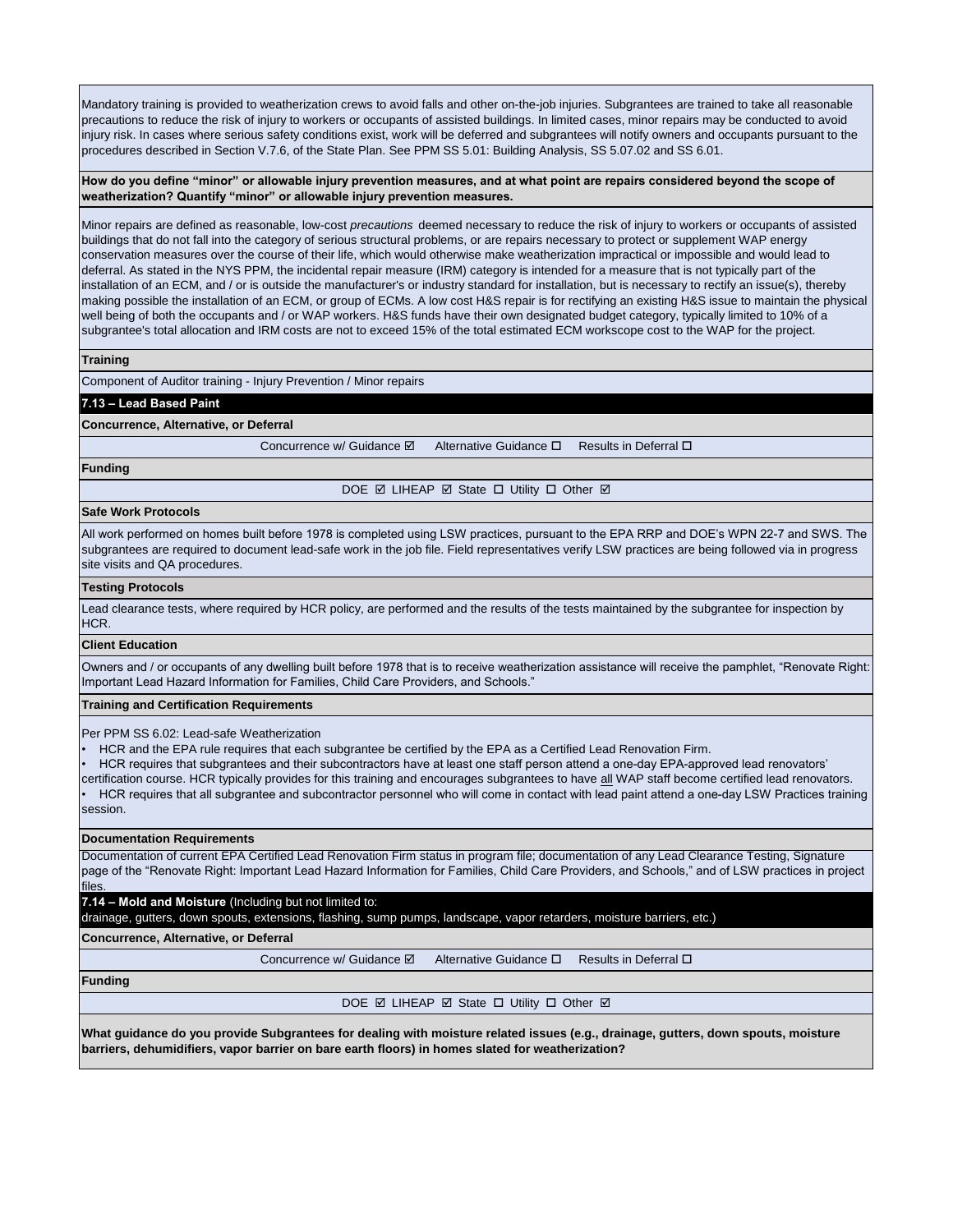Subgrantees inspect the building for signs of mold and moisture damage, locate and eliminate or reduce sources of excessive moisture wherever possible. Limited (incidental) water damage can be addressed. Correction of moisture and mold-creating conditions is allowed only when necessary to weatherize the home and ensure the long-term stability and durability of measures. Ventilation is installed if necessary and determined to rectify the issue; dehumidifiers are not provided. Where severe mold and moisture issues exist, typically these are the responsibility of the owner and cannot be addressed; deferral of WAP is recommended. Reference NYS WAP PPM, variances posted to NYS WAP web page and the NYS WAP Field Guide.

#### **How do you define "minor" or allowable moisture-related measures, and at what point is work considered beyond the scope of weatherization?**

Allowable moisture related measures are listed in the Field Guide under 'Inexpensive Moisture Solutions'; 'More Costly Solutions' are listed as well but it is made clear these potential solutions are to be considered only on a case-by-case basis and require approval by an HCR program representative prior to proceeding. Typically, such repairs are the responsibility of the building owner. Such solutions would be evaluated in the same manner as incidental repairs – not exceeding 15% of estimated ECM project costs to the WAP.

#### **Client Education**

If mold or moisture conditions exist within the building, Form #15 is completed by the subgrantee and signed by the applicant. Sources of the problem, and any solutions, are to be discussed.

#### **Training**

Component of Auditor training – Mold / Moisture

#### **7.15 – Pests**

**Concurrence, Alternative, or Deferral**

Concurrence w/ Guidance **Ø** Alternative Guidance **D** Results in Deferral **D** 

**Funding**

DOE Ø LIHEAP Ø State □ Utility □ Other Ø

#### **What guidance do you provide Subgrantees for dealing with pests and pest intrusion prevention in homes slated for weatherization?**

Air sealing and installation of screens or barriers to prevent pest infestation is permitted when feasible and cost-effective. Pest removal is generally the responsibility of the owner. If a building is infested with rats, roaches, or other vermin, the subgrantee should refuse to weatherize until the condition is corrected. If conditions cannot be corrected weatherization may be denied. Guidance provided in the NYS WAP Field Guide includes, but is not limited to, termination fittings for intake and exhaust ducts that must exclude pests and water.

#### **Define Pest Infestation Thresholds, Beyond Which Weatherization Is Deferred**

Infestation as identified and confirmed by the subgrantee is the threshold; if the infestation condition cannot be remediated, deferral is recommended until such time as condition is remedied.

#### **Testing Protocols**

No testing protocol for infestation; visual / sensory inspection at time of audit.

#### **Client Education**

If an infestation condition is identified to exist within the building, Health and Safety Notification Form #15 is completed by the subgrantee, signed by the client and deferral is explained.

### **Training**

Component of Auditor training – Pests / Infestation

#### **7.16 – Radon**

**Concurrence, Alternative, or Deferral**

Concurrence w/ Guidance **Ø** Alternative Guidance Ø Results in Deferral □

### **Funding**

DOE **Ø LIHEAP Ø State □ Utility □ Other Ø** 

#### **What guidance do you provide Subgrantees around radon?**

Buildings in areas where high radon levels are believed to exist may be tested, with HCR pre-approval, and mitigation measures followed to ensure that radon hazards are not made worse. Whenever the EPA has identified a location as having a high potential for radon (Zones 1 & 2), precautionary WAP efforts can be undertaken but are limited. As site conditions allow, exposed dirt will be covered with a vapor barrier, carefully sealing seams and edges. Sealing obvious penetrations in walls and floors of basements or crawl spaces is also allowed. Open sump pits will be capped, however drainage must be maintained, and crawl space venting inspected and/or improved. Separating the basement from the living space as part of air sealing efforts is another mitigation approach subgrantees may take to address radon. Regardless, in homes where radon has been identified as having a high potential to exist (Zones 1 & 2), precautions should be taken to reduce the possibility of making radon issues worse. However, in projects where elevated radon levels are known to exist, remediation is beyond the scope of the program and work must be deferred; subgrantees will notify owners and occupants pursuant to the procedures described in Section V.7.6, of the NYS Plan.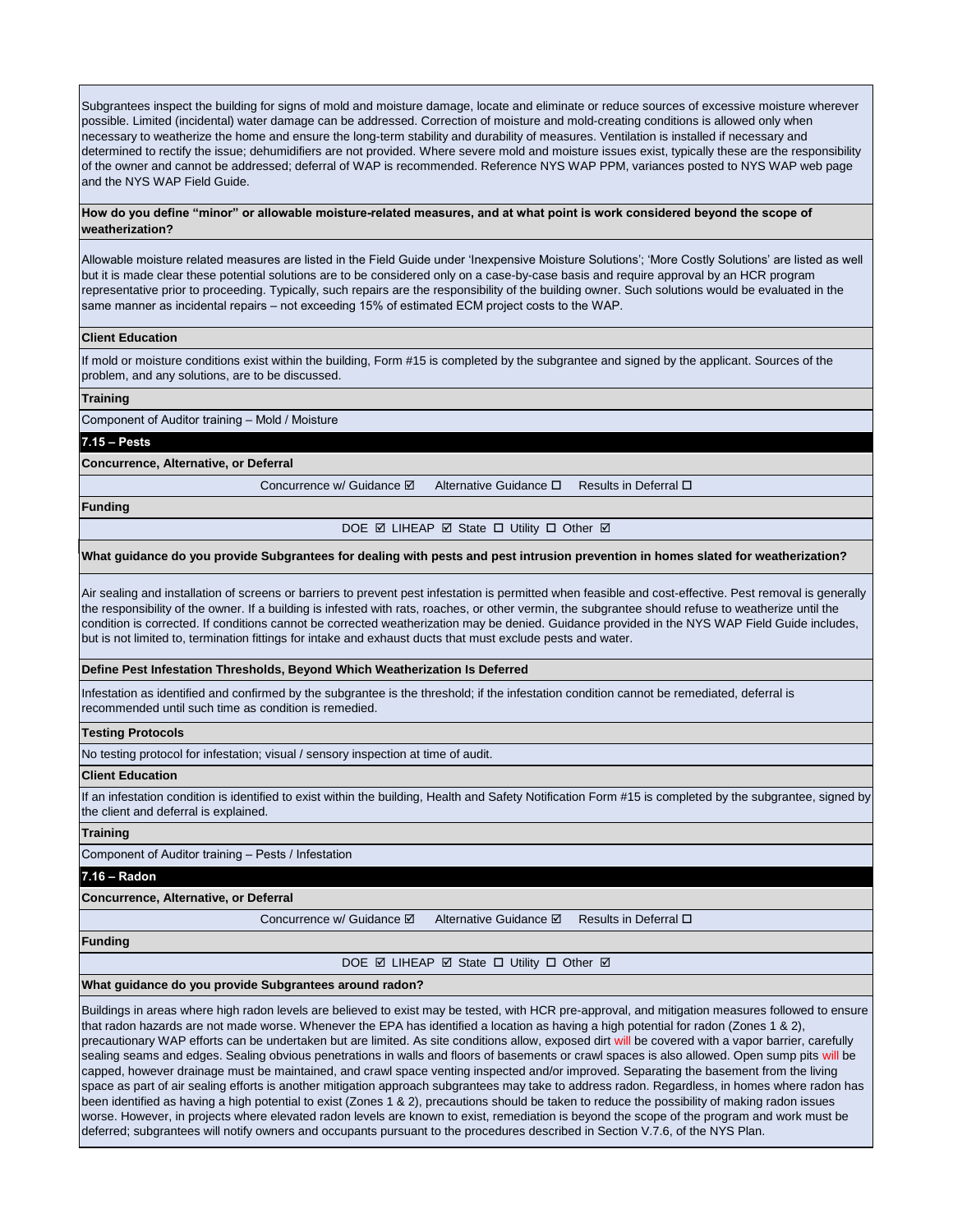#### **Testing Protocols**

Buildings in areas where high radon levels are believed to exist (Zones 1 or 2) may be tested, but only with HCR pre-approval.

#### **Client Education**

Assisted households will be provided with EPA information on radon hazards.

#### **Training and Certification Requirements**

Radon is to be included in program's mandatory Health & Safety training.

#### **Documentation Requirements**

EPA Radon information will be provided to all households. Owners will be required to sign an informed consent form, that subgrantees have been supplied, stating they have been provided EPA Radon information, are aware there is a small risk of increased radon levels when building tightness is improved, and are providing their consent to proceed with weatherization. Subgrantees will be required to maintain the signed consent forms in the project file.

#### **7.17 – Safety Devices: Smoke and Carbon Monoxide Alarms, Fire Extinguishers**

#### **Concurrence, Alternative, or Deferral**

Concurrence w/ Guidance  $\overline{M}$  Alternative Guidance  $\Pi$  Results in Deferral  $\Pi$ 

**Funding**

DOE Ø LIHEAP Ø State □ Utility □ Other Ø

#### **What is your policy for installation or replacement of the following:**

Smoke Alarms:

Smoke detectors must be present and operational in all weatherized units. Subgrantees may not replace operable smoke detectors with WAP funds.

Carbon Monoxide Alarms:

CO detectors are installed in any dwelling unit that does not have a working CO detector. Subgrantees are to refer to manufacturer specifications for proper installation and educate the household about CO. Subgrantees may not replace operable CO detectors with WAP funds.

#### Fire Extinguishers:

Fire extinguishers are not provided, but owners and occupants are made aware of attendant hazards and that one is advisable in units with solid fuel burning appliances.

#### **Testing Protocols**

All alarms will be tested during the audit

#### **Client Education**

Subgrantees will refer to manufacturer specifications for proper installation and educate the household about CO and smoke alarms.

#### **Training**

Component of Auditor training; mandatory H&S training

#### **7.18 – Occupant Health and Safety Concerns and Conditions**

**Concurrence, Alternative, or Deferral**

Concurrence w/ Guidance  $\boxtimes$  Alternative Guidance  $\Box$  Results in Deferral  $\Box$ 

#### **Funding**

DOE **Ø LIHEAP Ø State □ Utility □ Other Ø** 

**What guidance do you provide Subgrantees for soliciting the occupants' health and safety concerns related to components of their homes?**

Subgrantees are required to take all reasonable precautions against performing work on buildings that will subject workers or clients to health and safety risks. Subgrantees are trained to consider the health concerns of each occupant prior to initiating work on a residence. Form #11 or #11a -Client Questionnaire - is completed before any work is begun to help assist in identifying existing building or household occupant health and safety problems / concerns. The subgrantee representative is required to meet with a building owner, representative or member of the household to discuss and complete the Client Questionnaire.

**What guidance do you provide Subgrantees for determining whether occupants suffer from health conditions that may be negatively affected by the act of weatherizing their home?**

When performing an energy audit, the energy auditor is trained to be referencing the information on the Client Questionnaire. This questionnaire provides the auditor with information about the building and the lifestyle of its occupants to help the auditor identify, among other things, any potential health and safety concerns. Once identified, these areas can be dealt with through client education or adjustments to the work scope.

**What guidance do you provide Subgrantees for dealing with potential health concerns when they are identified?**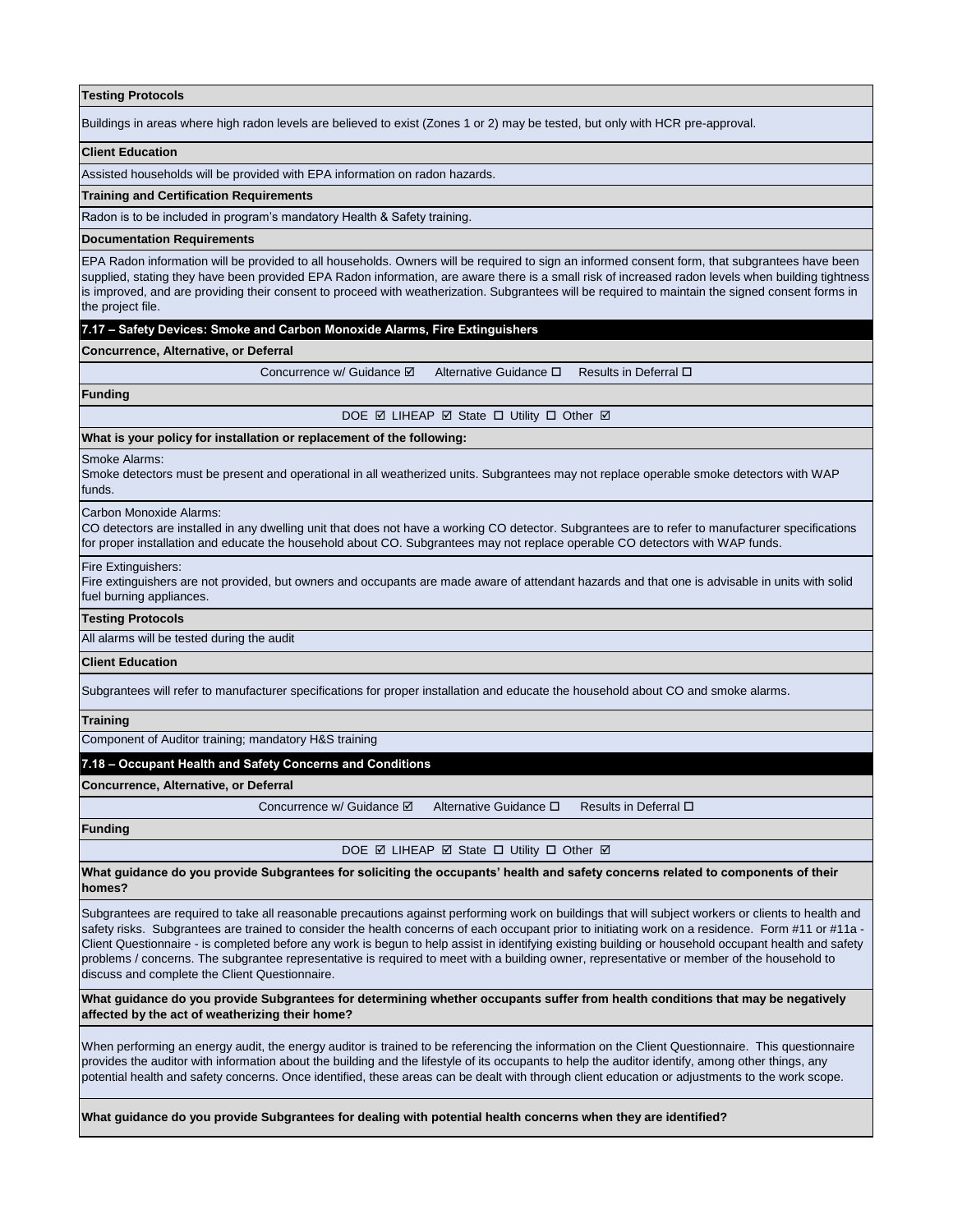HCR requires subgrantees to notify owners and occupants of any adverse health or safety conditions discovered in a building where weatherization work will be conducted, or where a decision to defer work has been made. Subgrantees are required to complete the HCR Health and Safety Notification (Form #15) with client sign off to inform and educate occupants and owners of potential health or safety hazards present in the building. Subgrantees are trained to take all reasonable precautions against performing work on buildings that will subject workers or clients to health and safety risks. HCR has also developed procedures to protect occupants while work is being installed. A daily safety check is required at the end of each work day, and any safety issues addressed, to ensure that no conditions exist that would compromise worker's or building occupants' health and safety as a result of the weatherization work that was performed that day. All work and testing is clearly documented in the client file on the appropriate forms.

#### **Client Education**

The auditor is also trained to complete a visual health and safety inspection and provide documentation of any concerns discovered. Where serious concerns are found, that can or cannot be addressed through weatherization, occupants are advised of these possible hazards in writing (Health and Safety Notification; Form #15) by the subgrantee, and they are discussed with the client/owner in order that they may make informed decisions regarding their safety. Where necessary, occupants will be advised to relocate from the building or unit during installation of energy conservation materials to ensure the household's safety.

|  |  |  | Documentation Form(s) have been developed and comply with guidance? | Yes ⊠ | $No$ $\Box$ |
|--|--|--|---------------------------------------------------------------------|-------|-------------|
|--|--|--|---------------------------------------------------------------------|-------|-------------|

**7.19 – Ventilation and Indoor Air Quality**

**Concurrence, Alternative, or Deferral**

Concurrence w/ Guidance  $\boxtimes$  Alternative Guidance  $\boxtimes$  Results in Deferral  $\square$ 

**Funding**

DOE **Ø LIHEAP Ø State □ Utility □ Other Ø** 

**Identify the Most Recent Version of ASHRAE 62.2 Implemented (optional: identify Addenda used)**

NYS WAP currently is following the ASHRAE 62.2-2016 standard, with approved variances related to multifamily buildings.

#### **Testing and Final Verification Protocols**

See DOE approved variance and pilot program 2018 – 2020 for Multifamily buildings.

#### **Client Education**

Subgrantee is to provide the client information on purpose, use and function of any installed ventilation component, along with any manuals and warranty information. Form #15 is issued to any building owner when roof exhaust fans are not operational or are in need of maintenance.

#### **Training**

Component of ongoing Auditor training & standalone ASHRAE 62.2 presentations

#### **7.20 – Window and Door Replacement, Window Guards**

**Concurrence, Alternative, or Deferral**

Concurrence w/ Guidance  $\boxtimes$  Alternative Guidance  $\Box$  Results in Deferral  $\Box$ 

**Funding**

DOE **Ø LIHEAP Ø State □ Utility □ Other Ø** 

#### **What guidance do you provide to Subgrantees regarding window and door replacement and window guards?**

Windows and doors will not be replaced as health and safety measures. Installation of window guards (which is often required by code on buildings in New York City) will be provided by rental property owners, when required.

#### **Testing Protocols**

N/A

#### **Client Education**

When applicable, owners and applicants are advised of possible hazards on the Health and Safety Notification (Form #15). Workscope components are reviewed prior to implementation and summarized at post w/ client.

#### **Training**

Component of Auditor training

#### **7.21 – Worker Safety (OSHA, etc.)**

**Concurrence, Alternative, or Deferral**

Concurrence w/ Guidance Ø Alternative Guidance □ Results in Deferral □

#### **Funding**

DOE Ø LIHEAP Ø State □ Utility □ Other Ø

**How do you verify safe work practices? What is your policy for in-progress monitoring?**